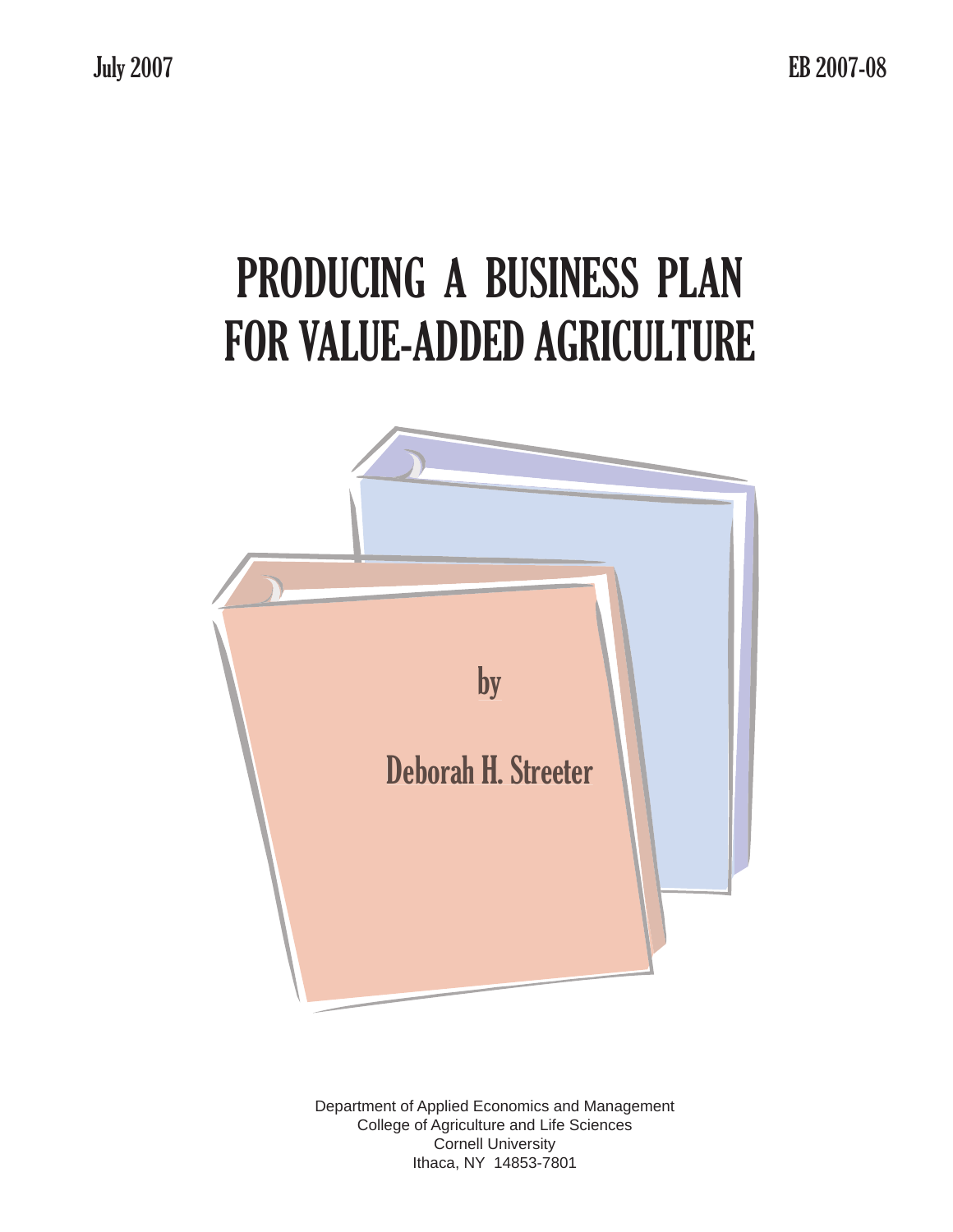Publication price per copy: \$12.00

© Cornell University, D. Streeter, 2007

For additional copies, contact:

Deborah Streeter Dept. of Applied Economics and Management Warren Hall Cornell University Ithaca, NY 14853-7801

| E-mail: | dhs4@cornell.edu |
|---------|------------------|
| FAX:    | 607-255-9330     |
| Phone:  | 607-255-1611     |

It is the policy of Cornell University actively to support equality of educational and employment opportunity. No person shall be denied admission to any educational program or activity or be denied employment on the basis of any legally prohibited discrimination involving, but not limited to, such factors as race, color, creed, religion, national or ethnic origin, sex, age or handicap. The University is committed to the maintenance of affirmative action programs which will assure the continuation of such equality of opportunity.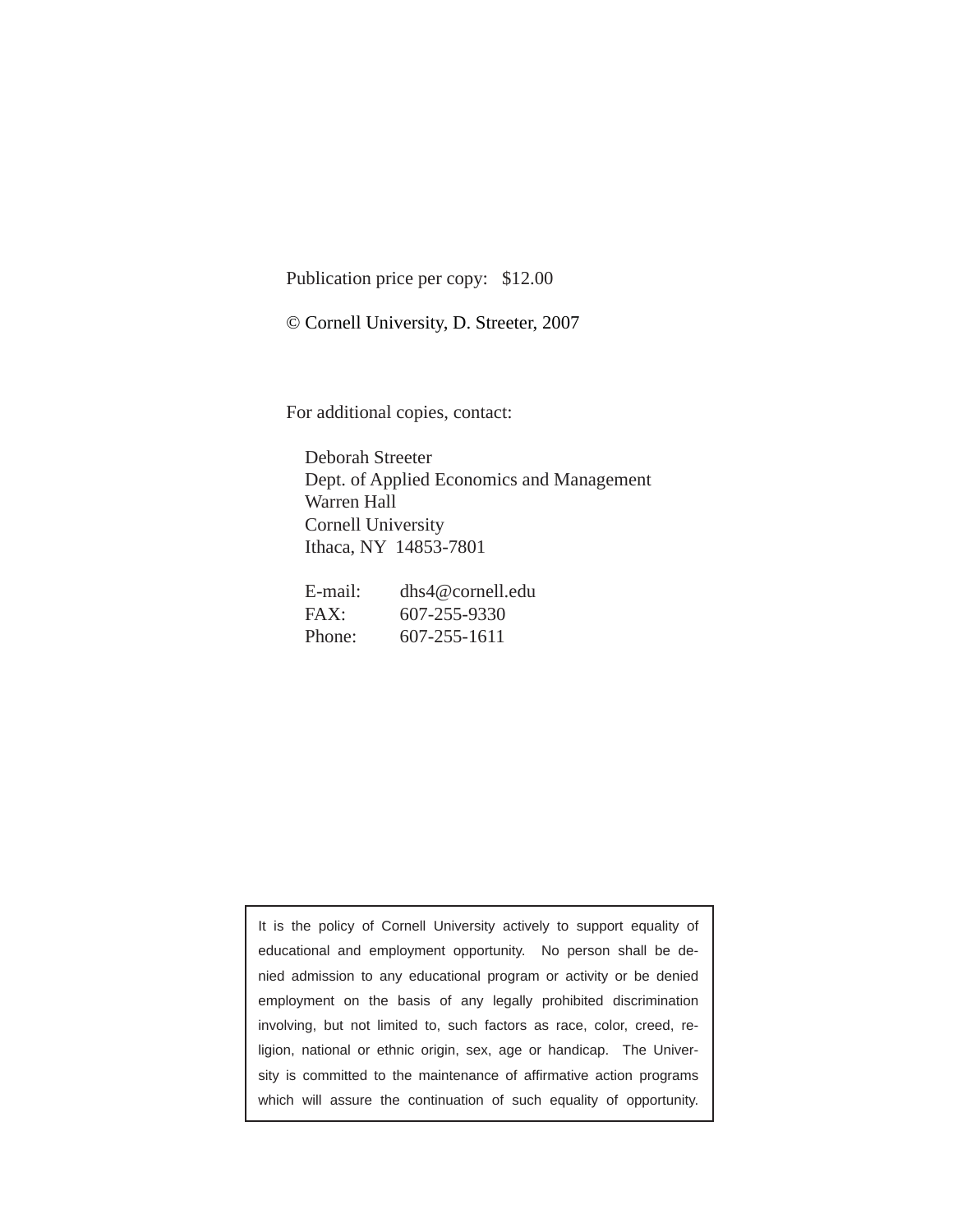# **TABLE OF CONTENTS**

| <b>Section 1 - Background</b> |  |
|-------------------------------|--|
|                               |  |

*Page*

# **Section 2 - Homework for Business Planning**

|                                                                                                 | -6 |
|-------------------------------------------------------------------------------------------------|----|
| Issue #3: Know Where You Are Going - Understanding What Straategy Is and How to Get There       | 10 |
|                                                                                                 | 16 |
|                                                                                                 | 21 |
|                                                                                                 | 18 |
| Issue #7: Doing Market Research - Part 3, Using Surveys and Focus Groups to Research the Market | 33 |

# **Section 3 - Business Planning in Action**

| Issue #8: Putting It All Together Using What You Know About Yourself and the Market to | 39 |
|----------------------------------------------------------------------------------------|----|
|                                                                                        |    |
|                                                                                        | 42 |
|                                                                                        | 49 |
|                                                                                        | 56 |

# **LIST OF TABLES**

|  | - 8 |
|--|-----|
|  | 34  |
|  | 49  |
|  | 51  |
|  | 52  |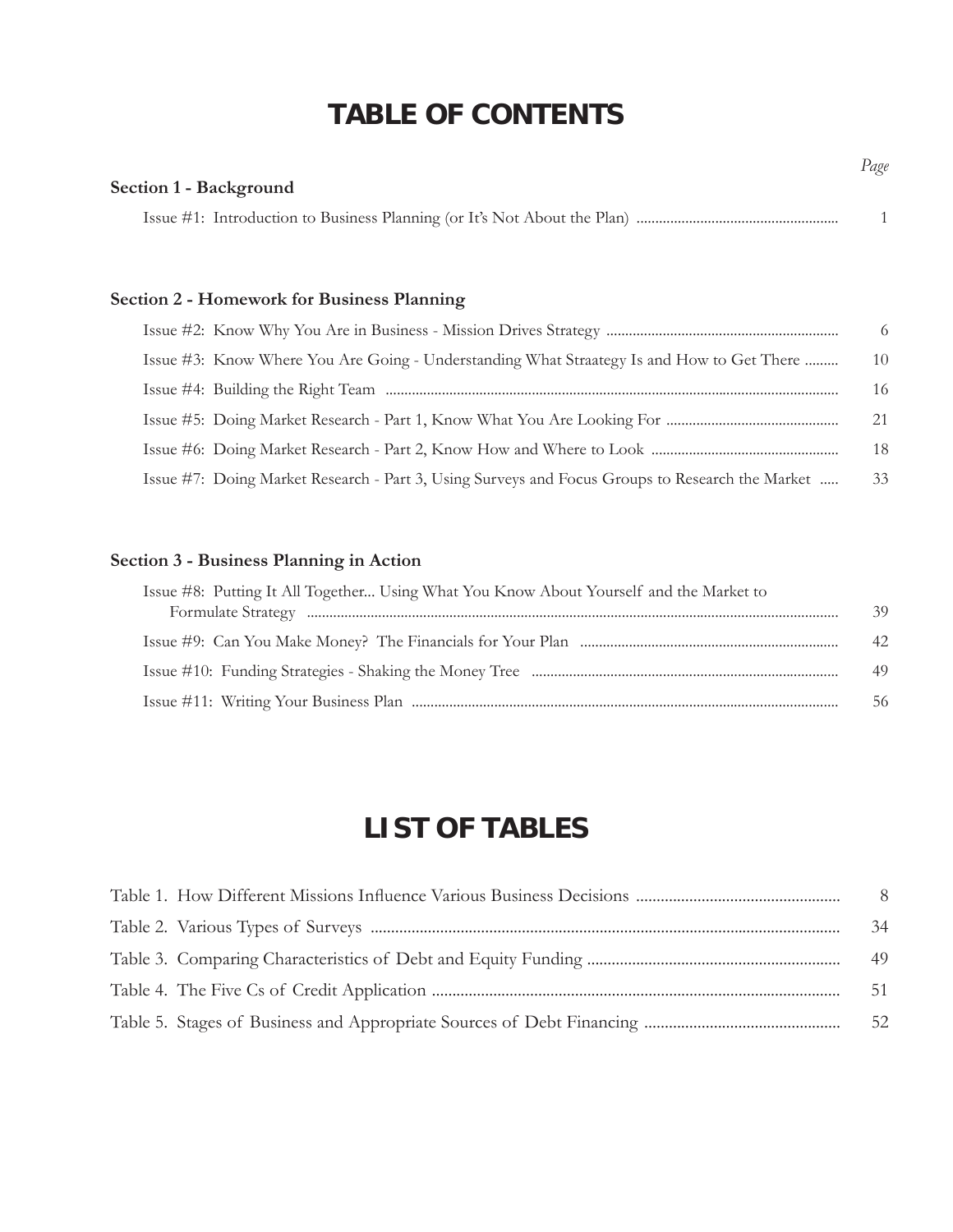# **LIST OF FIGURES**

| Page |
|------|
| 12   |
| -53  |
| - 62 |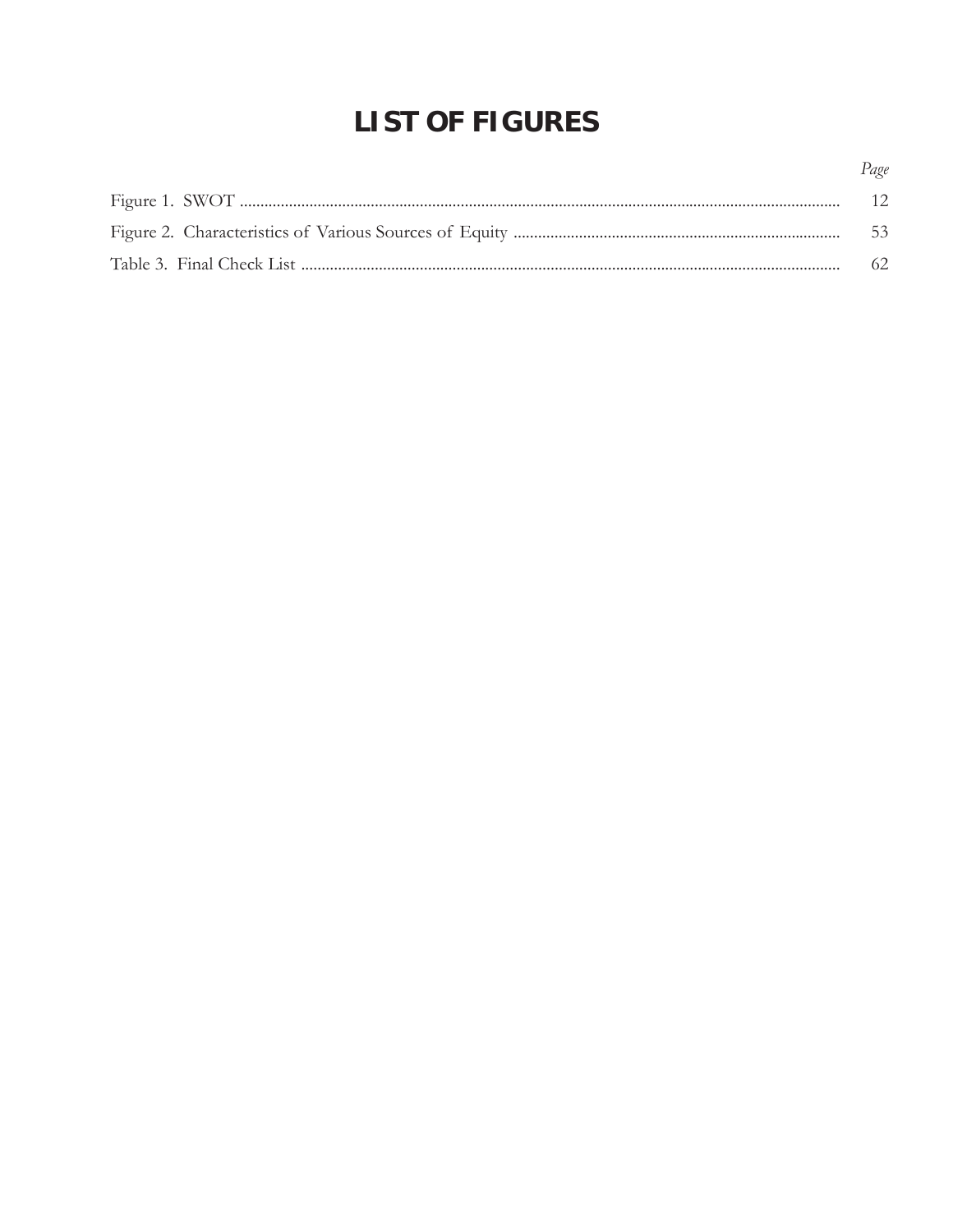# **Issue #1: Introduction to Business Planning (or... It's Not About the Plan)**

This Issue introduces the basic concept of planning as a process, not simply a document. It provides background for the other sections and explains how the publication will provide guidance to ag- and food-based entrepreneurs who are thinking about starting a value-added business.

# **The Ag- and Food-Based Angle on Business Planning**

How is business planning different for people starting or running a food- or ag-based enterprise compared with other sectors? Many ag- or food-based businesses are derived from an existing farm operation or are started by someone connected to farming. That means that the entrepreneur may be more accustomed to focusing on production rather than marketing. After all, when selling a commodity like corn or wheat, the farmer is what economists call a "price taker" not a "price maker."

By contrast, when planning a new business that is centered on value-added products or services, knowing the marketplace is crucial.

#### **Nobody Likes to Plan**

For most people starting or running a business, writing a business plan does not come naturally. In fact, if you come right down to it, most entrepreneurs would rather just get on with

starting the business. The optimism and drive of the entrepreneurial personality often pushes entrepreneurs quickly past the planning stage and into action. But most entrepreneurs who charged ahead (sometimes called "fire, ready, AIM!) admit that they paid a price for not doing more planning up front.

So don't be surprised if you have been procrastinating about writing your business plan; you're only human! In my experience, there are several things that are barriers to good planning. The first is time. Many entrepreneurs are trying to start a business while working full time at some other activity. The second barrier is psychological in nature. Without a clear idea of what a business plan should be, many entrepreneurs experience a sort of paralysis. The task, which suddenly seems to resemble a hated homework assignment from high school or college days, appears too large. Questions loom, such as:

- Just what is required?
- Do I have the special skills to write a plan?
- How long should it be?
- Should I pay someone to do it?

#### **Using This Publication to Get Started**

My goal with this series on business planning is to demystify business planning. I want to change your concept of just what constitutes a business plan. A plan is NOT just a document: it is a state of mind. In fact, it is virtually impossible to write a good plan unless you have been doing the right kind of thinking. So, the number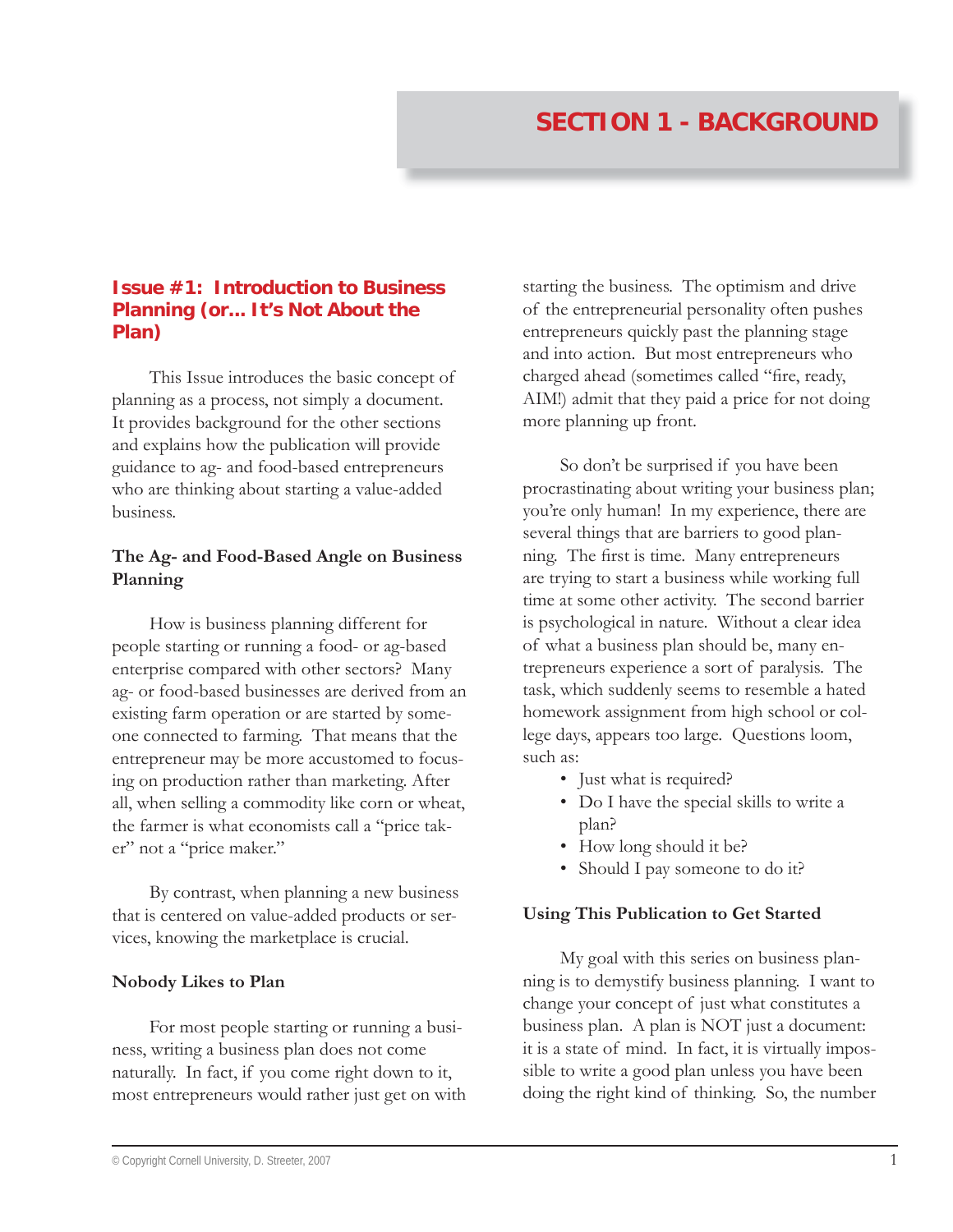one thing to accept is that even if you never put pen to paper, you can benefit by learning how to research and reason through a plan for your business. Start thinking about planning itself, rather than "the plan" or document.

A "mental plan" can be developed by thinking through the main aspects of the business idea, including articulating clearly the reason you are going into the business, who will lead the company, what the key advantages of the product/service are, how the business meets a crucial market need, and how you will execute the business and marketing strategies. In addition, this series outlines steps for thinking through how you will make money, asking yourself questions like:

- About how big is the market for the product/service?
- What are the primary sources of revenue? •
- What are the largest expenses? •
- Why will the business be profitable?
- Are there any important cash flow issues?

# **What Matters in Planning**

Even in the most informal conversations with people involved in the business (your family, your partners, your funding source) you must be able to articulate your business strategy, explain how you will make money and pitch what is called the "value proposition" of your business -- that is, why customers will want to buy from you. Even entrepreneurs who managed to start a successful business without a written plan tell me that they did have a "mental plan."

A business plan is sometimes simply an internal document used by the business owner to envision the future and plan how to get there. In that case, a series of pages with handwritten bullets may be enough. On the other hand, if a business owner plans to approach others for funding (sometimes called OPM -- "other people's money"), a more formal plan will probably be necessary. However, even if you do need the document itself, a good

business plan is very short (usually about 15 pages or less), focused, and concise. What is on the pages doesn't matter as much as the research and strategizing that is behind the work.

This publication will help you stay focused on the most important aspects of the business when writing up your concept and business model. The plan should be easy to read and nicely presented. Later sections will have more details on how to assemble the document and maximize the chance that it will be read and understood.

#### **Overview of a Written Plan**

Let's begin with an overview of what a written plan will look like. First, it is important to remember that a good plan is SHORT. Also, you will not be writing it in order (from beginning to end) but rather will be working on different parts of it and then assembling it.

When completed, a good, well-written plan is about 15-20 pages (without appendices). It begins with a ONE-page executive summary, in which you boil your plan down to an "elevator pitch," including:

- Information on why your management team is the right one to make this business succeed;
- Succinct proof that the market wants/ needs the service/product;
- A clear explanation of your competitive advantage and how you will sustain it over time; and
- A brief summary of the economics of the •business (story of how you make profits, how much capital you need, how it will be used and what are the important milestones).

The body of the plan expands on each of these points. The appendices to the plan include a full set of financials and any important additional materials essential to the plan (such as detailed in-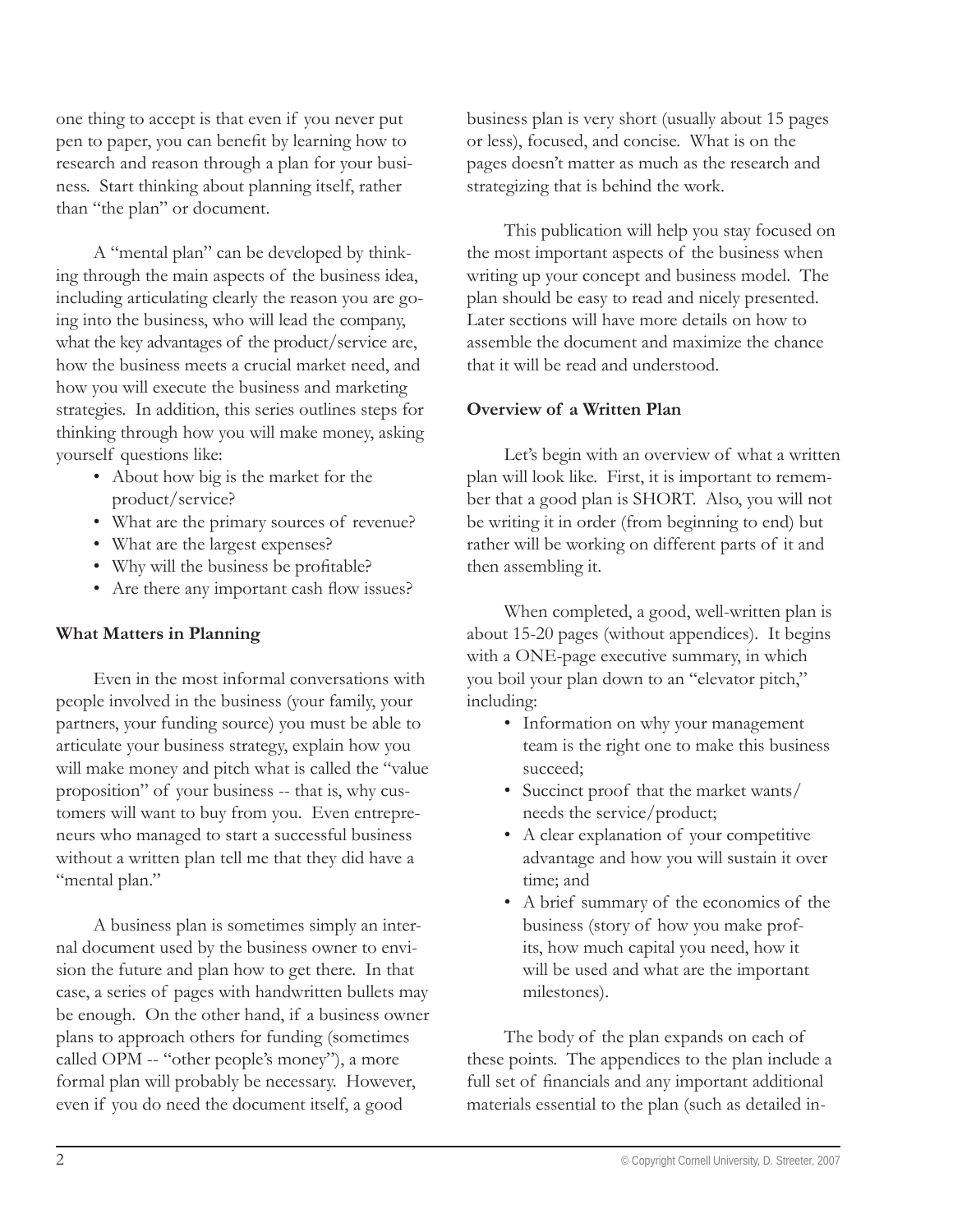formation on market research, patents, drawings or descriptions helpful to the narrative).

Stepping back from the document, the process that leads up to the information in the business plan is:

- Thinking through some strategic questions: Why do I want to go into this business? ◊
- What do I have to offer the business? ◊
- Investigating and understanding the marketplace;
- Outlining and piloting the key operational aspects of the business;
- Assembling a team; and
- Working the numbers. •

Even if you never put a pen to paper, you'll need to do these five things. Failure to do them is almost always expensive and risky. This publication offers advice on each part of the process. The results may end up as sections of a written business plan or remain simply part of your "mental plan" as the leader and visionary of your company, but the process will surely help you understand the key success factors and the risk factors you face starting a new business.

#### **Frequently Asked Questions**

#### **Q: Should I have someone else write my plan?**

**A:** There is no simple answer to this question. Getting professional business planning advice and writing assistance can be advantageous. However, having someone write your plan is not likely to lead to success unless you are heavily involved at every step along the way. You, the owner, are the only one who can do the heavy lifting in terms of defining your mission, choosing your business and marketing strategies, and shaping the focus and scope of the business. You can pay someone to do research or writing, but you cannot outsource the process.

There are many resources available to help with writing your business plan. For example, if you go to the website for BizPlanit.com (http:// bizplanit.com), you will see a variety of services offered, ranging from developing a summarized business plan (simplified presentation of vision and business concept) to fully developed plans intended for private equity investors. Or, you can go through a referral service to find an individual to help you (for example, visit The Consultant Exchange at http://www.cx.com). There are also public sector entities (such as the Small Business Development Centers and courses through local community colleges) that can guide your work.

- If you decide to hire a consultant be sure to:
- Ask for examples of previously written work:
	- $\Diamond$  How appropriate is the tone?
	- Is the document easy to navigate? ◊
	- Is the writing, clear, concise and ◊ professional?
- Talk to others who have used the consultant:
	- Was the work done in a timely fashion? ◊
	- Did the consultant focus on the needs of ◊ the business owner?
	- $\Diamond$  Did the final plan achieve the desired goal?
- Be very clear on deadlines and impose pen-• alties for delays.
- Find out how they carry out additional needed research.
- Be sure the consultant understands your vision. •
- Ask for several versions of the plan (pitch book, PowerPoint presentation, written plan). •
- Reserve the right to proof and revise the plan. •

# **Q: Is it okay to use Business Planning Software to write my plan?**

**A:** The short answer is that if it helps you get started, then yes. This is especially true if your plan is intended primarily for internal purposes. Many software packages step you through a series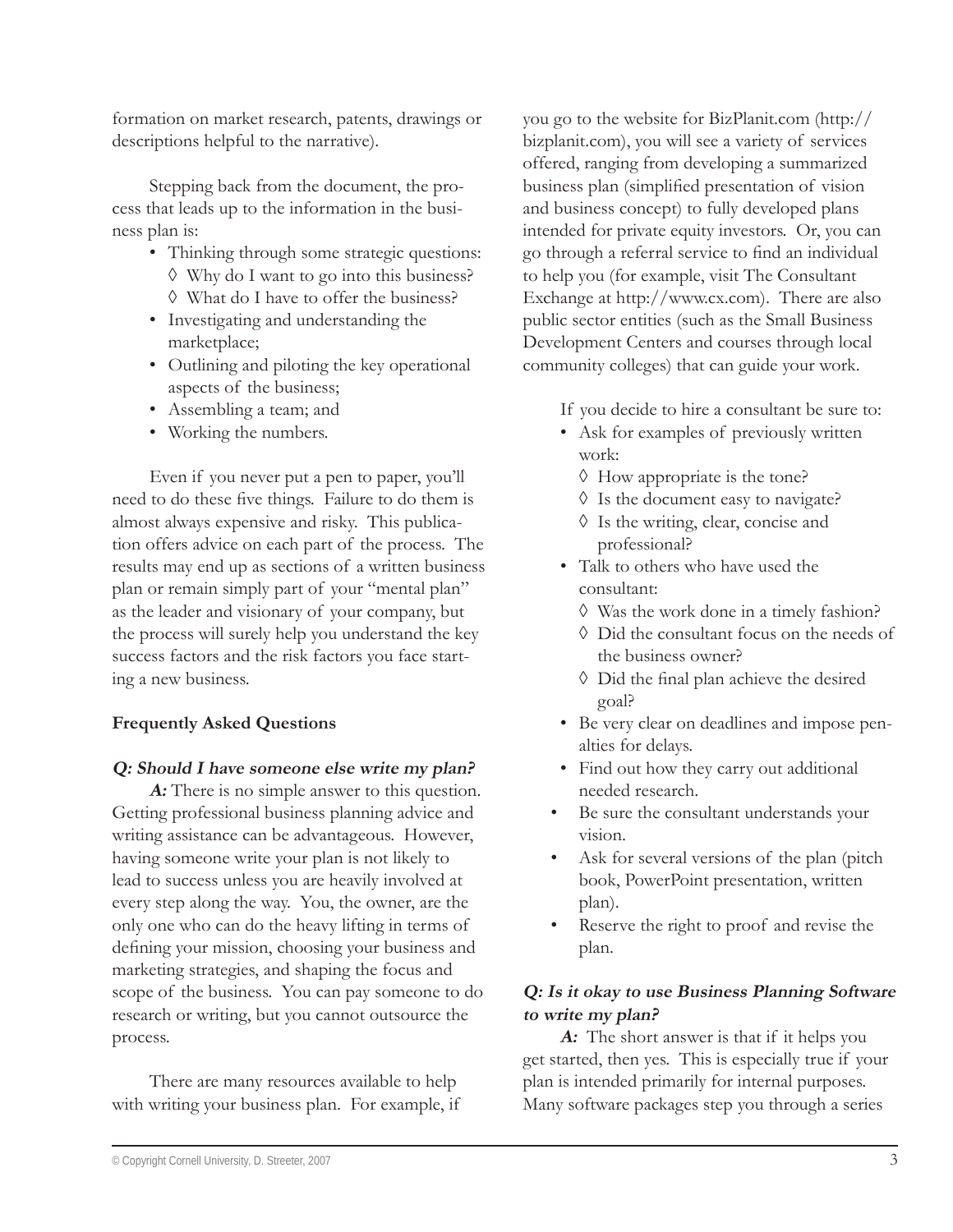of questions intended to help you think through the planning process. The program uses the answers to produce a written document. However, if the plan is to be used in seeking external funding, be aware that those in the investment community can easily spot a plan built on a template and it will have less credibility.

The best approach may be to build a rough draft with software and then carefully examine how well the template fits your individual case. You may be missing sections that are important to your business model. For example, if your business has a special relationship (on the input or output side) with an existing farm business, a standard template may not have an effective approach to discussing the relationship. The order of the presentation may not be appropriate for your audience, or there may be superfluous sections. A template, by nature, cannot anticipate your individual circumstances.

One place a business planning template can be extremely helpful is in creating your financials. The interlinked spreadsheets reflect the built-in relationships that must be coordinated in the way the business operates financially. However, you still have to build the financials "from the bottom up." Before entering information into standardized cells, you'll have to research and estimate many basic costs. If your business/service is related to a current farm operation, you may also need to adapt to reflect the way farm accounting differs from standardized small business accounting.

#### **Getting Started**

- Decide whether you need a written busi-• ness plan or whether a "mental plan" will be adequate for current decision-making.
- Inventory what you already know and collect and organize any material or information that you currently have.
- Find out what help is available in your area (check local credit unions, SBDC offices, community colleges, private consultants).

 Choose some short-term goals and deadlines. •

#### **Common Mistakes**

Entrepreneurs often:

- Spend too much time and money on a fancy document rather than investing in the work behind it.
- Decide that business planning is not needed because the markeplace moves too fast.
- Become wedded to the written document.
- Fail to edit and proof the written plan until it is short, concise, and error free.
- Think that the financials in and of themselves are the plan.
- Allow lawyers or accountants to provide strategic business advice outside their areas of expertise.

#### **Additional Resources**

There are so many resources (books, websites, brochures, government publications) on business planning it is easy to get overwhelmed. In this series, we will provide you with just a few selected resources on each topic, along with comments that explain why we find it useful. If you want to browse a collection of resources that address various issues of importance to agricultural entrepreneurs, there is an annotated list featured on Cornell's Entrepreneurship Education and Outreach site: http://eeo.aem.cornell.edu. Below I comment on some of my favorite general resources.

#### **General Business Planning Tools**

**Small Business Administration website •**http://www.sba.gov

This is one of the best sources for free advice on small business planning. Included are many free spreadsheets, worksheets, and factsheets covering all aspects of starting a business. Although the materials, worksheets, and resources are not specifically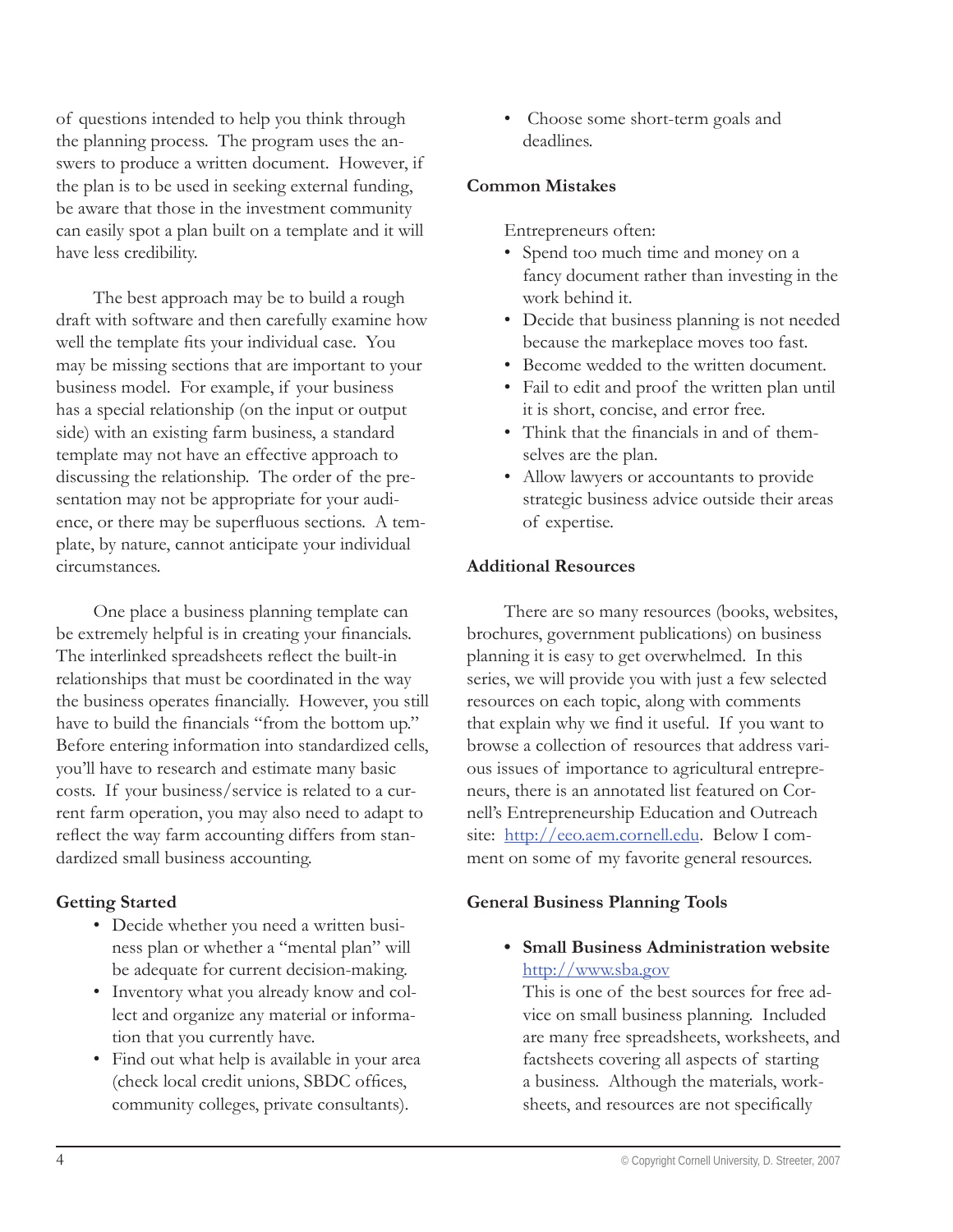focused on agriculture, the tools found on this site have been widely used by entrepreneurs and are sound in terms of the focus and approach (note: this is not true of everything you will find on the internet about business planning!).

#### **BizPlanIt •**

#### http://bizplanit.com

The section labeled "virtual bizplan" on this site is an excellent guide on what to include in every section of your business plan. The straightforward explanations are accompanied by lists of common mistakes to avoid and section-specific tips.

#### **SmallBiz.cornell.edu •**

http://www.smallbiz.cornell.edu This site provides guidance to small business resources available at Cornell University.

#### **Specifically Related to Ag- and Food-Based Enterprises**

# **Agriculture Innovation Center •**

http://www.aginnovationcenter.org Created by the Missouri State Department of Agriculture, this website has a wide variety of resources, including a list of possible value-added products. For each type of product, a description is provided, along with an extensive list of resources related

specifically to that particular market niche.

# **"Tilling the Soil of Opportunities" •** NxLeveL Training Network, University of

Colorado. 1999.

This course for agricultural entrepreneurs is aimed at individuals who have started or are thinking about starting an agriculturalbased venture that is not tied to large-scale, commodity production. Session topics include:

- Take Stock of Your Resources ◊
- Basic Equipment Required: Planning and ◊ Research
- The Legal Terrain ◊
- Manage from the Ground Up ◊
- Plant It, Grow It, MARKET It! ◊
- ◊ Reap the Benefits-Marketing Strategies
- ♦ Get Your Budgets In Line
- Analyze THESE: Cash Flow and Finan-◊ cial Statements
- Cultivate Your Money Resources ◊
- Harvest Your Future ◊

For information about this course, contact http://www.nxlevel.org/.

# **Ag Innovation News •**

#### http://www.auri.org/news/aginnews.htm

Ag Innovation News is a newsletter published by Minnesota's Agricultural Utilization Research Institute (AURI) to inform the food, agriculture and business communities and the general public about developments in new ag-based products.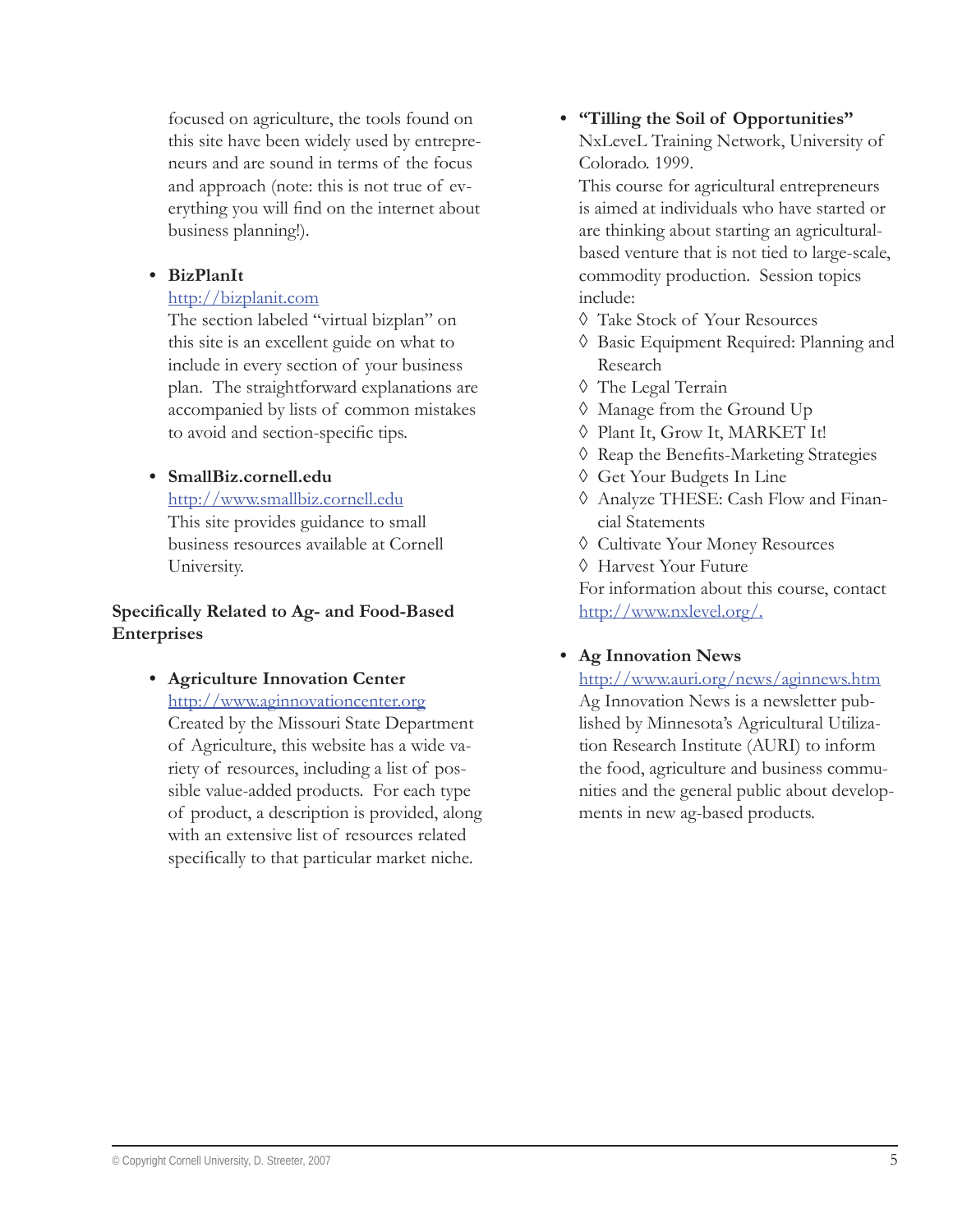# **SECTION 2 - HOMEWORK FOR BUSINESS PLANNING**

# **Issue #2: Know Why You are in Business - Mission Drives Strategy**

This section explains the art of crafting a mission statement, including practical steps on how to get started and examples of various approaches. The focus is on explaining why defining mission is an important first step in planning and how different missions might lead to different strategy options in a business.

#### **The Ag- and Food-Based Angle on Mission Statements**

Many entrepreneurs in ag- and food-based businesses have ties to a farm business. The interlinkages between the businesses make it all the more important to be clear on your mission. Is the business secondary to the farm? Or is the intent to phase out of farming and move into the valueadded business on a full-time basis? Does the mission of the business include continuing to keep ties to agriculture? Or would it be fine to eventually have a business that essentially buys raw inputs rather than producing them? Farm families are familiar with the creative tensions between lifestyle considerations (such as raising a family in a rural environment with animals and crop activities) and profit goals. So defining a mission statement will be especially important, if especially challenging, for ag- and food-based business owners.

#### **How to Do It: Crafting a Mission Statement -- It's an Art, not a Science**

Writing a mission statement for your business might seem like a step that is too formal or academic, but as with many parts of the business plan, it is the process, not the product, that matters. Here are some steps to get you started:

- **1. Do the initial thinking.** Even if you never come up with a polished mission statement that you want to put up on your web page., you should try to answer the following questions at the beginning of your business and revisit them on a regular basis:
	- Why are you in business? •
	- What basic beliefs or values drive the business?
	- What are the basic products and services? •
	- Who is the target customer? •
	- How do you add value?
	- What public image do you desire? •
- **2. Check out some examples.** If you are feeling writer's block, consider some mission statements of other companies in your industry or other companies that you aspire to be like. See examples that follow.
- **3. Work with the management team (and employees, if feasible) to come up with at least 3-5 possible statements (more is better).** There is nothing quite as powerful as sitting down with some examples to elicit opinions and get the discussion moving. You will probably be able to eliminate at least one or more immediately, and that will help you narrow the choices and get focused.
- **4. Live with it for a while.** Once you narrow it down, before you print a thousand business cards, try the mission statement on for a few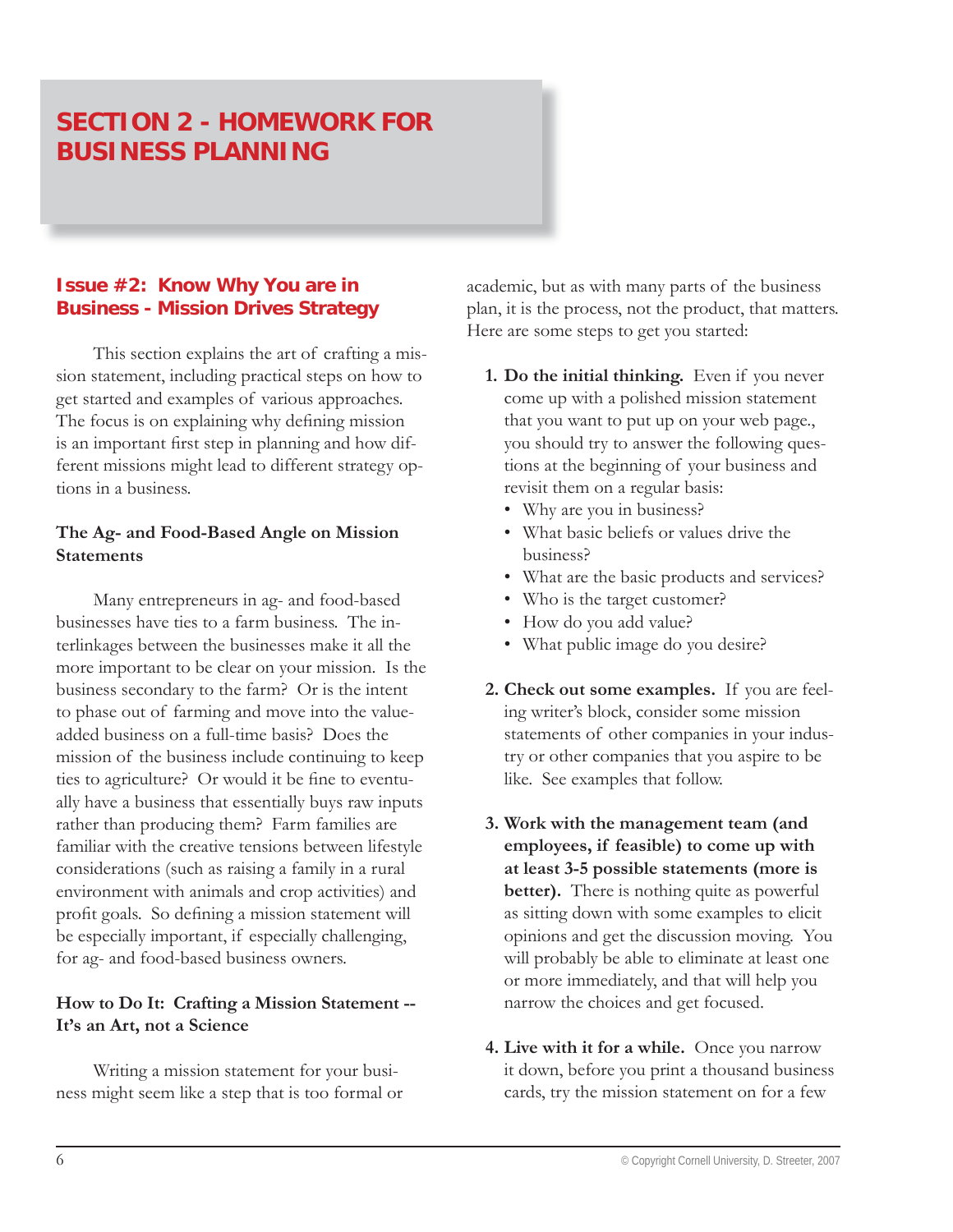weeks or months. See whether it informs or confuses your customers, suppliers and employees. Then adapt and evolve it until it feels just right.

- **5. Use it to guide your strategy.** The mission statement should:
	- Reflect the company's personality and core values;
	- Be simple and concise;
	- Sound exciting, and inspiring a statement of your business' reason for being.

Unfortunately, there is no magic formula for writing a mission statement. On the other hand, that also means you have a lot of flexibility in writing one that fits you and your business.

#### **Mistakes to Avoid**

- **Paralysis (writer's block).** Just start writ-**•** ing. Start with bulleted answers to the questions listed in the "how-to" section. Get others involved in writing various versions. To encourage creativity, don't start judging the statements until you have generated enough to generate a good discussion.
- **Too many buzz words.** There is a won-**•** derful website associated with the cartoonist Scott Adams' character Dilbert that generates a random mission statement by combining buzzwords. For example: "The customer can count on us to assertively simplify excellent products because that is what the customer expects." I hate to say it, but these comic results sound a little too much like some of the mission statements that are actually out there.
- **Too long. Keep it simple.** You can al-**•** ways elaborate if the statement turns out to be limited.

**Too focused on short-term goals.** You **•** are trying to state your reason for being. Aim for a mission that will last beyond your current product cycle.

#### **Examples**

There are many styles of mission statements. Here are some examples you can use in your brainstorming session.

#### **1. Use of Bulleted Format**

*Example: Otis Elevator: The World of Otis* 

- The world rides on Otis
- Safety is our legacy
- Exceptional service
- A history of firsts
- Quality
- Getting the job done

# **2. Combined Vision/Mission Statement**

*Example: Mc Donald's*

McDonald's vision is to be the world's best quick service restaurant experience. Being the best means providing outstanding quality, service, cleanliness and value, so that we make every customer in every restaurant smile. To achieve our vision, we are focused on three worldwide strategies:

**Be The Best Employer •**

Be the best employer for our people in each community around the world. See the McDonald's People Promise.

- **Deliver Operational Excellence •** Deliver operational excellence to our customers in each of our restaurants.
- **•** Achieve Enduring Profitable Growth Achieve enduring profitable growth by expanding the brand and leveraging the strengths of the McDonald's system through innovation and technology.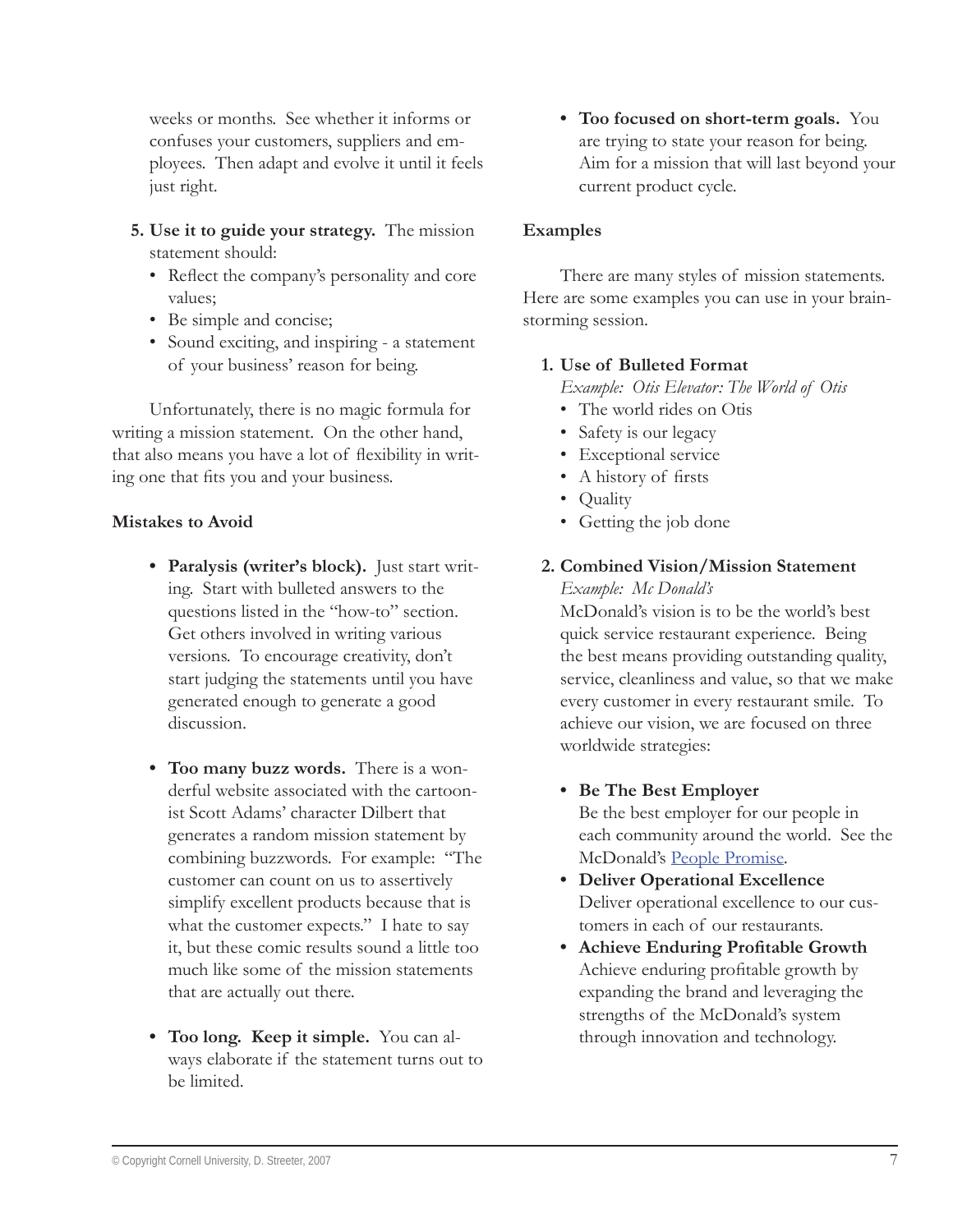#### **3. Single-Sentence Approach**

*Example: Agriculture-Based Industrial Lubricants (ABIL)*

Our mission is to expand the market for crops grown in the United States by providing research and technology transfer leading to commercialization of environmentallyfriendly industrial lubricants and greases.

#### **4. Statement that Fits on a Brochure**

*Example: Hurd's Harvest Festival* Our Mission Statement: "To provide everyone with a wholesome, memorable, fun-filled farm experience in a friendly atmosphere."

#### **5. Statement that has Stood the Test of Time**

*Example: Agricultural Utilization Research Institute (adopted in 1988)*

AURI was created to foster long-term economic benefit through increased business and employment opportunities to rural Minnesota through:

- the identification and creation of new markets, expansion of existing markets for new or existing commodities, ingredients and products; •
- the development of more energy efficient, natural resource saving production practices; and
- the development of new uses or value improvements of Minnesota agricultural commodities.

#### **How and When Mission Matters**

To illustrate some important differences in how your reason for being in business matters, look at Table 1, a simple comparison between certain entrepreneurship elements as they relate to two particular cases: what we'll call a "life-long small business" and a "high growth" business. A lifelong small business is a company that is started and nurtured with the idea that it will remain a size that is small enough to ensure owner control and large enough to support the household or house-

| Table 1. How Different Missions Influence Various Business Decisions |                                                                                                                                                                   |                                                                                                                                                                        |  |
|----------------------------------------------------------------------|-------------------------------------------------------------------------------------------------------------------------------------------------------------------|------------------------------------------------------------------------------------------------------------------------------------------------------------------------|--|
| <b>Element</b>                                                       | <b>Lifelong Small Business</b>                                                                                                                                    | <b>High Growth Business</b>                                                                                                                                            |  |
| <b>Funding Strategies</b>                                            | • Unwilling to give up ownership control<br>• Can tolerate moderate growth                                                                                        | • Requires large amounts of capital from investors<br>who expect high growth rate                                                                                      |  |
| <b>Funding Sources</b>                                               | • SBA-backed loans<br>Friends and family sources limited to earliest<br>$\bullet$<br>stages<br>• Friends and family<br>• Venture capital, angels                  |                                                                                                                                                                        |  |
| Style and composition of<br>management team                          | • Often family members<br>Expertise needed in working with<br>employees, possibly low-wage<br>employees                                                           | Eventually requires highly experienced team,<br>٠<br>including high-powered sales ability, knowledge<br>of large-scale operations and expertise in<br>financial growth |  |
| Necessary characteristics of a<br>marketplace for profitability      | Can run a profitable business with<br>hundreds of customers (or even<br>dozens, if the product or service is<br>highly specialized with a premium<br>service tag) | • Need at least thousands of potential customers;<br>preferably millions                                                                                               |  |
| Staging of the business                                              | The initial pilot stage may be relatively<br>close to the target size of the business                                                                             | Many stages, each funded at particular<br>$\bullet$<br>benchmarks and requiring additional growth<br>capital                                                           |  |
| Revenue goals and tradeoffs                                          | • Can accommodate non-monetary<br>goals (willing to trade money for time)                                                                                         | • Monetary profit is the driving force.                                                                                                                                |  |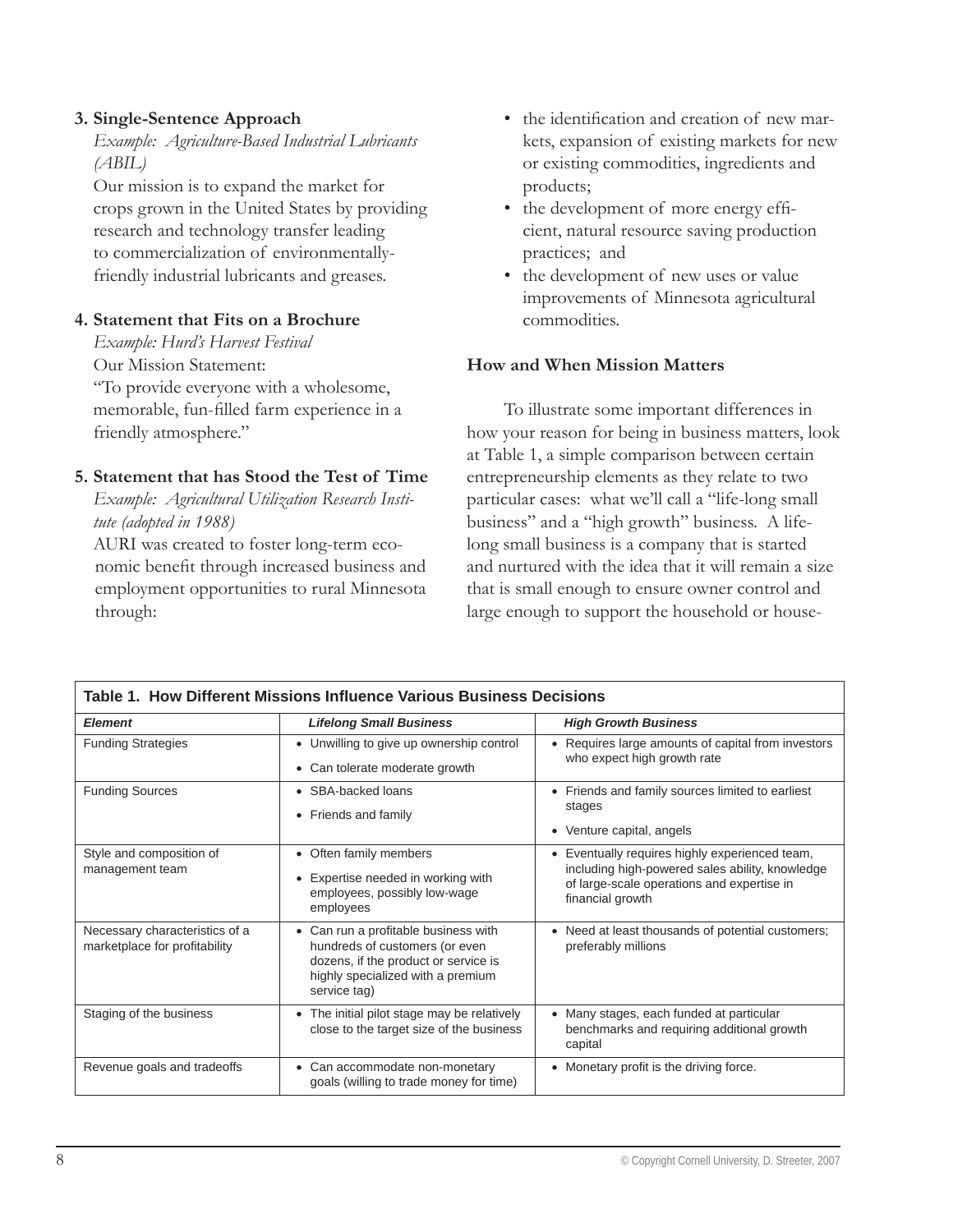holds that are associated with the business. On the other end of the spectrum is what we will call a high growth business, built with the intent to grow beyond the initial ownership and eventually reach a point where the original founders can withdraw their equity (for example, having the business acquired or going public).

#### **Summary**

The mission of a business drives the choice of strategy, and taking some of the steps outlined in this section should help you get started. Once you have a mission statement underway, you'll be ready for the tasks discussed in the rest of the publication.

#### **Additional Resources**

**Mission Statement and Consensus Ex-• ercise**

http://www.squarewheels.com/scottswriting/mission.html

This is the very "homegrown" website of Dr. Scott Simmerman, an organizational

consultant in South Carolina. The section connected to this link describes a simple but innovative means for getting people to talk about the mission statement.

#### **BizPlanIt.com •**

http://bizplanit.com/vplan/mission/basics.htm

This site has good descriptions of mission vs. vision statements. It also includes a section on Mistakes to Avoid.

**Dilbert's Mission Statement Generator •**http://www.dilbert.com/comics/dilbert/ games/career/bin/ms.cgi

A goofy site that can help break the ice if you have a group gathered to work on the mission statement. It generates "random mission statements" that consist of a string of buzzwords.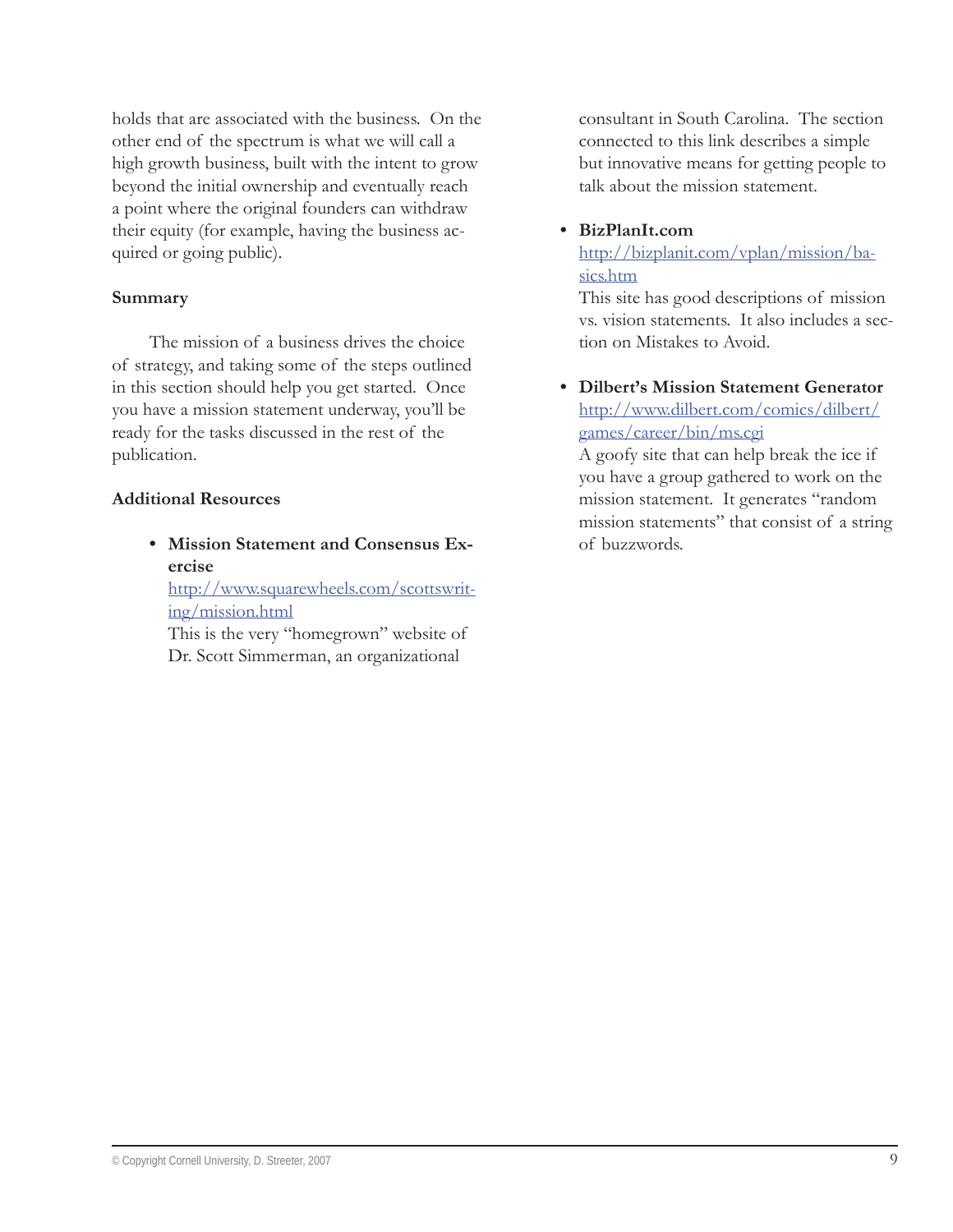# **Issue #3: Know Where You Are Going-Understanding What Strategy Is and How to Get There**

This issue is focused on defining and explaining the term "business strategy". The mission of the business, which was discussed in Issue #2, guides the selection of strategy. In this section, I explain how to get started working on your SWOT analysis (inventory of Strengths, Weaknesses, Opportunities and Threats), and I introduce possible strategic options for a value-added business. Issues #5-#7 continue this work by outlining the steps you will take to complete the SWOT analysis and carry out your market research.

# **The Ag- and Food-Based Angle on the Topic of Strategy**

Entrepreneurs in ag- and food-based businesses face many challenges, ranging from increased competition from abroad to changing retail trade practices and environmental regulations. Entering such a dynamic marketplace without a good strategy is highly risky. Plotting an effective strategy involves getting to know your marketplace in great detail. This is especially important if you are moving out of a commodity-based business and into a value-added setting. In the pages ahead, you will learn about steps that will help you inventory yourself, your business and the marketplace. For ag- and food-based businesses, it is especially important to acknowledge that the strategy for the business is likely to be quite different from the one that characterizes any associated farm business.

#### **Why Does it Matter?**

The term "strategy" has become quite a buzzword over the last decade. You see the term popping up everywhere, on television ads for information technology firms, in front-page articles about new companies, and, of course, in websites and workbooks on business planning. But what does the term really mean for value-added businesses

facing the changes in the current economy?

The word strategy was originally associated with warfare, referring to the science and art of employing political, economic, psychological, and military forces in order to outwit the enemy. When the term began to be used in the business world, it was most often used in reference to the domination of a marketplace. As in the military setting, formulating a business strategy is both an art and a science. Crafting an effective strategy involves both gathering data (the science) and making judgment calls (the art). Instead of a military enemy, the business strategist faces winning over the customer in the face of competitive forces in the marketplace.

The analogies with warfare are not without meaning. Strategy matters most in highly contentious situations, when stakes are high. Because change in our economy occurs at a faster and faster pace, most businesses are in highly competitive, contentious environments. In this section, you'll learn more about formulating a strategic framework for your business, while later chapters focus on the research and thinking required to tailor a strategy to your own operation.

#### **Defining a Business Strategy**

In their excellent article on strategy, Hambrecht and Frederickson call strategy **"the central, integrated, externally oriented concept of how we**  will achieve our objectives." Let's take that definition apart and look at each piece.

# **Strategy as Focusing on Objectives**

Management guru Steven Covey tells us always to "start with the end in mind." As was presented in Issue #2 of this publication, understanding the mission and vision of your business helps you to come up with your own specific objectives and goals. Any sound business strategy is designed to help you meet those objectives. Be clear on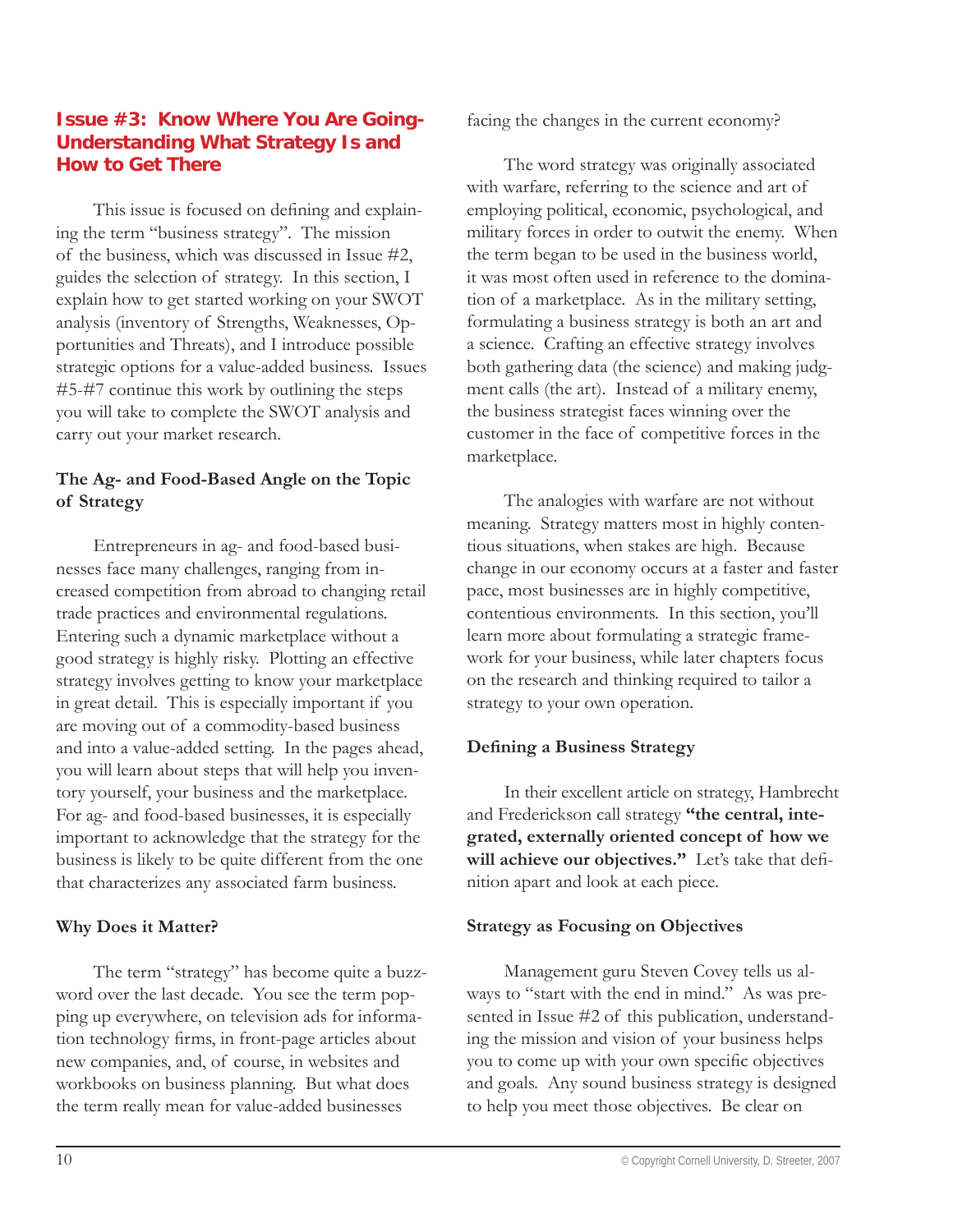what you as a business owner wish to achieve, and as you formulate your strategy, as suggested below, be sure to check continually to make sure it matches your fundamental mission (and hence your goals and objectives).

# **Strategy as Central and Integrated**

Consider how you approach a production problem. If you tried to remedy a problem of low yields by looking at just one dimension (say, pesticide treatment), you would be unlikely to solve the problem effectively. Only by considering all the possible causes (genetics, soil, pests, disease, etc.) and how the remedies interact might you come to an effective solution. Your business as a whole is no different. Hambrecht and Frederickson explain this by saying you need to answer the following questions:

- **Where am I going to be active?** (which **•** products? market segments? geographic area? core technologies? value-creation strategies?)
- **How am I going to get there?** (develop-**•** ing or growing my own firm? collaborating with others? acquiring other businesses?)
- **How will I win in the marketplace? •** (image? customization? price? product features?)
- **What will be my speed and sequence • of moves?** (how will I stage my initiatives? what speed of expansion or diversification is appropriate?)

Use these questions to guide the formulation of a business strategy. Many of the answers will only come to light as you prepare and perform your market research (see Issues #5-#8).

#### **Strategy as Externally-Oriented**

One of the hardest things in business is to stay focused on the customer. You have probably heard the term "value-added" or "value proposition" over and over. What does it mean? Those terms refer to the fact that something is **of value if and only if customers are willing to pay for it.** It is easy to fall in love with a new variety, or creative packaging or product innovations, but the ultimate test is whether such things are perceived by the customer as valuable. Too often, businesses plow ahead with an approach and attitude that "we know what is best for the customer." Such an attitude ignores the power of the customer to say  $\mathfrak{c}_{\mathsf{no}}$ "

An externally oriented strategy also reflects the belief that in business every action has an equal and opposite reaction. In other words, if you attract a lot of customers, competitors will notice it and make a counter-move. It is crucial to understand not only who is currently in the market but also who has the potential to move into any market that you prove is lucrative. A difficult, but crucial aspect of strategy formulation is establishing a **sustainable competitive advantage**. This is often thought of as a barrier to entry that keeps others from invading your niche.

Finally, a strategy must take into account what is happening in the industry. Whether it is supply chain integration or environmental regulations, business owners have to be aware of the larger environment in which their business exists. Information technology has made it much easier to understand what is happening in the industry as a whole. Government statistics on industry are more easily obtainable and information about international markets is far easier to find. Thus, to craft a successful strategy, a business owner must remain externally oriented by understanding the customer, knowing the current and potential competition, and tracking trends and developments in the industry.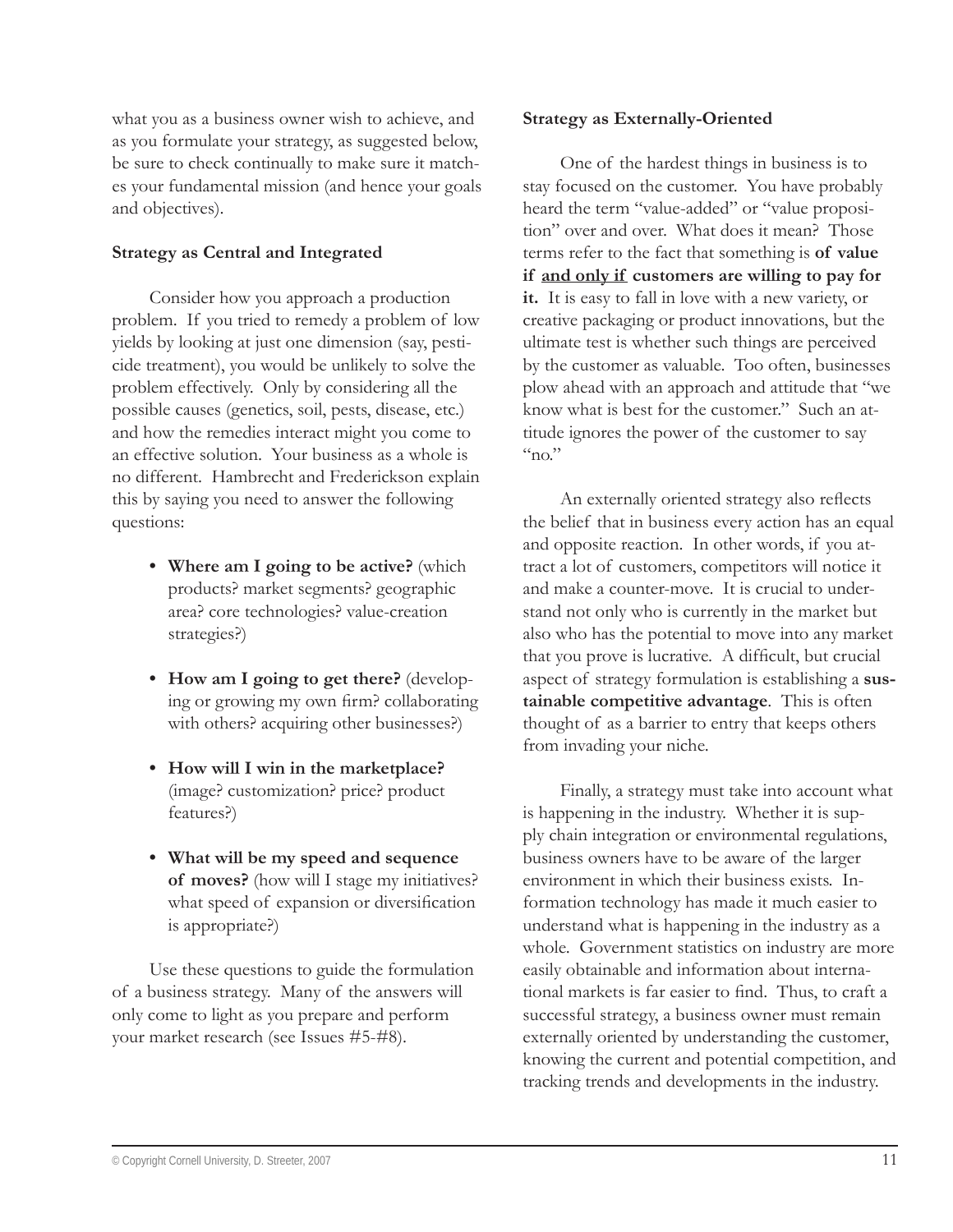#### **Strategy: How Do You Obtain Returns?**

Taken together, the externally-oriented, integrated strategy will help you understand what Hambrick and Frederickson call "the economic logic" of the business - that is, "how do I make money?" They suggest four possible approaches to obtaining returns:

- Maintain the lowest costs through scale advantages;
- Maintain lowest costs through scope and replication advantages;
- Charge a premium price due to unmatch-• able service;
- Charge a premium price due to proprietary product features.

Hambrick and Frederickson suggest that once there is clarity about the mission and objectives of a company, that strategic analysis (looking at

the industry, customers, economic, environment, competitor, internal strengths and weaknesses) will help point the way to an effective strategy in the marketplace.

#### **The Steps for Getting to Strategy**

Figure 1 illustrates the relationship of the business planning process to formulation of strategy. The specific steps are:

- 1. Develop a **vision/mission**.
- 2. Do an **internal analysis** to identify strengths and weaknesses.
- 3. Do an **external analysis** of industry, market and competitor analyses to identify the opportunities and threats and understand the driving forces in the marketplace.
- 4. Look for **key success factors, key risk factors**.
- 5. Find the **sustainable competitive advantage**.
- 6. Formulate the **business and marketing strategies.**

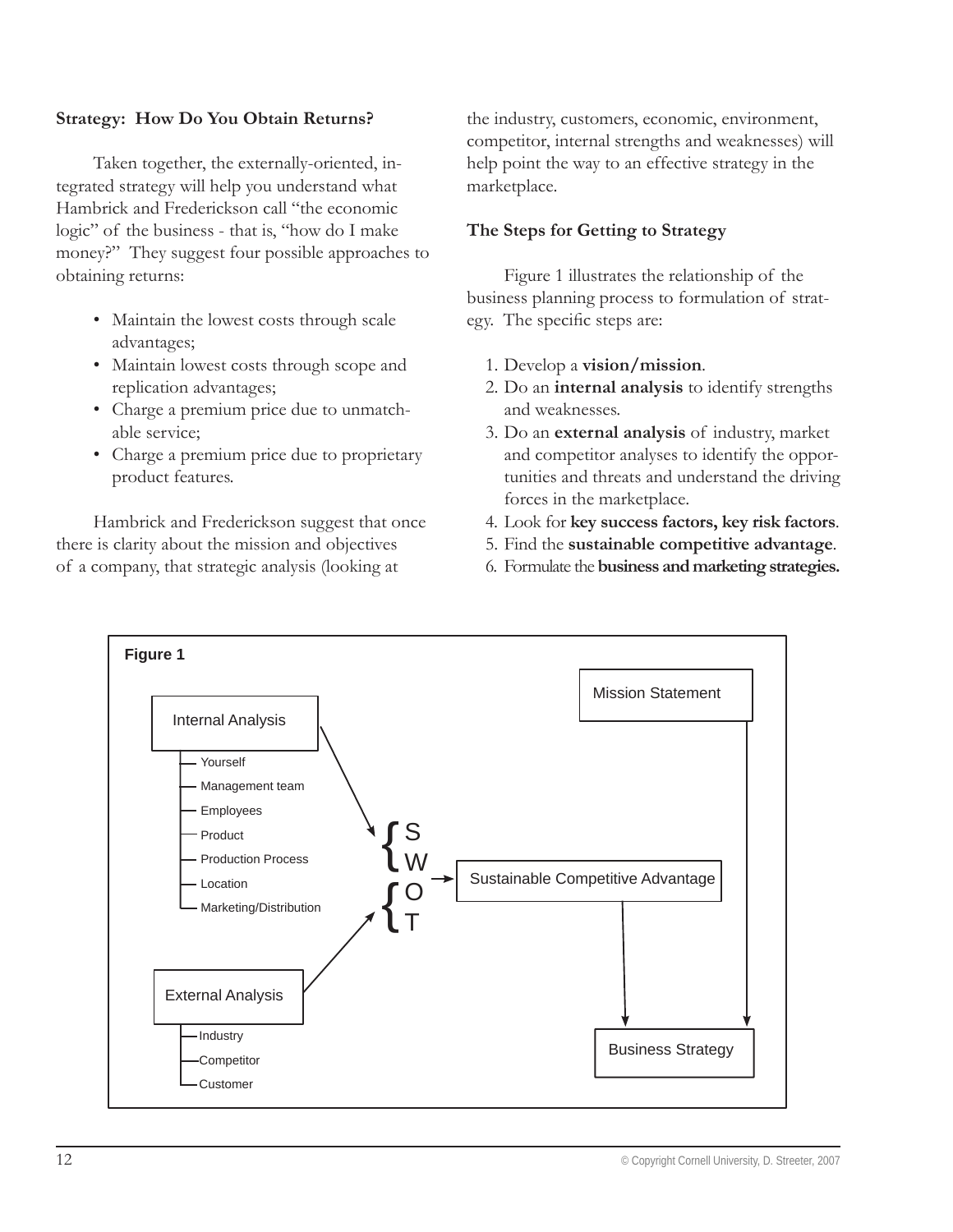As discussed in Issue #2 of this series, your business strategy has to be grounded in the mission. Without a well-defined mission, an entrepreneur runs the risk of creating a business and marketing strategy that doesn't meet his/her original goals in starting a business. Whether or not you are starting a small business that will likely stay small or you are headed for a high-growth opportunity, you have to do all the steps to formulate a truly sound strategy. There are steps that you can do in an afternoon with a pad and pencil or steps that you can dig into over numerous weeks by carrying out extensive research. An entrepreneur's resources (time and money) will determine which of these approaches fits best.

# **What Do You Have to Offer the Marketplace? Looking Inward to List your Strengths and Weaknesses**

Next, it is important to do a comprehensive, brutal, and frank inventory of the internal strengths and weaknesses (the SW of the so-called "SWOT Analysis" that lists the Strengths, Weaknesses, Opportunities and Threats) of your business. This includes looking at all elements of the business, starting with you, the owner. Make a bulleted list of any particular strengths you bring to the business or weaknesses and vulnerabilities that you see. Consider such things as background in dealing with uncertainty, special technical or operational expertise, sales/marketing experience, network of contacts, or special ties to the marketplace. Next examine the rest of the management team (see Issue #4 for How to Build the Right Team) for its strengths and weaknesses. Do you have a good, balanced team? Or if you are operating solo, what management skills are missing?

It is also essential to understand the strengths and weaknesses of your **employee base.** For example, do you have access to a low cost (or high quality) pool of workers? Is there stability in your workforce? Consider any special skills or training that your employees have, or list those things they

lack. Looking ahead a little bit, consider whether they are equipped to provide top-notch customer service.

Examine the **features of the product or service** as you build the S&W of the SWOT. List as strengths any proprietary technology or innovations. Include the unique special features of your product/service (is it organic? cost-saving? highly reliable? have a unique taste?). You should also examine your **production process** and list any strengths and weaknesses. What is your **input cost structure** (for example, high volume/low price), and are costs vulnerable to change? Do you have flexibility in the production process (e.g., can you scale up or down relatively easily?). Your physical **location** may be a strength or weakness (close to consumers, employees, input providers, strategic partners), or you may have a virtual presence that gives you added flexibility.

Consider the pluses and minuses of your **distribution methods.** Do you have access to a special distribution channel? Do you have the potential for using technology to distribute your product or service more effectively? If you have a key customer list, count it as a strength. If reaching customers is still a question mark for you, put it in the weaknesses column. How will you obtain your key customer lists?

When you are finished making your list of strengths and weaknesses, you should have a very complete portrait of the business and all its resources. In examining the SW list, you may find that some weaknesses could be remedied, and you may find some things that you have listed tentatively under strengths for which you do not yet have documentation. It may be useful to mark any uncertainties with a question mark or other symbol; you'll need to revisit them as the business develops. For now, however, the internal inventory can help you:

• Base your business strategy on key strengths.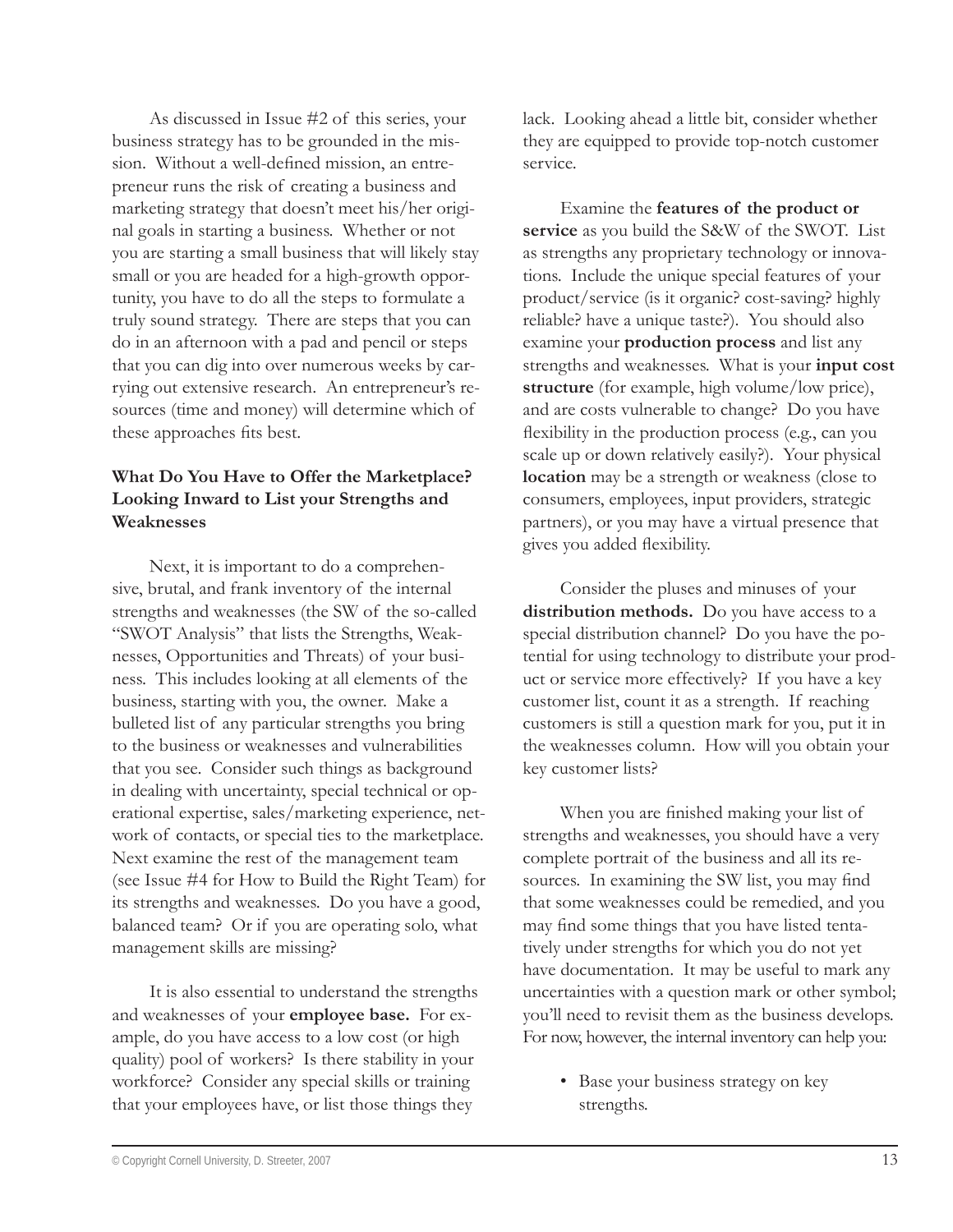- Look for ways to use your strengths to erect barriers to entry.
- Be aware of the challenges your company faces

# **What Does the Marketplace Hold for You? Looking Outward to List your Opportunities and Threats**

Once the internal inventory is completed, it is time to look outside the business to understand the opportunities and threats. The goal is to look for:

- Opportunities to reach underserved mar-• kets that are of sufficient size and with adequate buying power;
- Opportunities to capitalize on new trends or new technologies to establish a sustainable competitive advantage;
- Threats that equate to marketplace risk so that you can identify and understand your key risk factors.

Market research is a key to making an accurate list of opportunities and threats, because it allows the entrepreneur to understand crucial information about the industry, the competitor, and the customer. Issues #5-6 of this series are devoted to helping you ask the right questions in your market research and how to execute both formal and informal methods of market research.

#### **What Strategies are Possible?**

Issue #6 in this series is focused on helping you use the results of your inventory to determine the key risk factors, the key success factors and to formulate a strategy. For now, it will be useful to understand, in general, that the goal of formulating your strategy is to determine your sustainable competitive advantage, or how you will differentiate yourself from the marketplace.

In their book called *The Strategy-Focused Organization,* Kaplan and Norton argue that differentiation in the marketplace usually occurs in one of three ways:

- **Product leadership:** These companies fo-**•** cus on creating new products and being the first to market. One example would be the introduction of bagged lettuce.
- **Customer intimacy:** These companies **•** create a strong bond with their customers and sell to meet their needs. An example might be a fruit grower with strong ties to the school food system, tailoring product packaging to that specific marketplace.
- **Operational excellence:** These compa-**•** nies deliver a combination of quality, price and ease of purchase that no one else can match. For example, companies that have tapped into the benefits of supply integration have been able to remain competitive in the ever-changing fruit markets.

#### **Summary**

When you have gone through the steps outlined in this issue, you will have a better idea which of these general strategies fits best for you. In Issue  $#6$ , we'll take a look at how the findings you come up with in doing the homework tasks of business planning (determining your mission, building your team, doing market research, completing the SWOT analysis) provide direction for the strategic choices you face regarding appropriate arenas of activities, the vehicles for getting there, the differentiation strategy, and the staging of the business. The goal will be to clarify the economic logic, or revenue model, for the business.

#### **Additional Resources**

**The Strategy-Focused Organization. •**Kaplan, Robert S. and David P. Norton. Harvard Business School Press, 2001.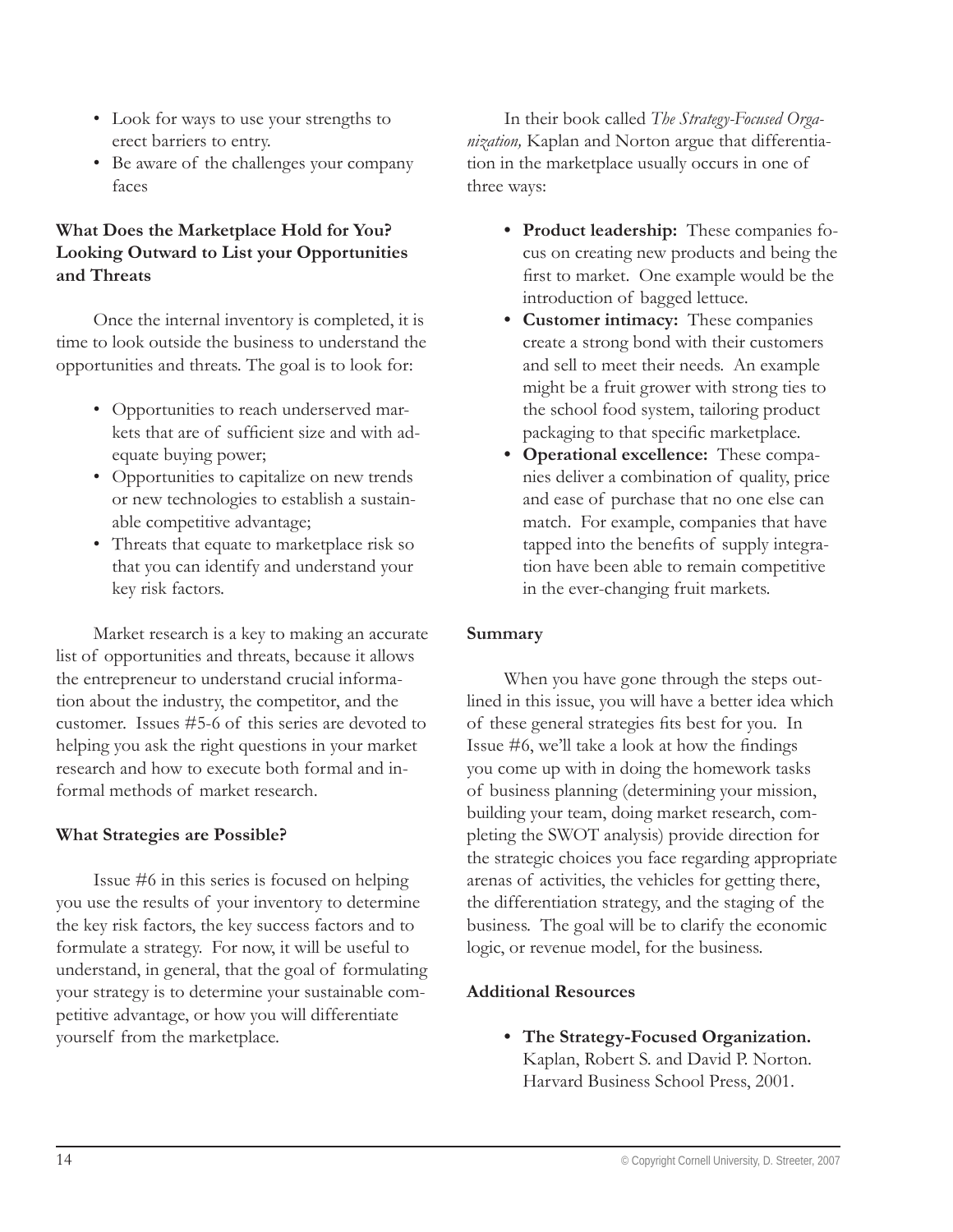**"Are You Sure You Have a Strategy?" •** Hambrick, Donald C. and James W. Fredrickson. *The Academy of Management Executive*. November 2001. 15:4. pp. 48-59.

## **MeansBusiness.com •**

http://www.strategyandcompetitionbooks. com/Strategy-and-Competition-Books/Allthe-Right-Moves.htm

The link listed here is to a resource that is part of the website created by a company called MeansBusiness. The site allows you to purchase, in an ala carte mode, portions of material from the popular business press. The resource associated with the link above references sections of a book called *All the Right Moves, A Guide to Crafting Breakthrough Strategy*, by Constantinos Markides.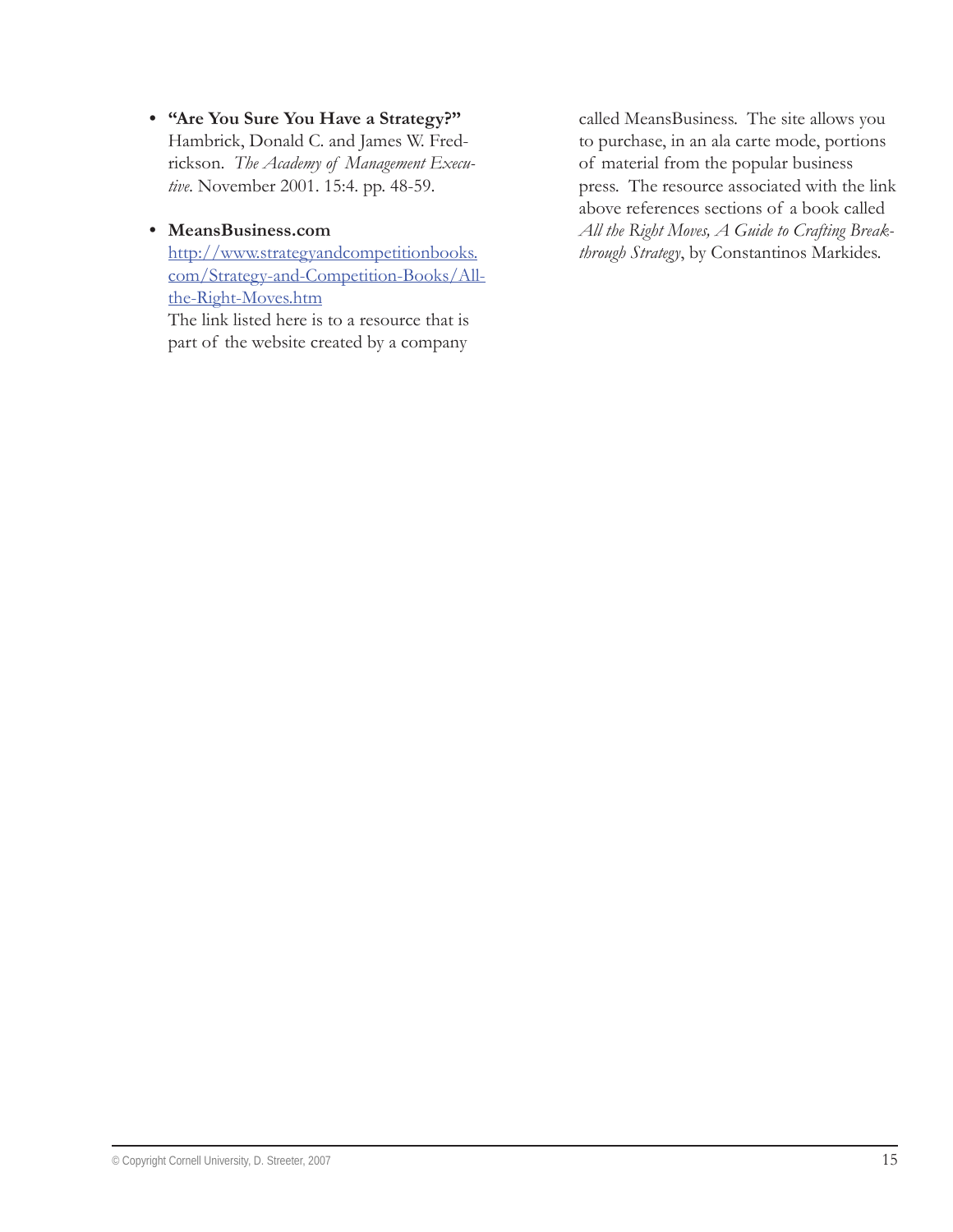# **Issue #4: Building the Right Team**

In this issue I address the important topic of the management team. After explaining why the leadership in the company is crucial, I outline the elements that are needed in a strong team. The discussion includes comments on how and where the management team is featured in the business plan.

#### **The Ag- and Food-Based Angle on the Management Team**

Many so-called "agripreneurs" are familybased businesses. Doing business with relatives is a common experience in farm business culture. However, ag- and food-based businesses should be especially careful in crafting and managing the family member relationships that are intermingled with the business. Entering new markets, with the accompanying risk of failure, requires the entrepreneur to make sure all members of management have extremely clear expectations ahead of time about the vision, scope, direction and leadership structure of the business. In addition, it may be necessary to explore adding management expertise from outside the family in order to get special expertise, or access to new markets, or other resources.

#### **Why the Team Matters**

New businesses are usually born (or evolve) during a time of great optimism and hope, of excitement mixed with fear. Starting a business is also a time when many entrepreneurs decide to invite a partner or co-owner along for the ride. Partners can share risk, reduce the workload, and provide resources (for example, cash, expertise, network connections). But partnering with the wrong people can lead to disaster and broken relationships.

Most people who lend to or invest in new businesses will state that the most important success factor is the management team. In fact, it is

common to hear investors say they prefer a great team with a mediocre idea to a mediocre team with a great idea. Even if a business is not going to require outside investors, this wisdom still has meaning for every entrepreneur. Leadership of the company is crucial. If potential investors look at the management team and say "wow!', you can be sure they will be anxious to find a way to evolve the project, even if they hate the idea you brought to them.

#### **The Management Team and the Business Plan**

Choosing the management team is part of the homework for business planning. For very small startups, it may not be feasible or desirable to add others into leadership positions. But the planning process must include a clear understanding of why that choice is made, what might change in the future, and how current leadership will manage to cover all the strategic, operational and financial operations of the company.

A written business plan has a special section featuring the people involved in making the company successful. A common mistake entrepreneurs make is burying the resumes in the back of the plan somewhere. In fact, the management team and any other people providing leadership or guidance (such as an advisory board or special consultants) should be featured prominently in the plan. You'll find a worksheet at the end of this series to use as a tool for starting background thinking and writing to complete the management section of the plan.

#### **Building the Right Team**

#### *Keyword = Balance*

Wherever you look in the management literature, almost every piece of advice written about management teams includes the word "balance." Most experienced entrepreneurs confirm the need for the top leaders in a company to serve as both the visionary and the operational manager - tasks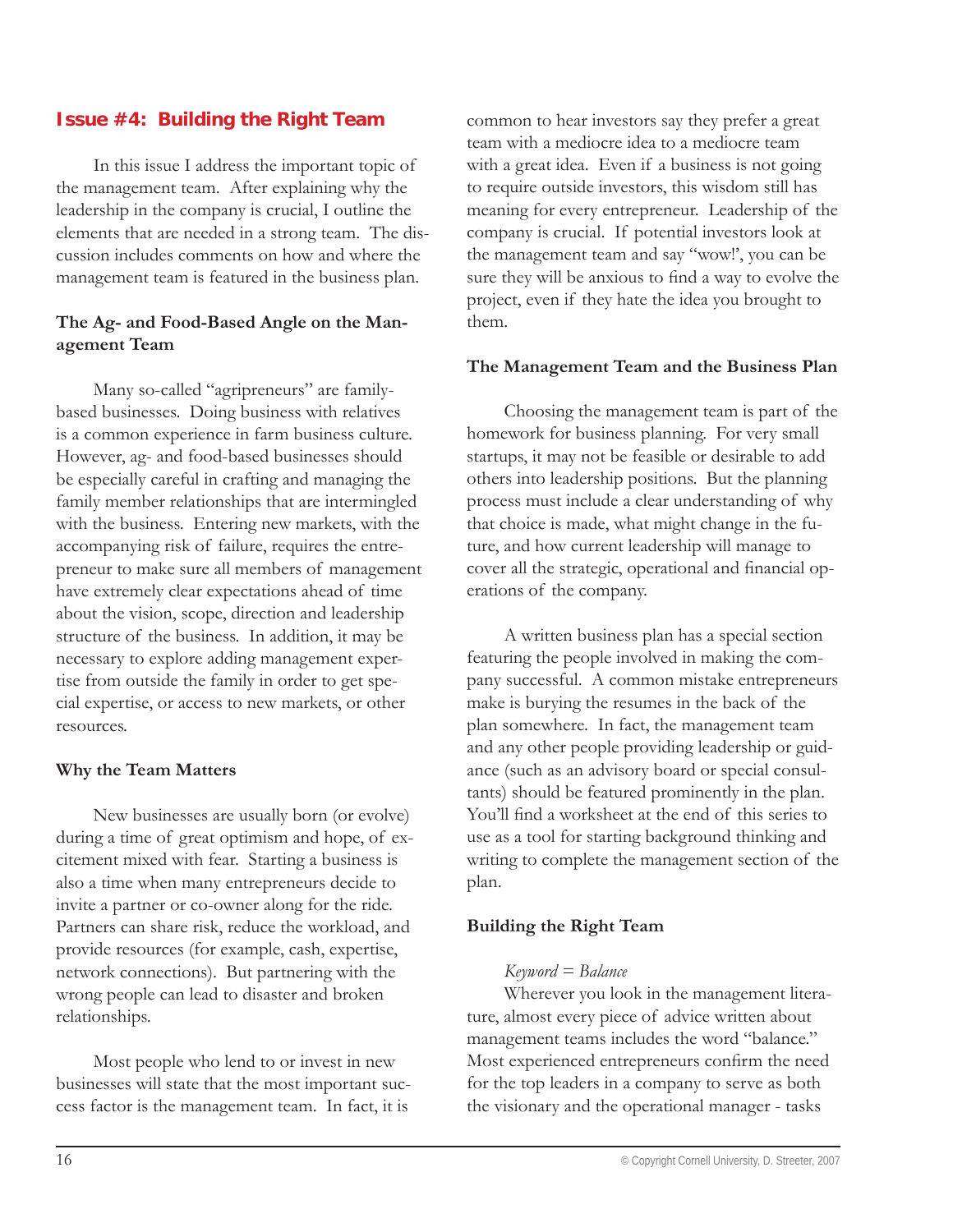that draw on so many different skills that it is rare to find them in a single person. While the creation of the business is usually best done by a "big picture person," the long-term sustainability of the business depends on effective management of the "small details"

Although most experts agree balance is needed in management, they also agree it is hard to achieve. During the bootstrapping stages of a new company, the entrepreneur usually does everything from taking out the garbage to making the highest level strategic decisions, and typically develops a strong sense of control over every aspect of the business. When it is time to grow, the entrepreneur must accept that additional management skill will be healthy for the company, even though it will require him/her to give up some control. At that point it is necessary to set aside ego considerations and do a ruthless inventory of the entrepreneur's own qualities and abilities in order to identify what is missing and how those gaps may affect the success of the company. Sometimes a good mentor can be a big help with this task because of the ability to bring an objective outside perspective.

Ironically, if you succeed in creating a balanced team, you automatically set into motion a level of "creative tension" in the workplace. Leading a company with people who are different from you can be a challenge. The entrepreneur's job is to keep everyone focused on the same set of goals, despite differences in backgrounds, approaches, and working styles.

#### **The Portfolio of Management Talent**

As a whole, the management team needs a portfolio of talent including: vision, successful sales and marketing ability, people management skills, financial expertise and operational competence. A very common dilemma seen in startups is that a founder or founders have a strong focus in one area (i.e., marketing) at the expense of other functional areas (for instance, operations or finance). For example, an entrepreneur can become so involved with the product innovation that he/ she loses sight of the company's market potential.

# **Using Advisors to Balance the Portfolio**

You can look beyond the core management team for resources that provide the right portfolio. For example, you can build up management expertise by assembling an outstanding advisory board or board of directors. When picking the people to serve on the board, look for mentoring ability and needed expertise. Don't add members to the advisory board that are a carbon copy of your own competencies. Members of the board should have the qualities of a good mentor as well as both the motivation and the availability to guide you in strategic decision-making. For example, a good board member might be someone who is excited about your concept or product and is also a major customer. Beyond their mentoring capacity, board members should also have special expertise in some area such as finance, operations, or marketing. Remember, you are working on balance, so pick members whose talents are complimentary to your own. Be careful to make sure that each board member adds a needed dimension.

Finding and recruiting members for the board is a dilemma for many startup entrepreneurs, especially if they are young. Building the right board of directors is primarily a networking task. There is a lot of work in pitching your idea to each potential member. In fact, it may be necessary to have a short written business plan or at least an executive summary to show to prospective board members in order to get the right people involved. Alternatively, the funding entity may dictate who they want added to the board.

Before you get locked into a board of directors (which legally every incorporated business must have), consider putting together an advisory board. In the very earliest stages of the business, the addition of an advisory board to support your core management team is a signal to the investor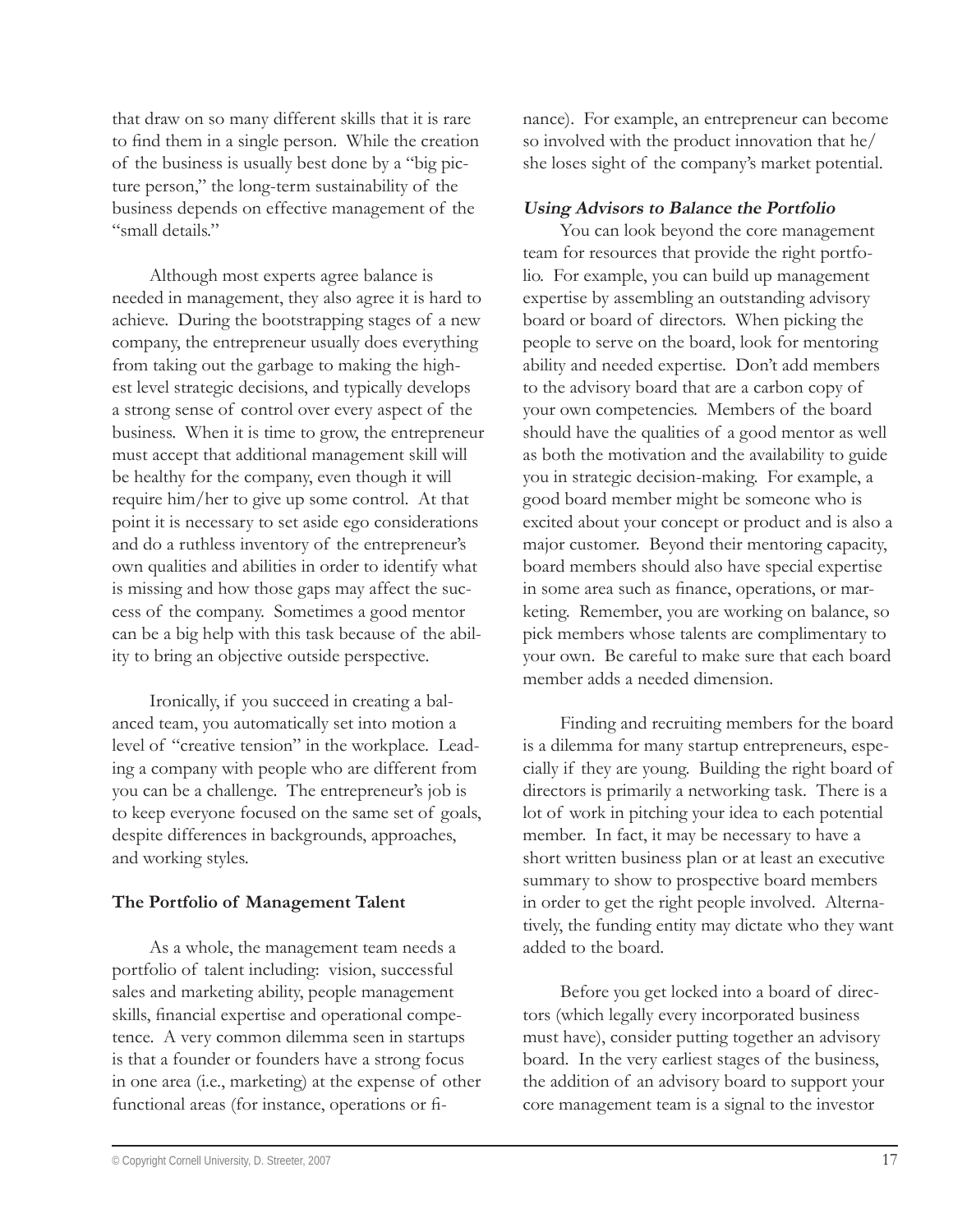that you recognize the value of the experienced perspectives afforded by a strong advisory board. It also shows that you have the initiative and salesmanship to formalize mentoring relationships.

# **Using Employees and Consultants to Balance the Portfolio**

Finally, you can balance the company's human resources by hiring the right employees and picking appropriate key consultants for the business. For example, your team of consultants should cover areas such as: legal issues, accounting, information technology, human resources benefits. When choosing consultants (see Recommended Resources below), be careful to select an individual or firm with experience working with small companies that have goals similar to yours. Ask each consultant for a list of references that includes other startup businesses and call their references. Remember, if you move toward growth and/or acquisition or IPO, you will need to think about "graduating" to a different team of consultants.

#### **Caution on Partnering with Friends and Family**

Businesses are often started by best friends or even spouses working together. Choosing to partner with someone you know and trust is, of course, very appealing. But if leadership is not clearly outlined from the very beginning, the result can be disastrous because expectations of each founder may not be well understood by the others. In addition, there is a lot of room for misunderstandings about equity and ownership. If a friend, colleague or relative helps out in some way on the "ground floor" of your business and expects "sweat equity," there will be heartbreak and feelings of betrayal if those expectations are not met. Set clear expectations from the very beginning of the relationship with everyone who is involved with your new business. Do not hold out vague promises for profit sharing and equity. Wait until you have a clear plan about how employees or others might participate in the success of the business.

#### **Writing About the Management Team**

The precise format and content of the management section of the business plan will be covered in Issue #9, Putting it on Paper. The Management Description Worksheet found at the end of this issue will help you prepare for the task of describing the leaders who will be implementing your business strategy. See Additional Resources for some ideas on how the actual company can be structured from a legal standpoint.

#### **Summary**

I placed the discussion of the management team early in this series in order to emphasize its importance and to encourage you to think about some of the key issues early on in your business planning process. In reality, building a team will be done in parallel with many other startup activities. Even if you are an owner-operated business that intends to stay relatively small, the leadership team discussion is important, especially the issue of finding ways to complement your abilities and competence through advisors and/or consultants.

#### **Additional Resources**

# **For Deciding About Structuring Your Ownership**

**Foley and Lardner •**

http://www.foleylardner.com/FILES/ tbl\_s31Publications/FileUpload137/1024/ handbook\_entity\_2002.pdf

This is a document covering how to choose your business entity. The Foley and Lardner site is packed with handbooks and guides related to legal issues for startups.

**CitiBusiness •**

http://us.citibusiness.com/

and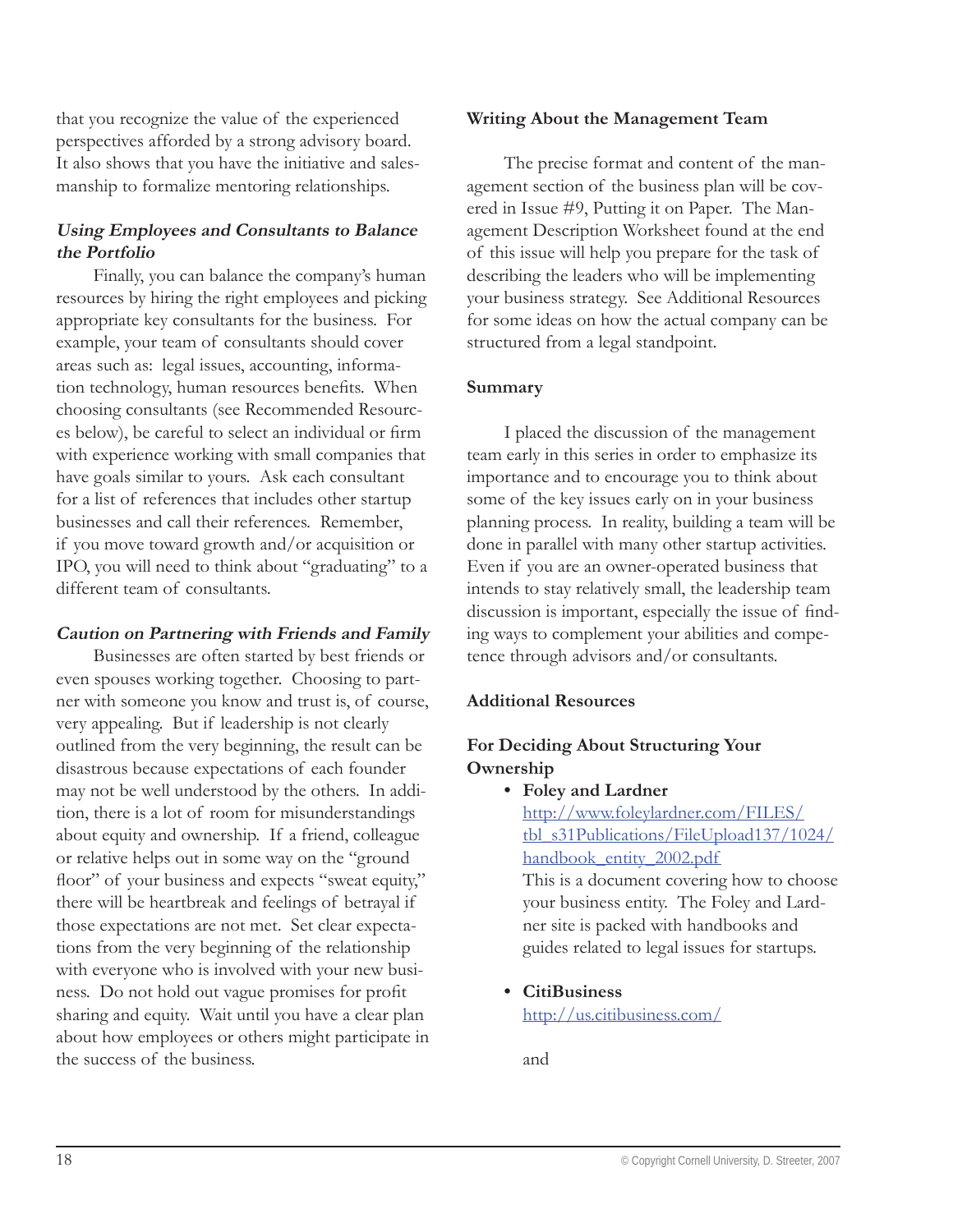#### **Small Business Network •**

http://www.americanexpress. com/homepage/smallbusiness. shtml?aexp\_nav=smbustab These two sites, by Citibank and American Express, respectively, contain a wealth of practical advice for startup entrepreneurs. The Citibank site has a section I recommend called "Business Builders" that includes advice on structuring the business. The Small Business Network has an "Ask the Advisor" feature where you can ask questions and get feedback.

# **For Help Choosing and Managing Small Business Consultants**

**"Guide to Entrepreneurship Services." •** Leonard Bisk. Published as part of the *Entrepreneur Magazine* series.

This is a wonderful practical guide to selecting the right consultants. It includes tips on hiring and managing consultants and is aimed at the practicing entrepreneur.

#### **For Guidance in Assessing Personal Management Abilities**

**Prentice Hall Website •** http://www.prenhall.com/scarbzim/html/ check1.html

This site is intended to support one of the best entrepreneurship texts out there: *Entrepreneurship and New Venture Formation*, by Thomas W. Zimmerer and Norman M. Scarborough (1996). The checklist on this site can help entrepreneurs understand their own readiness to take risks and can serve as a starting point for a discussion between partners about what they each offer to the management team.

# **For Help in Writing the Management Section of the Business Plan**

**BizPlanIt •**

http://www.bizplanit.com/vplan.html This site has great advice about each section of the business plan, including information about typical mistakes entrepreneurs make when writing their plans.

**Management Description Worksheet •**

If you or your management staff do not possess experience in the business you are undertaking, you can still create a strong management section that will help you sell your business concept to the reader. Many skills sets can be transferred from unrelated work quite successfully. It is often simply a matter of realizing the skills you possess so that you can highlight them. This worksheet will prompt you to create a list of relevant skills and experiences that may not currently be apparent to you. Use the list you generate to create your Management Description.

- 1. List all of the responsibilities you had in your last work experience, whether it was another entrepreneurial venture or a job working for someone else. When you are making this list, do not only enumerate the tasks that were part of your job title, think about what responsibilities you assumed because they came naturally to you. These may be things as simple as the ability to crystallize ideas in meetings or manage project teams.
- 2. For each responsibility, determine how those skills can be applied to your business. Once you have this information, you can create a description of your skills for your business plan.

| Application to          |
|-------------------------|
| <b>Current Business</b> |
|                         |

3. If you are young and do not have much work experience, turn to life experiences to generate a list of skills that will help you run your business. Maybe you are the leader in your family who always planned the family vacation, or the one at school who everyone always turned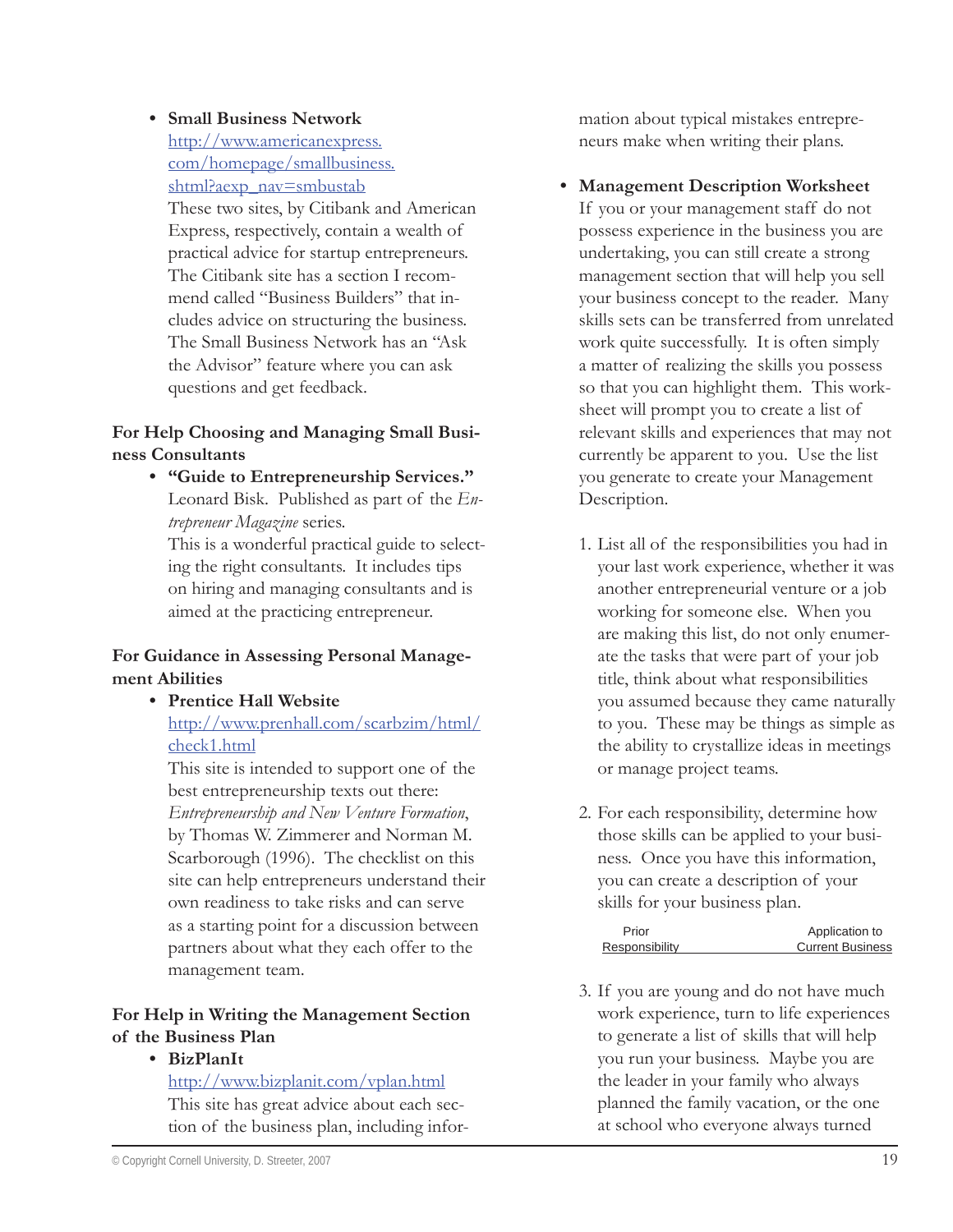to for the most efficient way to organize things. Generate examples that demonstrate others' recognition of these skills, such as awards, positions held in student societies, family responsibilities, etc.

4. Now, determine how these skills will help you run your business. Use these conclusions to create a description of yourself for your business plan.

Skill Application to Business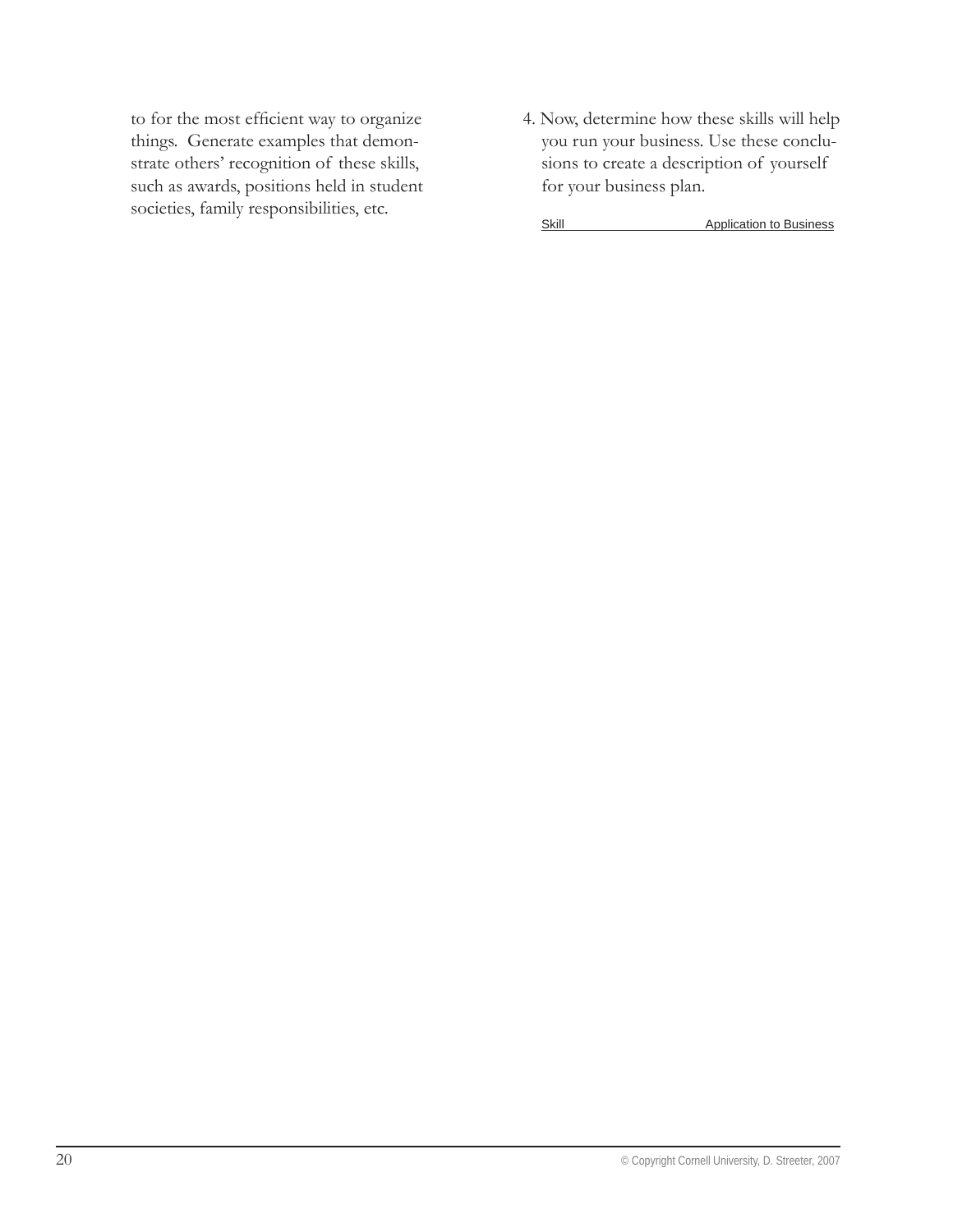## **Issue #5: Doing Market Research - Part 1: Know What You Are Looking For**

In issue #3, we introduced the concept of the SWOT Analysis (Strengths, Weaknesses, Opportunities, Threats) and elaborated on how to do an internal inventory to arrive at defining Strengths and Weaknesses. This issue focuses on getting prepared to explore the Opportunities and Threats part of the SWOT analysis. Specifically, we discuss the questions that need to be answered by market research with regard to the industry, competition and customer. Issues #6 and #7 serve as a guide to research methods and key sources of information.

#### **The Ag- and Food-Based Angle**

For ag- and food-based enterprises, framing the right research questions is crucial. Ultimately, your market research will confirm or contradict your perceptions of what constitutes "value-added" and your sustainable competitive advantage. Because so many ag- and food-based businesses are founded on product innovation or relatively new approaches, it is especially important that market research be well-oriented.

# **Before You Start Researching, You Need to Know the Right Questions**

You may have heard the saying that if you don't know where you are going then really any destination will do. In doing market research for a new product or service, it is easy to get overwhelmed by information, especially if you don't start with a very clear idea of what you need to know. This issue is focused on helping you frame the right questions, so when you do your market research you get meaningful data (see Issue #6 the "how-to" aspects of market research).

#### **The OT in SWOT**

Market research involves continuing work on the SWOT Analysis, this time focused on uncovering the Opportunities and Threats that were discussed in Issue #4. The focus is an external one, as opposed to the internal inventory of Strengths and Weaknesses. To complete the SWOT analysis, the entrepreneur needs to understand the environment in which the business will be operating. The goal is to uncover or refine possible unfilled market niches, to understand existing and potential competition and to become deeply acquainted with the customer.

Entrepreneurs often underestimate the power of competition. In addition, they frequently fall in love with their own business ideas and lose the ability to be objective about what truly adds value for the customer. Market research is a means of performing a "reality check" on a business idea. While in the next issue we'll discuss where to find information on the market, in this issue, let's focus on what you need to know. Think of this as a way of saving valuable time (one thing almost all business owners have too little of) because it allows you to carefully focus your inquiry.

Remember, the longer term goal in formulating your business strategy is to discover your own sustainable competitive advantage. You really cannot do that without knowing the actual needs of the user and who else in the marketplace is striving to meet those needs.

#### **Getting Oriented for Effective Market Research**

Performing market research is a bit of a treasure hunt. Like most hunting, it is not necessarily highly structured and can be quite messy. The discussion below divides the hunt into three categories of information: Industry, Competitor, and Customer. Be aware that in practice, when you search for information on any of these three areas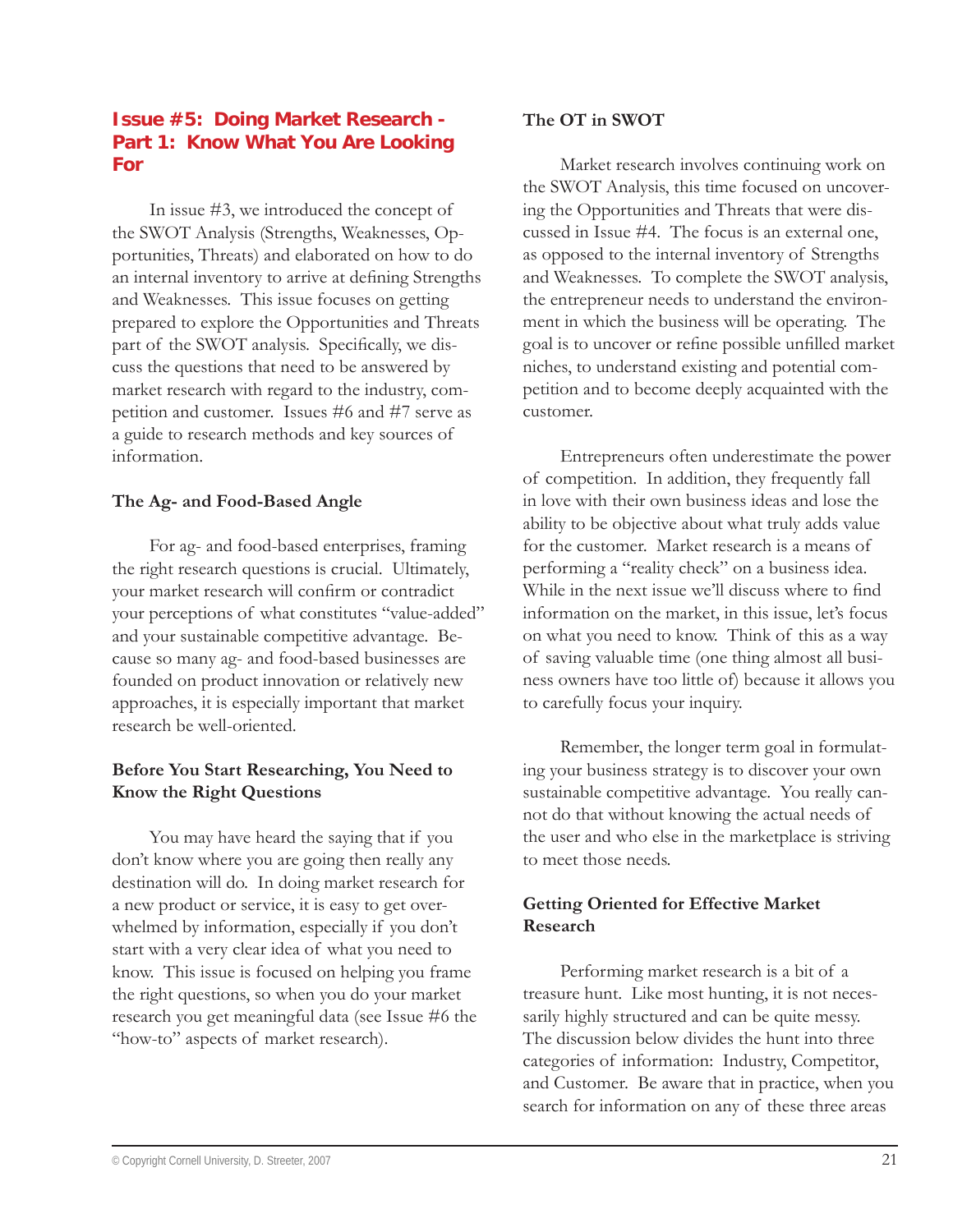they are often intermingled and inter-related.

#### **What You Need to Know About the Industry**

In his excellent book on entrepreneurship, Rob Adams makes the case that building a successful business depends on (among other things) something he calls "execution intelligence," referring to "the ability of a particular group of people, in a particular place and time, to make a company thrive." Adams suggests that to have execution intelligence the management must have adequate "domain knowledge" as well as experience growing a business in a fast-paced and competitive environment. Understanding the market space in which you operate raises your ability to make good initial choices and to interpret changes that occur in the industry. For example, here are some things you should know about your industry before formulating your business strategy:

- **What are the key trends and technolo-•** gies that are influencing the industry? The goal is to position your company for future growth. Are you jumping on a bandwagon? Are you acting as an innovator or first-mover? Are there trends in the industry that point to increased and/or stable demand for your product or service? It is also very important to see if technologies (especially information technologies) are impacting the industry. Are they lowering costs? Increasing ability of firms to service customers? Opening access to new markets? A key question is whether technology will be lowering the barriers to entry (increasing your competition) or whether you can position yourself strategically to use new technologies to keep people out of the market niche you plan to inhabit.
- **Is the industry growing, stable, or in • decline?** Of course, it is ideal to create or develop a business in an industry that is growing, but there are also market oppor-

tunities when industries go through change. Either way, you need to be aware of the industry trajectory and how it might impact your business over time.

- How big is the marketplace? How much money is spent in this sector? An angel investor I interviewed told me that most of the people who come to see him don't know how many zeros to put after the first digit when estimating market size. During your industry research, try to find various estimates of the total size of the market. It will help you judge whether your plan to target a certain percentage of the market is realistic. In addition to the size of the market, you need to understand what economists call "effective demand," or customers with a willingness to buy and the appropriate income.
- **Are there any new laws or regulations •which are bringing changes?** This item may be especially important for ag- and food-based businesses given the environmental and food safety issues that can impact the sector.

#### **What You Need to Know About the Competitor**

It is not uncommon to hear an entrepreneur say "I really don't have any competition." Nothing could be further from the truth! Whether or not someone nearby produces the precise equivalent of your service or product, you are always competing for other uses of the customer's dollar. And most markets are truly global now, so there are probably competitors well beyond your local area that you have not yet discovered. Claiming that there is no competition simply will sound naive to those who might fund the business.

An inventory of the competition is designed to help identify **opportunities**, niches with weak competition, where you can get in and stay in the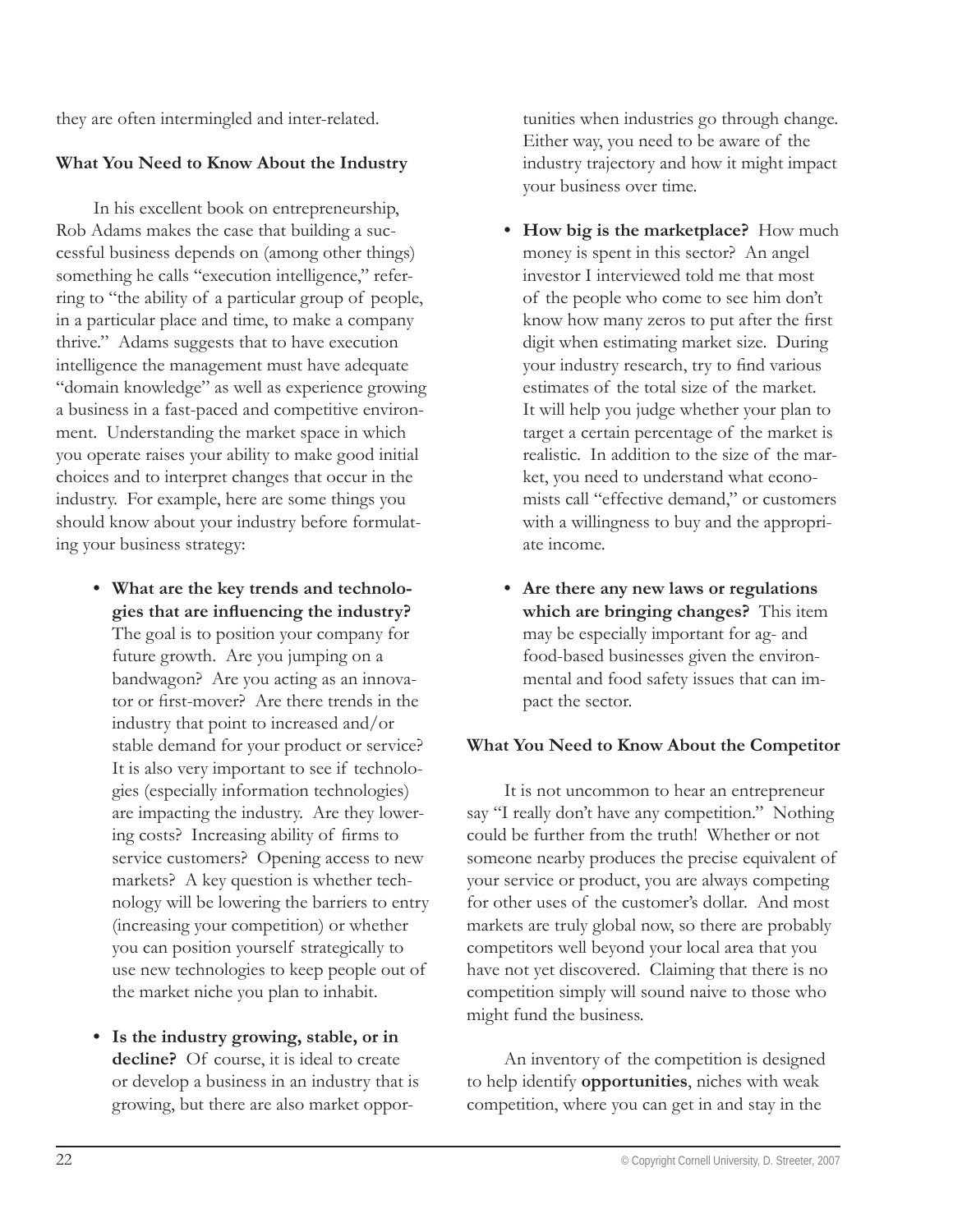marketplace. In addition, competitor analysis can lead to discovery of successful strategies you may wish to mimic, or unsuccessful approaches to avoid. In identifying competitive **threats**, the entrepreneur should consider both existing and potential competition. Here are some of the things to look for:

- **Who is (or might be) your competition? •** You should be able to list the names of the top competitors, along with an inventory of their strengths and weaknesses (as viewed by the customer).
- **Who is the customer in the competitor's • market?** If the marketplace is segmented, who is serving whom? Why is each competitor successful in a particular niche?
- **What type of facilities and product/ser-• vice characterizes the competition?** It's important to know about location, size and capacity of the competition. In addition, what is the competitor's product mix? How much do they charge and what items make up their product/service line? If possible, it is also useful to understand their unit cost, capital investment and key suppliers.
- **Who does the competition employ? •** Since the entrepreneur will be competing in the same labor pool, it is important to know the employee base of the competition. What are typical levels of fringe benefits/compensation and is there an active labor union? In addition, it is helpful to understand the leadership team of competing companies, including the managers and the board of directors.
- **What is the strategic direction of the • competition?** Are there plans for new products or new initiatives? Press releases and/or websites can be a good source for picking up the apparent strategic direction

of the competition.

- **What is the image of the competition • in the eyes of the customer?** Knowing the corporate image and reputation of the companies who form your competition can be crucial in formulating a successful strategy.
- **How quickly can the competition re-•act?** If an entrepreneur is successful, it will provoke a reaction? What are the capabilities and flexibility of the competition to respond?

Knowing the information outlined above is crucial for understanding how you will distinguish yourself in the market. Your business and marketing strategies must take into consideration the market niche, customer base, product mix, employees and leaders within the competition.

# **What You Need to Know About the Customer**

Rob Ryan, a pioneer in the high-tech industry, founded Ascend Communications in 1989, and throughout the nineties provided firms with the infrastructure they needed to keep up with the rapid growth of the Internet. Even though his book on startups is aimed at the high tech industry, the insights are valid for anyone starting a company. One of the first questions he asks any entrepreneur is "how many customers have you talked with?" Without firsthand knowledge of your customers, he argues that your business planning process will lack credibility.

In a similar vein, according to Rob Adams, market validation is the central activity for reducing the risk of starting a business. He has a mantra that goes "solve the pain, solve the pain, solve the pain." What he means is that it is crucial to understand what will motivate (or block) the customer from choosing your product or service. Only if the customer is experiencing a "pain" that you can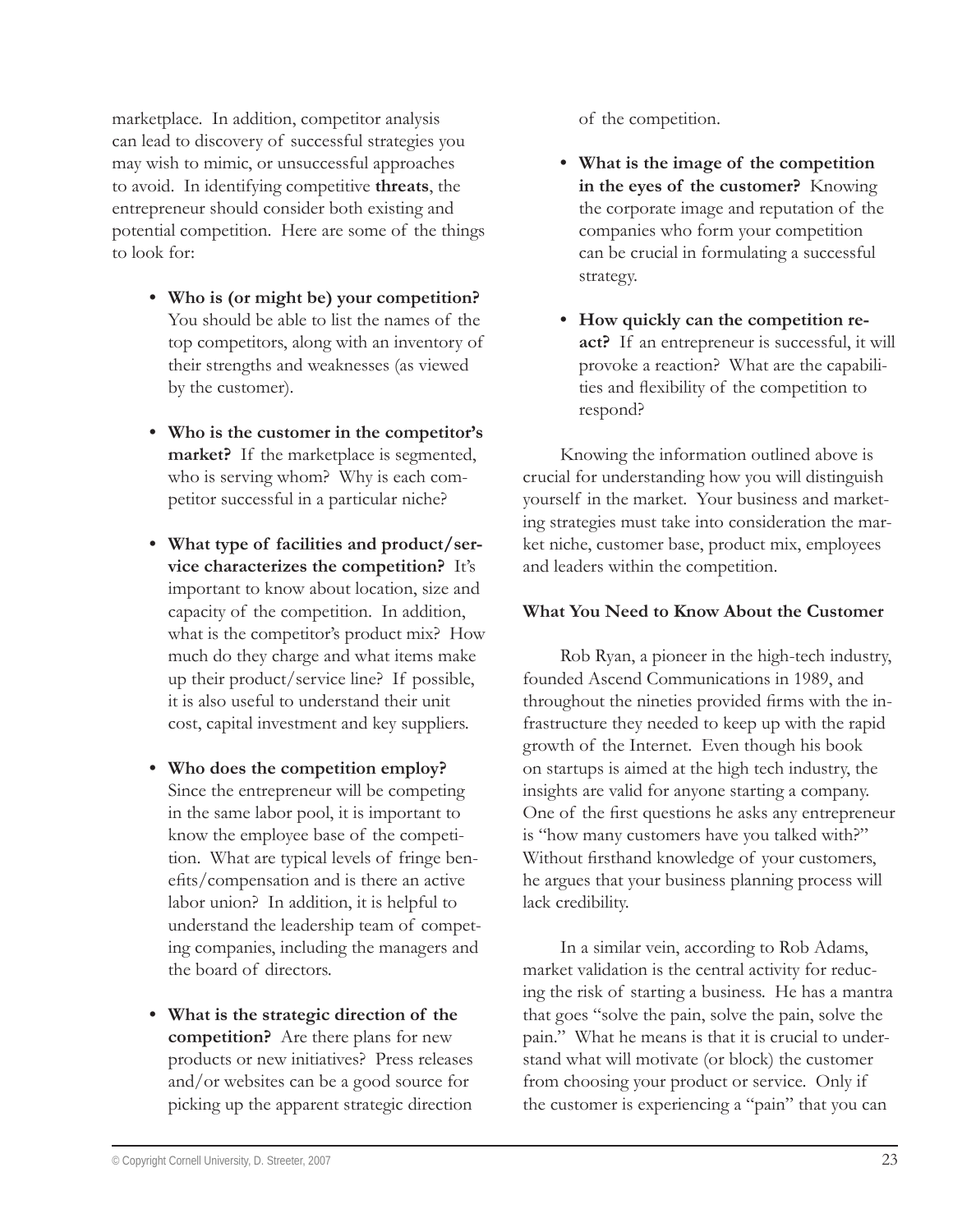solve will he/she shell out the money to buy your product. Are you offering desirable qualities (e.g. organic) or meeting special needs (e.g., food safety)? Are you saving the customer money or time? In other words, what is the value proposition for the customer? To understand what value you are adding to the market, you need to answer the following questions:

- **Who are your potential customers?** In **•** order to identify a niche, clarify your product concept and fashion an effective marketing strategy, you have to be able to quantify your customer base and understand their purchasing behavior. Estimating demand is also critical for building your financial model of the business (more about this in Issue #9). How many are there? What are the demographics (such as age, sex, marital status, income levels, education levels, occupation, cultural, ethnic or racial backgrounds)?
- **Where are your customers located? •** Strategic choices such as how to deliver the product or where to locate the business depend on knowing the location of your customer base. In order to implement an effective promotional strategy and estimate how much it costs to acquire a customer, you need to know the regional characteristics of your target market. If you are using information technology to reach a broader audience, what are the characteristics of the virtual market?
- **What pain is your customer feeling** (and **•** how much will they pay to relieve the pain)? In the quest to define your competitive advantage, you have to understand what the customer defines as value added. Accordingly, it is important to know if they are dissatisfied with the competitor, whether they have a positive reaction to your idea/concept, and whether they have a need or want

that you can fill. What is the willingness to pay? The goal is to understand what motivates the customer to put money down on the table to get a service or product.

#### **Summary**

Formulating your questions for market research prepares you for the research tasks outlined in Issue #6 of this series. In order to step into the research arena well armed, review the questions asked above and decide which are most relevant for your own situation. In particular, if you think about a prospective partner, funding source, or customer, where do you think you need to establish credibility? What is the information that is most uncertain? Issue #6 will help you determine the most cost effective approach to answering the relevant questions.

#### **Additional Recommended Resources**

**A Good Hard Kick in the Ass •** Rob Adams. Crown Business Publishing, 2002.

Although this book is focused on highgrowth, high-tech businesses, it is an excellent source of advice for most entrepreneurs. Adams focuses on the importance of knowing your customer, having execution intelligence, and properly staging your business.

- **Smartups: Lessons from Rob Ryan's • Entepreneur America Boot Camp** Rob Ryan. Cornell University Press, 2002. This volume is also based on high-tech business but has a wealth of tips for anyone starting a business, especially in the area of knowing your customer base.
- **Small Business Administration's Online •Women's Business Center**

http://www.onlinewbc.gov/docs/market/ mk\_research\_proc.html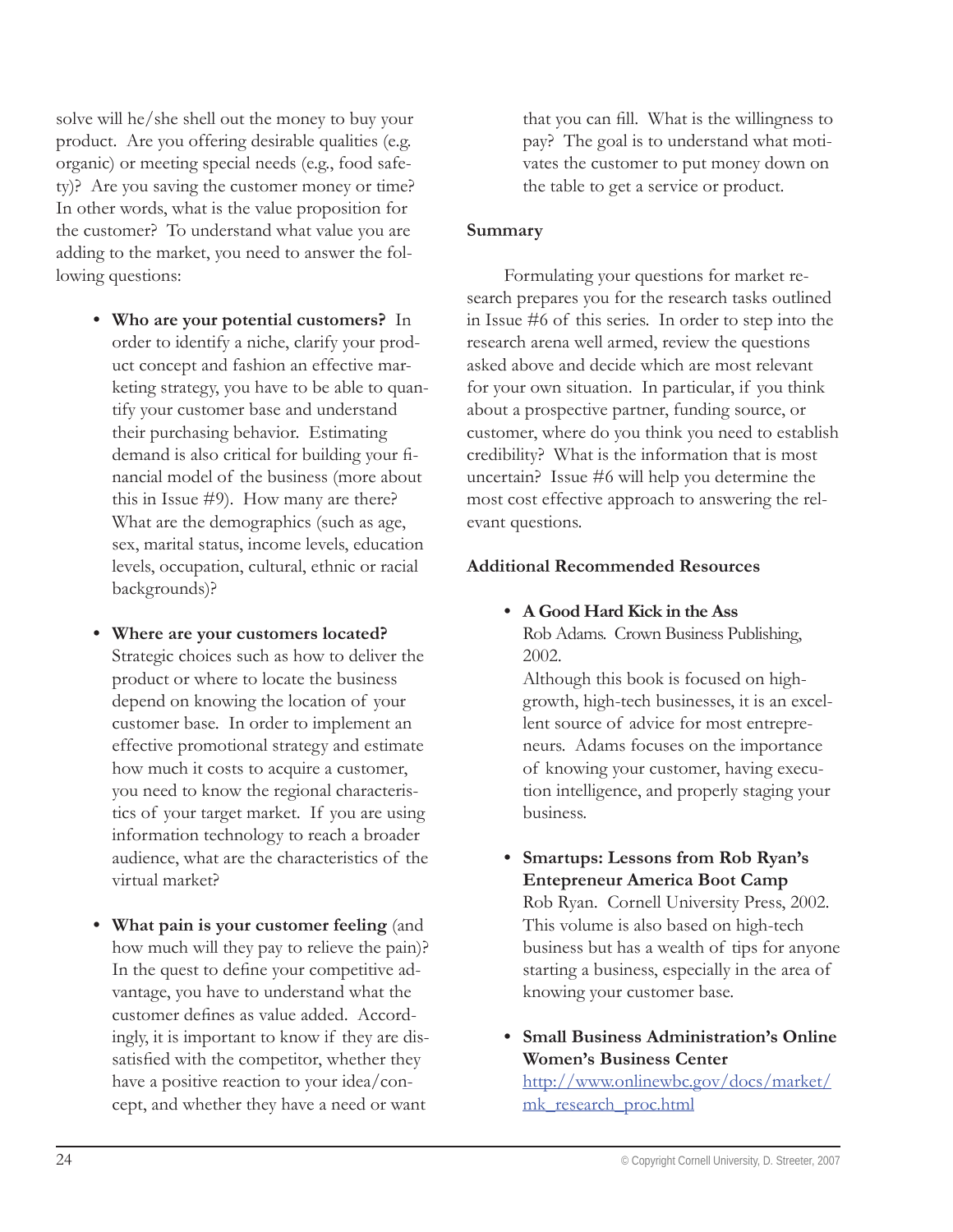This site features practical guidance on market research, outlining seven steps.

**Small Business Town •**

http://smbtn.com/businessplanguides/ bplan3\_marketing.shtml

This is an excellent collection of on-line guides for market research, emphasizing a practical approach and identifying current sources of information.

# **HowStuffworks.com •**

http://biz.howstuffworks.com/market-research.htm

This site contains lessons on market research and some excellent links on market resources.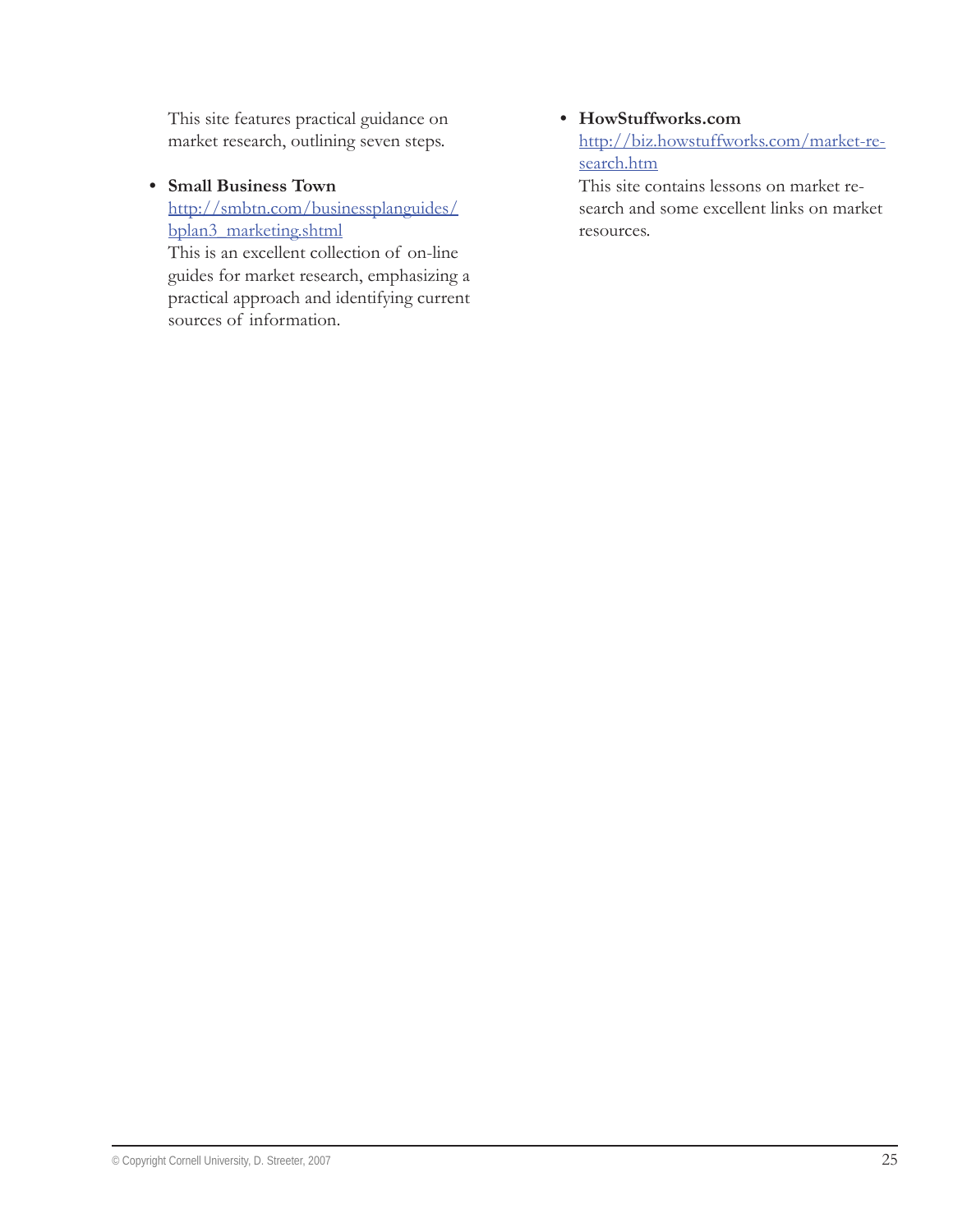# **Issue #6: Doing Market Research - Part 2: Know How and Where to Look**

In this issue, the focus is on matching a method of market research to your own particular needs and resources. Using the questions developed in Issue 5, I discuss the costs and benefits of doing primary and secondary market research and provide a guide to on-line resources that relate to the value-added markets. More information about doing surveys and focus groups is found in Issue 7.

#### **The Ag- and Food-Based Angle**

Many of the methods and sources of market research may be new to ag- and food-based entrepreneurs. For example, if the business is connected to a farm business, data sources currently familiar to the business owner may be commodity prices, weather information, or government reports on supply and demand. To explore a consumer product or a business-to-business company requires more in-depth research on the marketplace (customers, competitors), and the value-added entrepreneur must cultivate a new awareness of where to find such information. In addition, techniques such as surveys and focus groups may also be new to the ag- and food-based entrepreneur.

#### **Start with the Right Questions**

When talking about doing market research, experts often urge entrepreneurs to "do your homework!" Putting aside any negative associations most of us have with the word homework, the analogy is a good one. Market research is definitely hard work! And it serves as the basis for the initial strategy choices in a new business just as homework prepares students for tests. Relating to the work outlined in Issues #3 and 5 of this series, market research is intended to help you do your SWOT analysis by exploring the opportunities and threats that are in the marketplace.

In school, when you sit down to do your

homework, the first step is checking the assignment book to see what questions you are supposed to answer. No matter how perfectly you might answer the wrong questions, the teacher rarely gives you credit. For the entrepreneur, there is no "assignment book." Although in Issues #5 of this series we outlined a general list of what is important to know, the precise questions that must be researched are different for every single new business. Research must be guided by the vision/mission of the business and by the initial work on the SWOT analysis.

Market research should provide critical information about the competition and the customer, and what is unknown varies tremendously from business to business and from individual to individual. For example, an entrepreneur who is considering creating a product line in response to current demand may know the customer very well, but not much about the competition. Other prospective small business owners may know an industry inside and out, but may not have much direct contact with customers. To further complicate things, the entrepreneur always has resource limitations, since so many aspects of the business compete for time, money and human resources. Finally, the process of researching a market is rarely a well-defined, linear pathway. Explorations of market data inevitably lead the researcher in unanticipated directions.

We suggest the following initial approach to market research:

- 1. **Decide on your budget and timeframe**. Estimate how much money you can spend and also how much of your energy you can devote to market research.
- 2. **Draw up an initial list of questions.** Divide them into 3 categories: 1) urgent and important, 2) important, and 3) other. To determine what is in the urgent and important category, ask yourself: Do I need to know this information right now? Will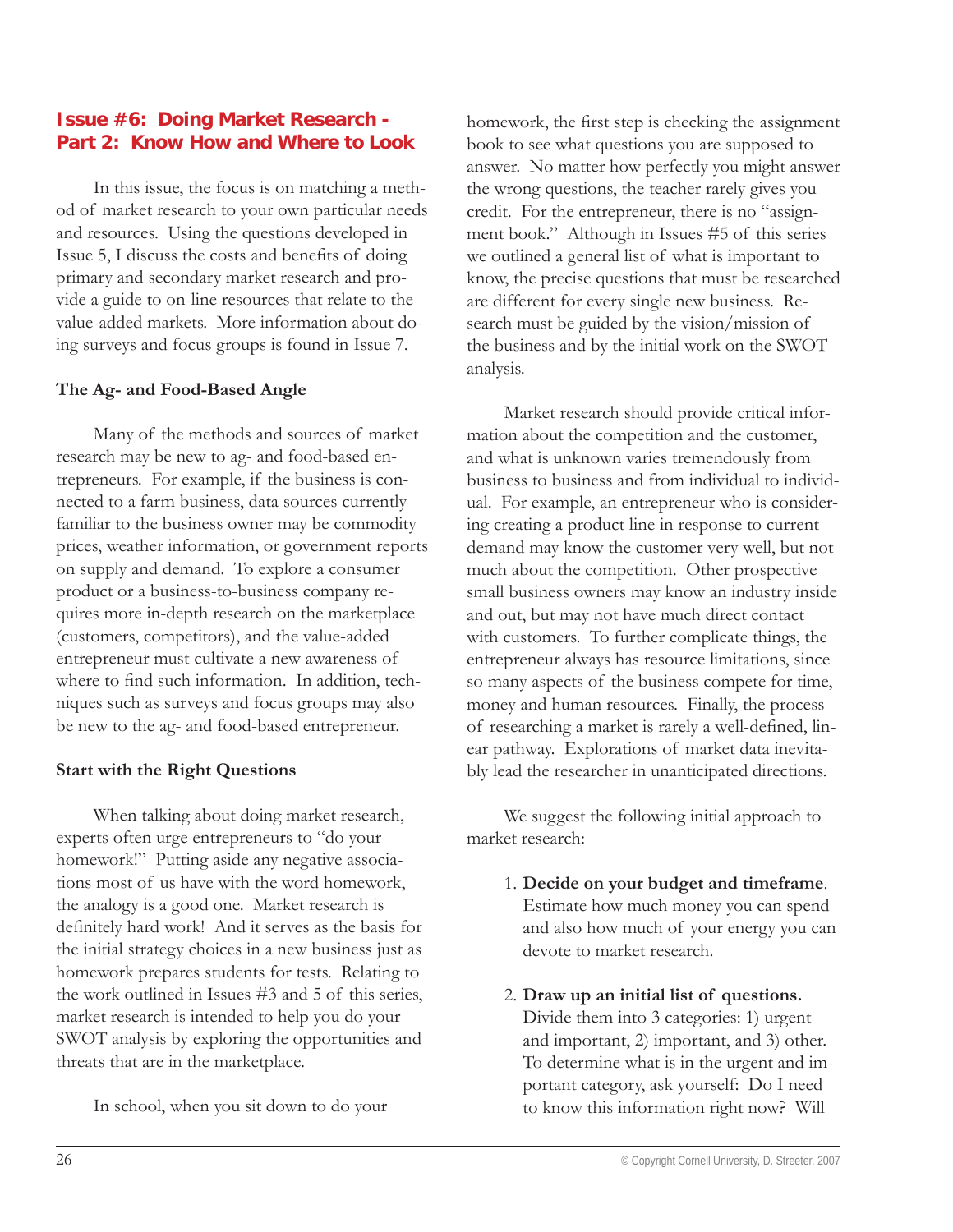it help reduce the initial risks in starting my business? Will it change my decision-making at the earliest stages of the business? Do those who might fund the business expect me to have this information before they will commit support to the project? If the information is not urgent, consider whether it belongs in the important category, which includes questions that must eventually be answered to run the business. Ask yourself: If I get this information after the start of the business will it still be useful? How will it help guide on-going strategic decisions? Will those who help finance my business expect me to know this information eventually? Put remaining questions in the other category, which includes things you might like to know but that are not going to influence your decision-making. Doing this sort of "triage" with your questions will help focus your market research efforts.

3. **Plan the staging of your market re-**

**search.** This can include outlining various stages of work, including research that occurs before opening day, research within the first 6-12 months of operation, and research that will be ongoing as your business operates over the years.

With a good list of questions and a general timeframe, you are ready to start your homework.

#### **Choosing Methods for Market Research**

Market research can include what is called **primary research** (information that you generate from your own efforts and firsthand sources) and **secondary research** (information gathered by others, such as the government). For example, it is quite common to use secondary research to get the "big picture" about the customer base, the industry trends, and perhaps a list of competitors, but to rely on primary research to find out about specific customer needs and wants, or details such as detailed information on competitors.

Choosing the right mix of primary and secondary research depends in part on the questions that are on the "urgent and important" list, and also on your budget constraint. As a general rule of thumb, primary research is more time consuming and expensive but can provide useful detail. On the other hand, secondary information is more widely available (and thus less expensive) but typically does not have a level of detail that helps with critical strategy decisions. How you choose the portfolio of primary/secondary research depends on whether your most abundant resource is time or money.

Thus, if you have **Money but not Time**, you might consider:

- Hiring a research company to generate primary data (note: you still have to decide what questions need answering);
- Contracting on a short-term basis an indi-• vidual who can carry out some of the research tasks for you;
- Buying private sector data (such as the Gar-• diner Reports if you have a technologyrelated company);
- •

If you have **Time but not Money**, consider:

- Doing customer survey work yourself; •
- Working with a local librarian to explore secondary sources of information (government statistics, industry trade magazines);
- Involving other members of the prospective management team;
- Working with students from a local college •on a market research project.

#### **Create a System**

An important "best practice" in market research is to establish a system for how you will keep track of information. It can be as simple as a set of file folders or index cards or as complex as a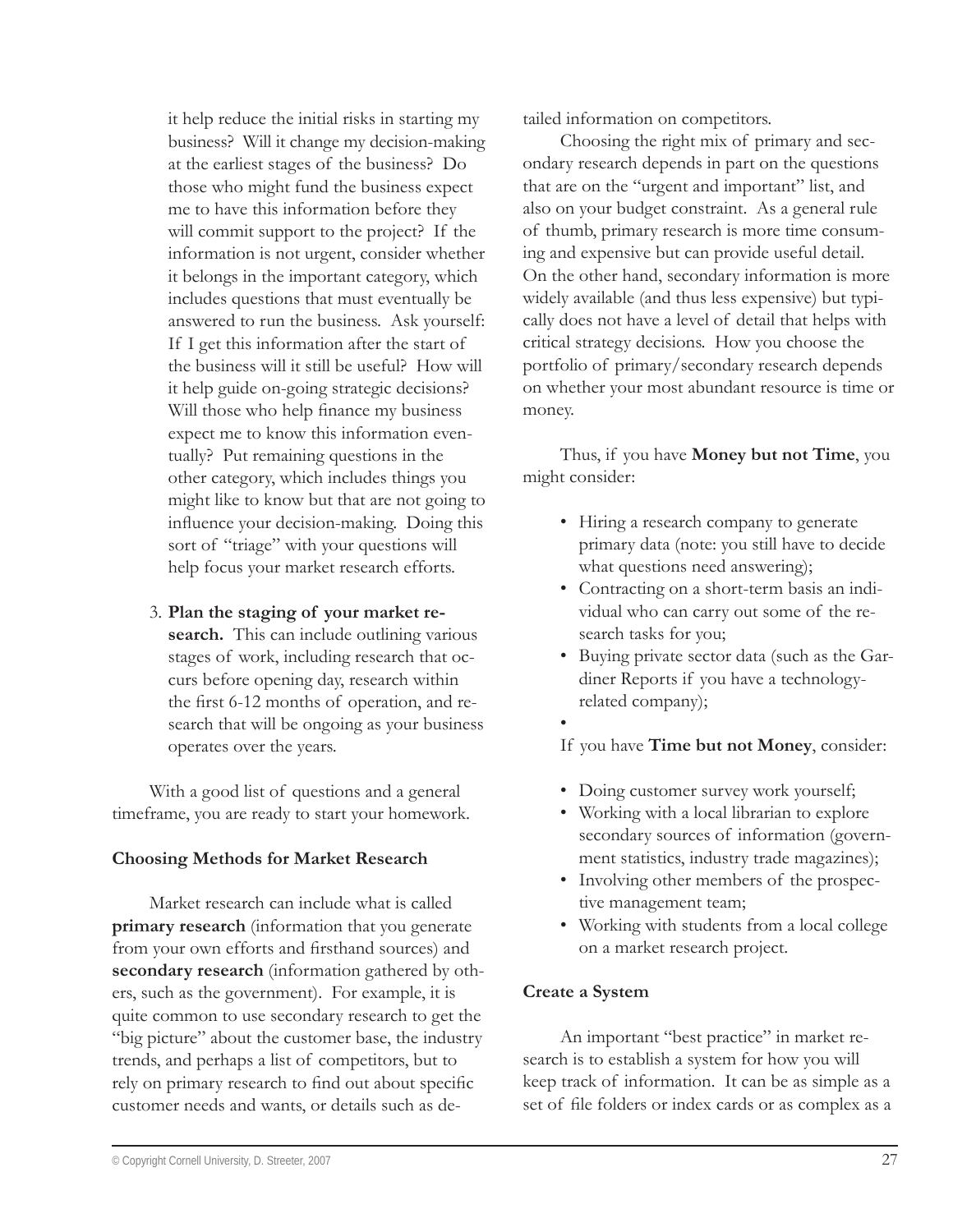computerized database, but create some structure for storing the information you collect. In particular, you want to write down where you found the information, what year it was published, and any important details about the source.

Next, let's consider specific methods for gathering market information.

#### **Secondary Sources**

The process of obtaining secondary information has been changed profoundly by the Internet. For example, it is now easier than ever to obtain government information, with many departments offering the option of downloading numerical data or written reports essentially for free. However, don't be fooled into thinking that everything is on the Internet. It is still absolutely crucial to visit a bricks and mortar library to explore everything that is available. In looking for secondary data, consider some of the following sources:

**Industry and Trade Associations**. There **•** is a trade association for just about everything you can imagine. Many associations also publish newsletters, magazines, or bulletins with useful information for entrepreneurs. Many associations are also providing information online (note: most will have a url that ends with .org). As a starting place, look in the **Encyclopedia of Associations**, a volume you should be able to find in the reference section of your library. There is also an on-line source for looking up what trade associations exist: the Gateway to Associations (http://www. asaenet.org/Gateway/OnlineAssocSlist. html ). Reading association publications can provide some interesting background about key trends and concerns characterizing the industry. It can also be an interesting source of information about the competition. Even the advertisements in trade magazines can provide interesting

information for the entrepreneur trying to get acquainted with a new industry.

- **General Internet Searches**. Using an In-**•** ternet search engine (such as **Google**, **Dogpile** or **About**), you may be able to turn up thousands of "hits" that match keywords such as your product category or industry designation. However, searching through the list returned by the engine can be frustrating and time consuming. Be careful to verify the credibility of any source you pick up this way. One thing that is very interesting is to see if you can locate any competitors through general searching. The results can tell you such things as: whether the competition has a strong internet presence, whether competitors are reaching out beyond local markets, what pricing is standard among your competitors.
- **Guiding Your Search with Commercial • Databases**. There are an increasing number of subscription-based services that are intended to help guide your searching of digital resources. Databases such as Lexis-Nexis and Dialog allow you to search online archives of articles from popular press to scholarly journals. If you live near a university that has a business school, its library is likely to subscribe to such services. You may find access through your public library as well.
- **Government Sources**. Most government **•** agencies provide some data online. For market research purposes, some of the key online sources are:
	- **FedStats** (http://www.fedstats.gov/) ◊ - a guide to 100 Federal Agencies. A good place to start searching if you have a clear focus on the market sector.
	- **Bureau of Labor Statistics** (http:// ◊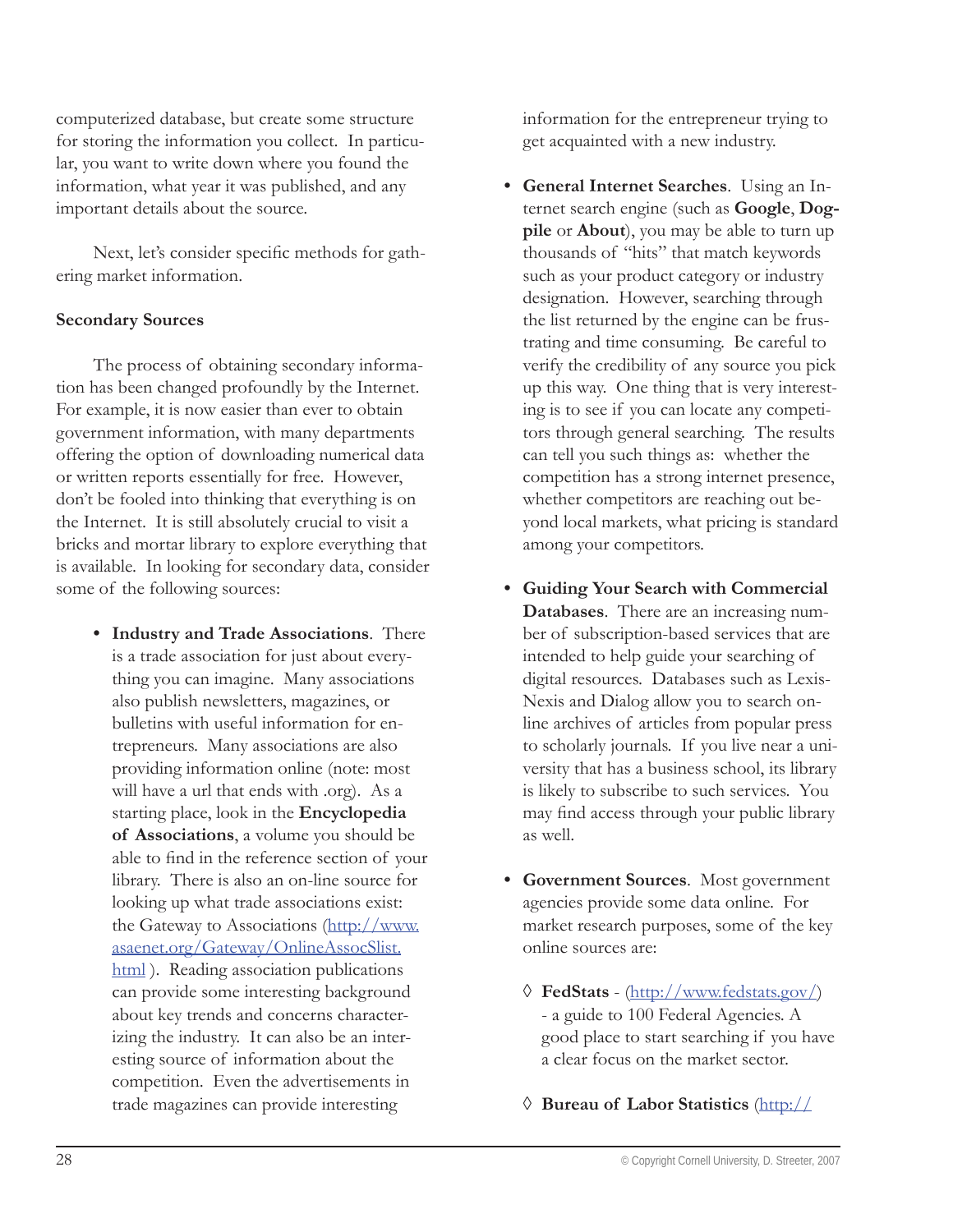www.bls.gov/home.htm) - wage data, demographics, industries-at-a-glance.

- **U.S. Census** (http://www.census.gov/) ◊ - demographics, economic data and links to state-based statistics and international statistical entities.
- **Bureau of Economic Analysis**  ◊ (http://www.bea.gov/) - national and international economic data.
- **Information on Industries and Pub-• lic Companies**. If your competitors are public companies, there are many ways to access relevant data. Most involve some charge, but some are free. For industry information, it is helpful to start by looking up what is called the Standard Industrial Classification (SIC) for your product or service. There are lookup services, such as the one found at http://www.express-advertising.com/sic\_lookup.html. The SIC codes are being replaced over time by a new system of classification called NAIC, which can be determined by the lookup service at http://www.osha.gov/oshstats/sicser.html. Once you know the relevant code, here are just a few examples of places you can look for information on your industry:
	- **PRARS** (http://www.prars.com/ibm/ ◊ ibmframe.html);
	- **Report Gallery** http://www.reportgal-◊  $\text{lev.com/}$  );
	- **Carol.com** (http://www.carol.co.uk/) ◊ and **Wall Street Journal** (http://wsj. ar.wilink.com/asp/WSJ1\_search\_eng. asp) For free sources for annual reports;
	- **SearchSystem** (http://www.searchsys-◊ tems.net/index.php) - a site with free copies of public records.
- **Hoovers On-Line** (http://www. ◊ hoovers.com/) - comprehensive list of industries studies available for sale.;
- **Bizminer.com** (http://bizminer.com/) ◊ - market research reports, industry analyses, local area vitality profiles for sale;
- **Moody's Industry Review**. New ◊ York: Moody's Investors Service, 2000. Management - Ranks companies in 140 industries by 12 financial criteria, including size, profitability, and stock characteristics. Its objective is to provide key financial information such as operating statistics, rankings within each industry, stock exchange information, long-term debt, price earnings ratio, and operating profit margin. Look for it in your public library (not available online).
- **Standard and Poor's Industry Sur-**◊ **veys**. 3 volumes. New York: Standard & Poor's Corp., 1999. Print resource that includes an analysis of major industries, these quarterly reports give detailed information on 52 large industries, including trends and analyses of market share.
- **Plunkett** ( http://www.plunkettresearch. ◊ com/) - provider of business and industry information, market research, trends analysis, statistics, company profiles and executive mailing lists.
- **Business.com** (http://www.business. ◊ com/) This is a business search engine and directory that has a section devoted to agriculture and another one to food.
- **Zapdata.com.** ( http://www.zapdata. ◊com/ ) This is the Internet service of D&B® Sales & Marketing Solutions, with a comprehensive virtual data superstore. Registration is required but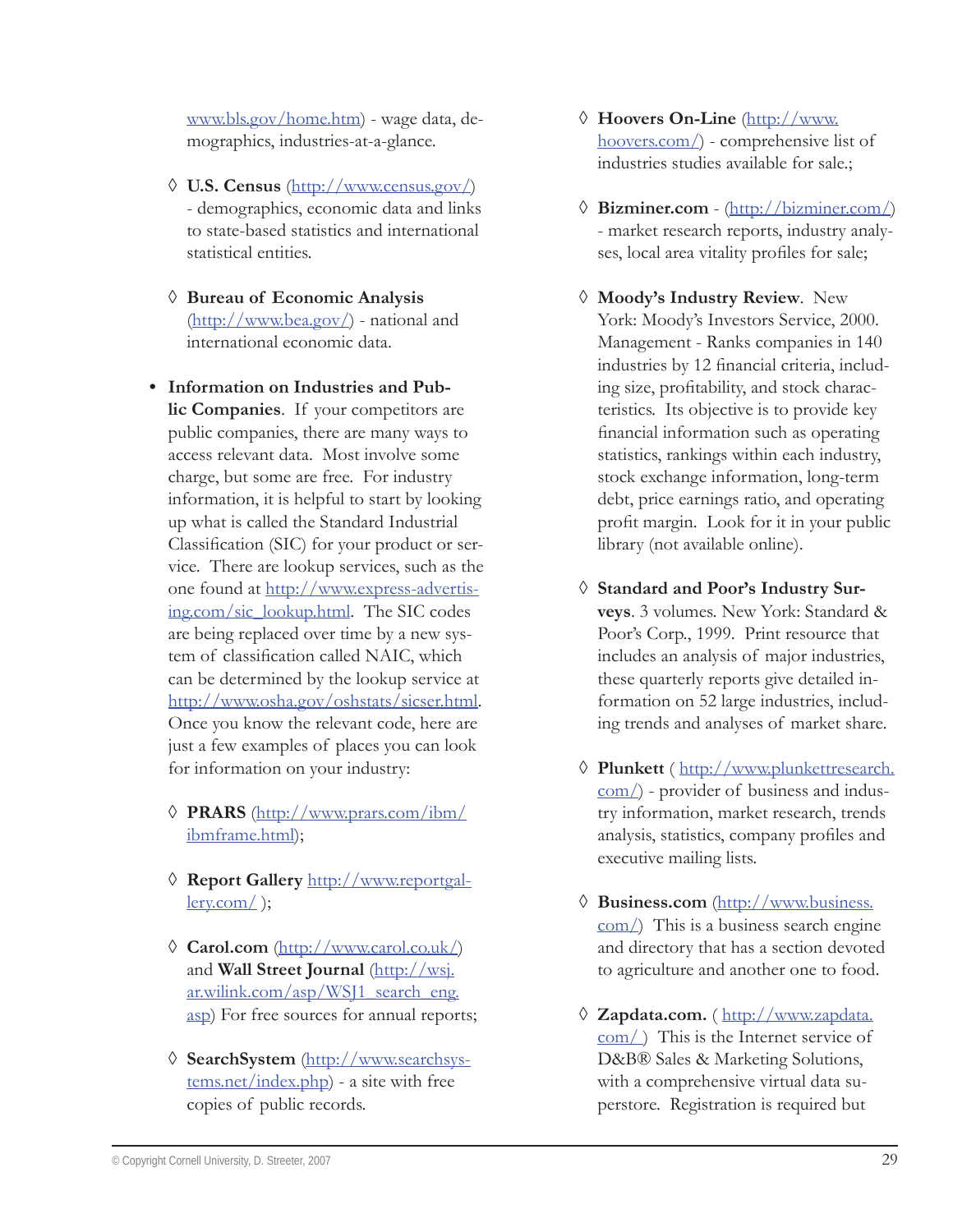requires no fee. Some reports are provided without charge, others are on a fee basis.

- **Local Information**. If you are looking for **•** information about local markets, you might want to check the following sources:
	- $\Diamond$  Cooperative Extension (find the closest office at http://www.csrees.usda. gov/Extension/) - this agency associated with USDA may have reports, data, or bulletins that relate to your product or service.
	- $\Diamond$  **Chamber of Commerce** (find the closest office in your phone book) - Often a local Chamber of Commerce will feature statistical data about the area and will have a list of businesses that may be helpful in checking out your competitors.

Secondary sources of market information are good for getting the big picture and understanding the trends and technologies that might affect your product or service. Rarely, however, will secondary sources alone be adequate for making good decisions about a business strategy. To gather more intimate knowledge with a more focused content, it is necessary to do some primary data collection.

#### **Primary Sources of Data**

There are formal and informal ways to gather primary data. First, let's look at some of the informal methods and then consider statistical surveys and focus groups.

#### **Informal Techniques**

- **Use the phone book**. This is a source that **•** is commonly overlooked by entrepreneurs but can help you see who is in the market and how they are advertising.
- **Get on the phone**. One entrepreneur we **•**

interviewed said that she would set a goal every day to spend an hour on the phone, talking to potential customers. By setting a goal and a time limit, the task of gathering information may seem less daunting. You can also try e-mail, but person-to-person contact with customers is very important for building your own credibility and as a means for understanding what customers want and need.

- Talk directly to customers ◊
- Talk to the competition ◊
- Talk to the competitor's customers. ◊
- **Do a trial run at a farmers' market**. **•** Farmers' markets provide a wonderful testing ground for new markets.
- **Check out credit reports**. You can buy **•** credit reports on your competition as a means of finding out the financial health of the company. You can search online for available reports at the Dun and Bradstreet site (http://smallbusiness.dnb.com/).
- **Research by "walking around".** There **•** is no substitute for visiting your competitor. Whether it is exploring the website of a virtual company or making a trip to the bricks and mortar site of your competition, you can use the time to check out pricing, observe customers, and evaluate the niche and image of the company.
- **Visit or participate in a trade show**. **•** Trade shows offer an opportunity to observe competitors and customers at the same time.
- **Examine** the competitor's website, bro-**•** chure, and sales literature.
- **Try a simple website**. The Internet pro-**•**vides an opportunity to experiment in the marketplace, by offering new products on a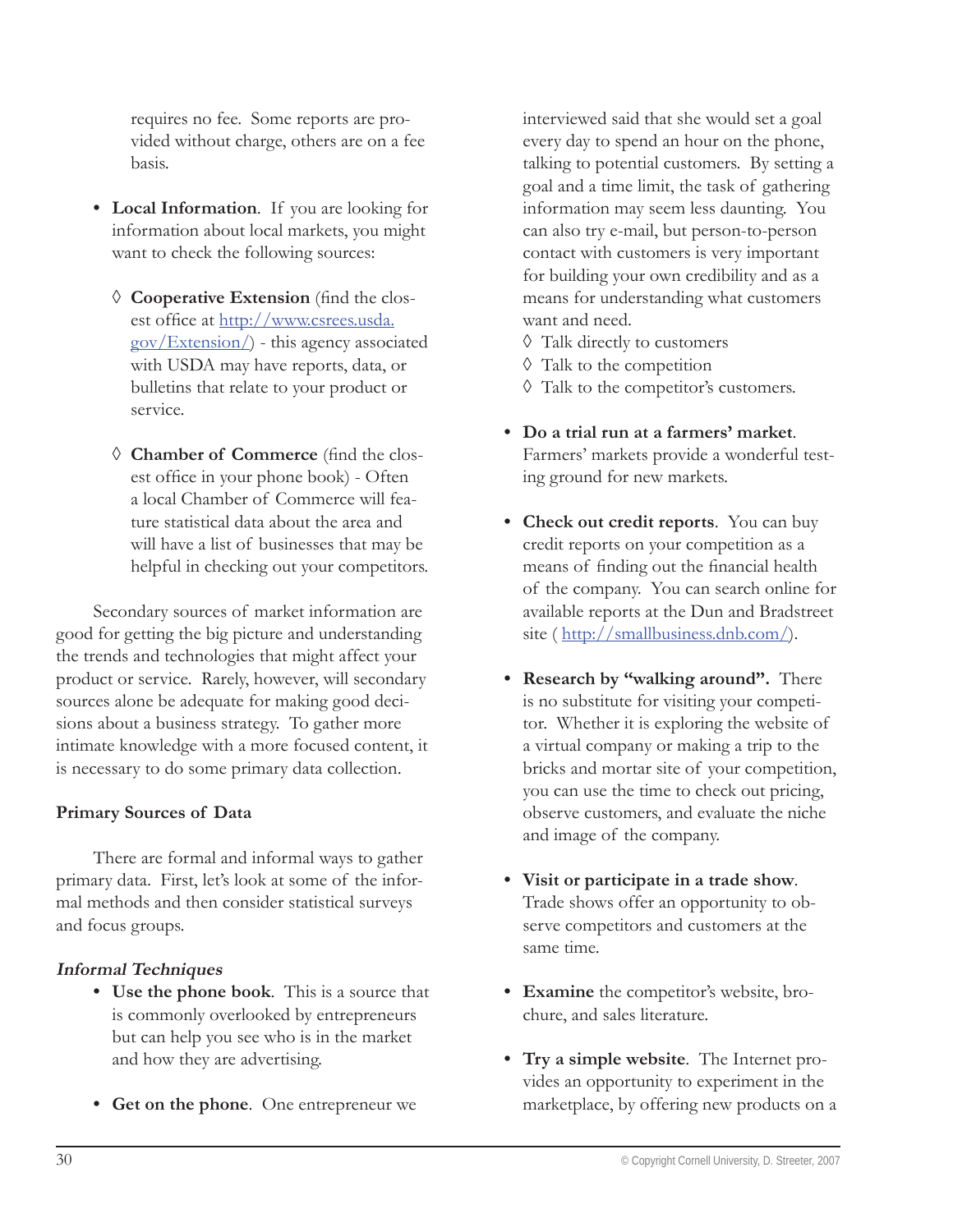trial basis. You can add new products to an existing website or try and introduce your product through another individual's "catalogue-type" website. However, this type of dabbling in the market will only give you good information if the website is designed to be picked up in common searches. This type of informal primary research may belong in the category of activities you do after the doors are open.

#### **Formal Techniques**

Two common approaches to collecting primary data on the market are administering surveys and conducting focus groups. The details on how to carry out each type of research are covered in Issue #7 of this series. For now, the important point is that gathering data using these techniques takes time and money, so it is crucial to narrow down just what you are trying to find out. It is a discouraging experience to go to the trouble of surveying your customers or competitors and then discover you don't really have enough information to answer the central question or to make the key decision. Thus, once again, it is all about WHAT you ask, not just who or how you ask.

To drill down to the key strategic question you are trying to answer, ask yourself: Where is my biggest credibility gap? For example, you might have a proven technology for a product that is clearly demanded by customers, but are unsure about the right distribution method. On the other hand, you might have access to a good distribution network, but are unsure whether your innovative product features are going to be well-received. Spend time thinking through the key strategic question that will drive your survey or focus group work. You may need to involve others to help you define the central question. Remember, when doing formal research, you can either get information about a broad range of topics without going into depth, or you can go into depth on just one or two topics; rarely can you achieve both depth and breadth.

#### **Summary**

This issue outlines the differences between primary and secondary research and gives you a few places to get started. Because market research is like a treasure hunt, it can be frustrating and time-consuming. It is important to keep the list of "important and urgent" information (things that will change your decisions early in the startup process) posted somewhere prominent, so you can pull yourself back from the inevitable wild goose chases. But good market research usually leads to some unexpected finds as well, so keep an open mind.

#### **Key Meta Resources for Market Research**

**Small Business Administration •** http://sba.gov/starting/indexresearch.html This site lists a few key resources and also link to the on-line reading room maintained by the SBA.

# **Entreworld •**

http://entreworld.org

Follow the menu to Starting Your Business/Market Evaluation. You'll find a great list of links to all kinds of advice on market research.

**Small Businesstown.com •** http://smbtn.com/businessplanguides/ bplan3\_marketing.shtml

The free online guides at this site are excellent and provide practical advice along with step-by-step explanations.

**Food Marketing Institute •** http://www.fmi.org/facts\_figs/resourcelist.htm

This site has a great list of institutes and associations related to food.

#### **Researchinfo.com •**

# http://www.researchinfo.com/

This site has a listing of resources for mar-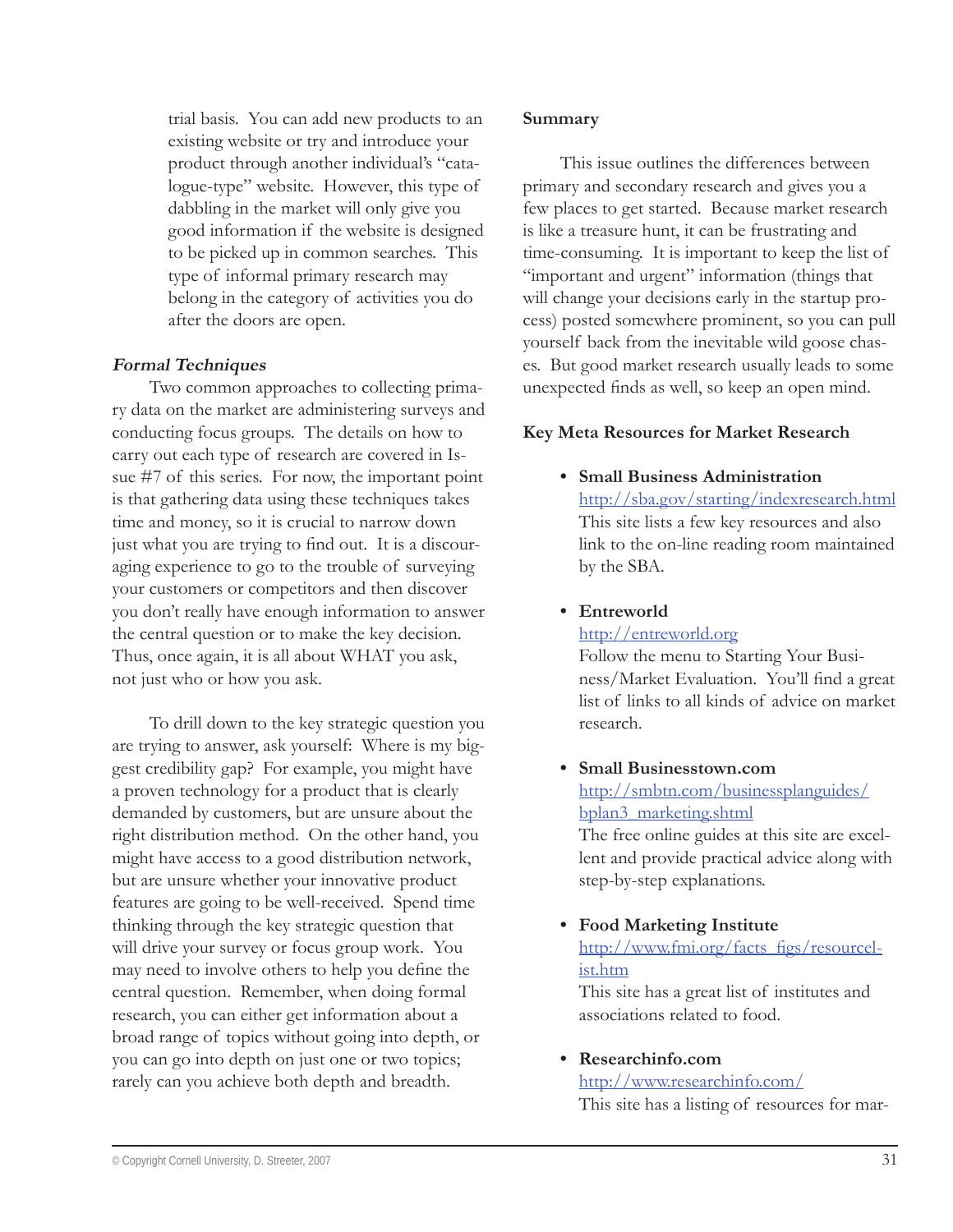ket research, including links to an archive of research software (including software for building questionnaires) and a directory of research companies.

# **Fuld Co**. **•**

#### http://www.fuld.com/

This is a private company that performs competitive intelligence. The website has excellent articles and suggestions about doing competitor research. Check out the list of sources for competitor information.

#### **Tools**

#### **OffStats •**

http://www.library.auckland.ac.nz/ subjects/stats/offstats/ A free service to help find statistics on the web.

- Here are several sites that allow you to cre-• ate surveys online:
	- **iNet Survey** ( http://www.inetsurvey. ◊  $com()$
	- **Surveykey.com** (http://surveykey. ◊ com/)
	- **Zoomerang** (http://www.zoomerang. ◊ com)
	- **SurveyMonkey.com** (http://www. ◊ surveymonkey.com)

#### **Farmers' Markets**

http://www.cals.cornell.edu/agfoodcommunity/afs\_temp3.cfm?topicID=272

For information on how to get started in farmers' markets, check out this website created by Cornell's Community, Food, and Agriculture Program.

#### **Other**

**New York State Data Center** (Online **•** database) http://www.empire.state.ny.us/ nysdc/

This resource is the product of a cooperative program between the U.S. Bureau of the Census and the New York State Department of Economic Development, Bureau of Economic and Demographic Information. It provides broad access to statistical series for and about New York's population and economy. It is constantly being updated to include new items. It also includes a directory of state data affiliates resources, as well as links to other data resources.

The population data include census information on towns, cities, and villages and are hence extremely relevant to the local marketing research that the business owner needs to do. Even more valuable are the economic portions, and especially the reports on personal income. All reports can be viewed, or downloaded.

#### **More Business •**

http://www.morebusiness.com/getting\_ started/primer/d992205228.brc

This site primarily features motivational pieces for the entrepreneur, but has an excellent short item with lots of suggestions for informal selling ideas for startup businesses. It also has an essay on getting free publicity at the related url: http://www. morebusiness.com/getting\_started/ primer/v4n2.brc.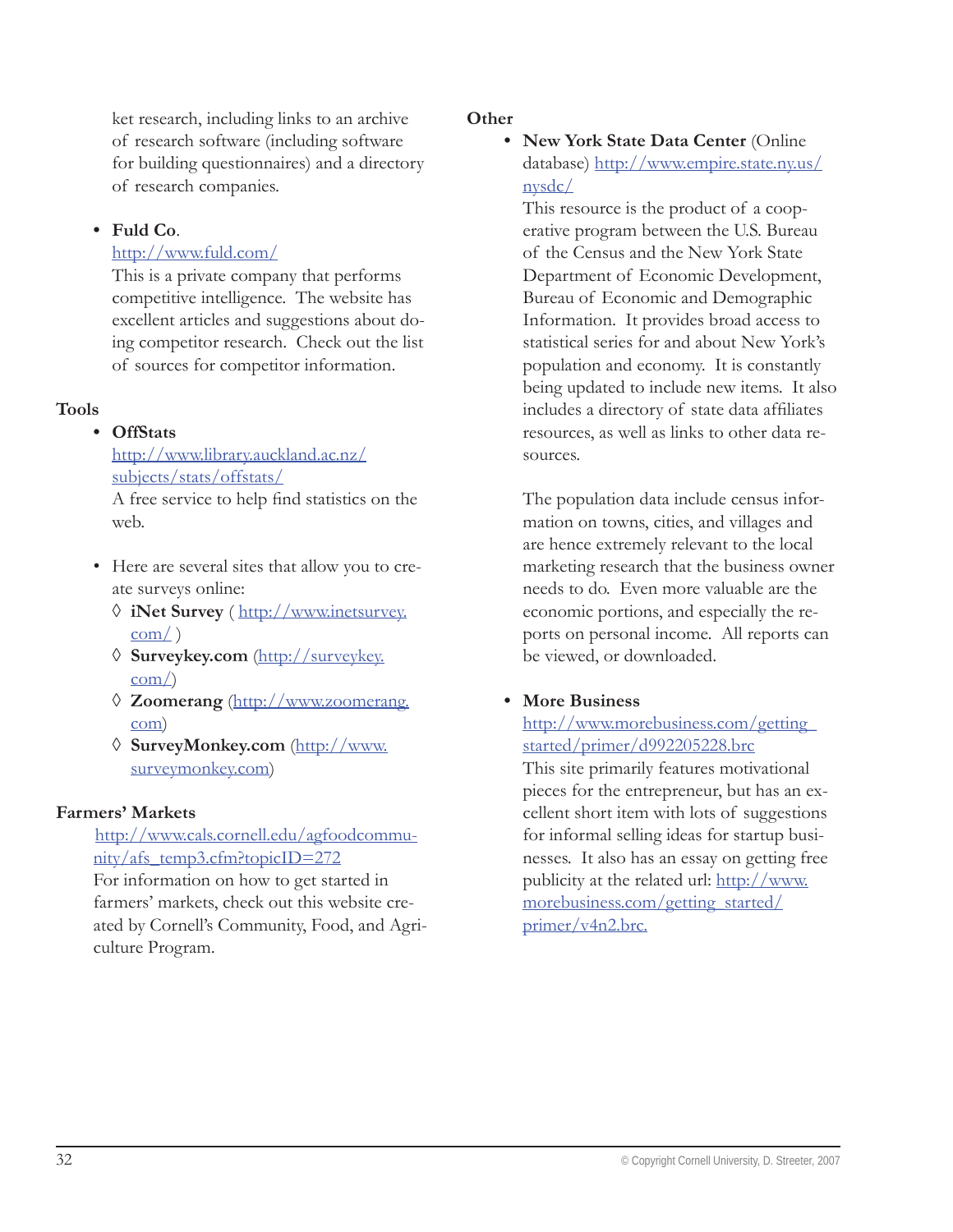# **Issue #7: Doing Market Research -- Part 3: Using Surveys and Focus Groups to Research the Market**

This issue is focused specifically on two techniques for primary market research: surveys and focus groups. In previous issues (#4, #5), I emphasized the importance of asking the right question when doing market research. In this issue the discussion is about: 1) how to choose between using a survey or a focus group, 2) the logistics and details of carrying out each type of research, and 3) important resources for entrepreneurs considering primary research.

#### **The Ag- and Food-Based Angle**

Many ag- and food-based business are focused on consumer products. In such cases, the use of surveys or focus groups can be extremely useful. If the business involves direct marketing or a farmers' market, you may have an easy forum for conducting customer surveys. If your customers are mainly located in a relatively small geographic region, it may not be too difficult to pull together a group for a survey.

#### **Surveys vs. Focus Groups: What is the Right Method?**

In Issue #6 of this series, we discussed resources for market research and the choices between primary and secondary data, and between formal and informal methods. In the case of formal methods, including surveys and focus groups, the case was made that it is very important to focus on WHAT you are trying to find out. Now let's consider the differences between focus groups and surveys to help distinguish WHEN it makes sense to choose each method.

Conducting a survey involves talking to at least dozens and probably hundreds of your customers. A survey can help you gain perspective beyond the small inner group of people that

were likely involved in your product development stage. If a survey is conducted properly (see the "Operational Details - Surveys" section for more on this), then you can make generalizations from your findings to a larger population. Because it involves communicating with a relatively large group of randomly selected potential customers, a survey should be used when you need to validate the market.

By contrast, a focus group involves talking to a small group  $(8-12 \text{ people})$  of highly qualified individuals. By qualified, we mean that they are a subset of your prospective customers who have special knowledge or characteristics. For example, you may want to gather a group of people who you view as potentially ideal customers by virtue of age, family composition, gender or other demographics. Or, you may want to gather a group of industry experts, with special knowledge of your consumer base. Because focus groups involve talking intensively to a small group of people, they should be used to do activities such as brainstorm product features, react to marketing materials and branding approaches, and so on. You can never use focus groups to generalize on a statistical basis. They are used to connect with a small and specialized group and are not necessarily representative of the population as a whole.

Sometimes, if there is adequate time and money, surveys and focus groups are used in conjunction with each other. After conducting focus group work, it may be clear what questions should go on a survey. Or surveys may raise issues that are best addressed in the in-depth format of a focus group.

#### **Operational Details - Surveys**

# **Types of Surveys**

The various options for administering surveys are shown on Table 2, which provides details on the pros and cons of each technique along with some tips. In all cases, it is important to remember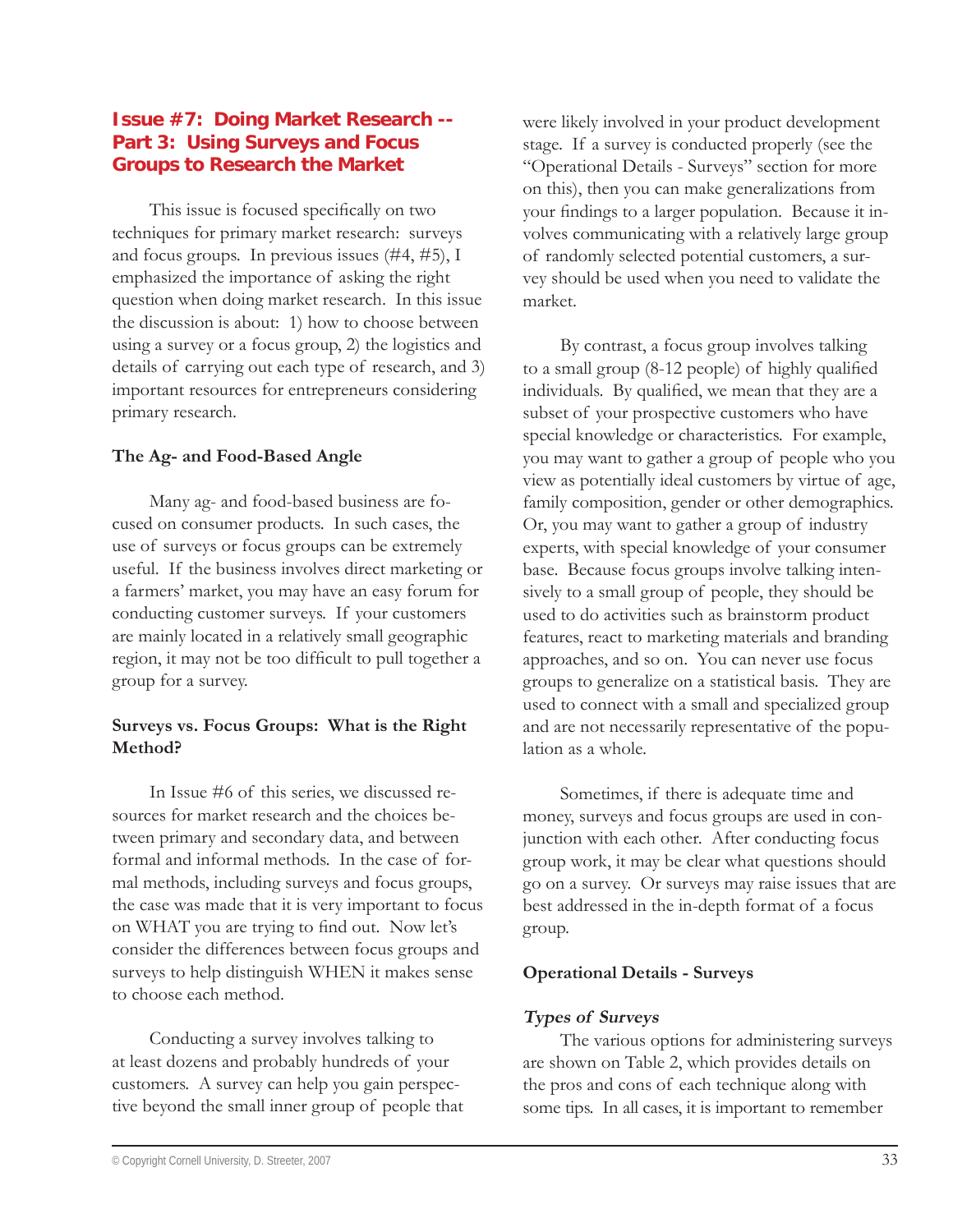| <b>Table 2. Various Types of Surveys</b> |                                                                                                                                                                                                          |                                                                                                                                      |                                                                                                                                                                                                                                                     |
|------------------------------------------|----------------------------------------------------------------------------------------------------------------------------------------------------------------------------------------------------------|--------------------------------------------------------------------------------------------------------------------------------------|-----------------------------------------------------------------------------------------------------------------------------------------------------------------------------------------------------------------------------------------------------|
| <b>Survey Type</b>                       | <b>Pros</b>                                                                                                                                                                                              | Cons                                                                                                                                 | <b>Tips</b>                                                                                                                                                                                                                                         |
| Mail or Written                          | • Some see them as<br>easy<br>• Don't need to<br>administer one by one<br>• Can target a broad<br>group<br>• Can make use of<br>targeted mailing list                                                    | • Can result in low<br>response rate (5-15%)<br>• No chance to clarify,<br>follow up<br>• No controls for<br>accuracy<br>• Expensive | • Unwilling to give up<br>ownership control<br>• Short and clear<br>• Put easy questions first,<br>delicate questions at the end<br>• Test your instrument                                                                                          |
| E-Mail                                   | • Easy to reach many<br>customers at once                                                                                                                                                                | • Hard to get a random<br>sample<br>• Anonymity is an issue                                                                          | • User-friendliness is a crucial<br>issue<br>• See Additional Resources for<br>free software to design web-<br>based surveys                                                                                                                        |
| Phone                                    | • High response rate<br>• Can clarify, follow-up<br>• Can be used for other<br>purposes (networking)<br>• Can reach a large<br>geographic range                                                          | • Time intensive for the<br>interviewer<br>• Must be short<br>More difficult to avoid<br>bias<br>• Requires good phone<br>presence   | • Be sure you have a script<br>• Decide ahead of time how<br>you will record<br>• Limit to 5-10 minutes<br>• Start with the easy questions<br>• Identify who you are<br>• Test your instrument                                                      |
| In-depth, in-person                      | • Can take advantage of<br>key contacts<br>• More opportunity for<br>open-ended questions<br>• Can tailor the interview<br>more to respondent<br>• Get both audio and<br>visual cues about<br>respondent | • Very resource intensive<br>• Usually depends on<br>pre-existing network<br>or contact with<br>respondent                           | • Use personal contacts<br>and networks to find ideal<br>respondents<br>• Schedule the time<br>beforehand with the<br>respondent<br>• Make sure respondent is<br>aware of the nature of the<br>interview<br>• Choose a non-stressful time<br>of day |

that the quality of the survey depends on a list (called a "frame") from which you choose your sample. It is desirable to choose a sample without a built-in bias if at all possible. (Note: It is beyond the scope of this Issue to discuss all the statistical ramifications of sample selection, but a more indepth discussion is available in the sources listed under Additional Resources). If you have adequate financial resources, consider hiring a market research company to design and administer your survey. Another option is to check with local community colleges or universities to see if there is a program where students in marketing courses help local businesses with survey work.

#### **Designing the Survey**

Start with writing down the key strategic question(s) you are trying to answer. The number one mistake people make in writing a survey is that they do not focus carefully on crucial questions, but get lost in detailed inquiries whose answers are not useful to the strategy of the business. Write the **survey questions** to answer the key strategic question(s).

What is a key strategic question? Use two decision rules in finding the right questions and using them to guide your survey design: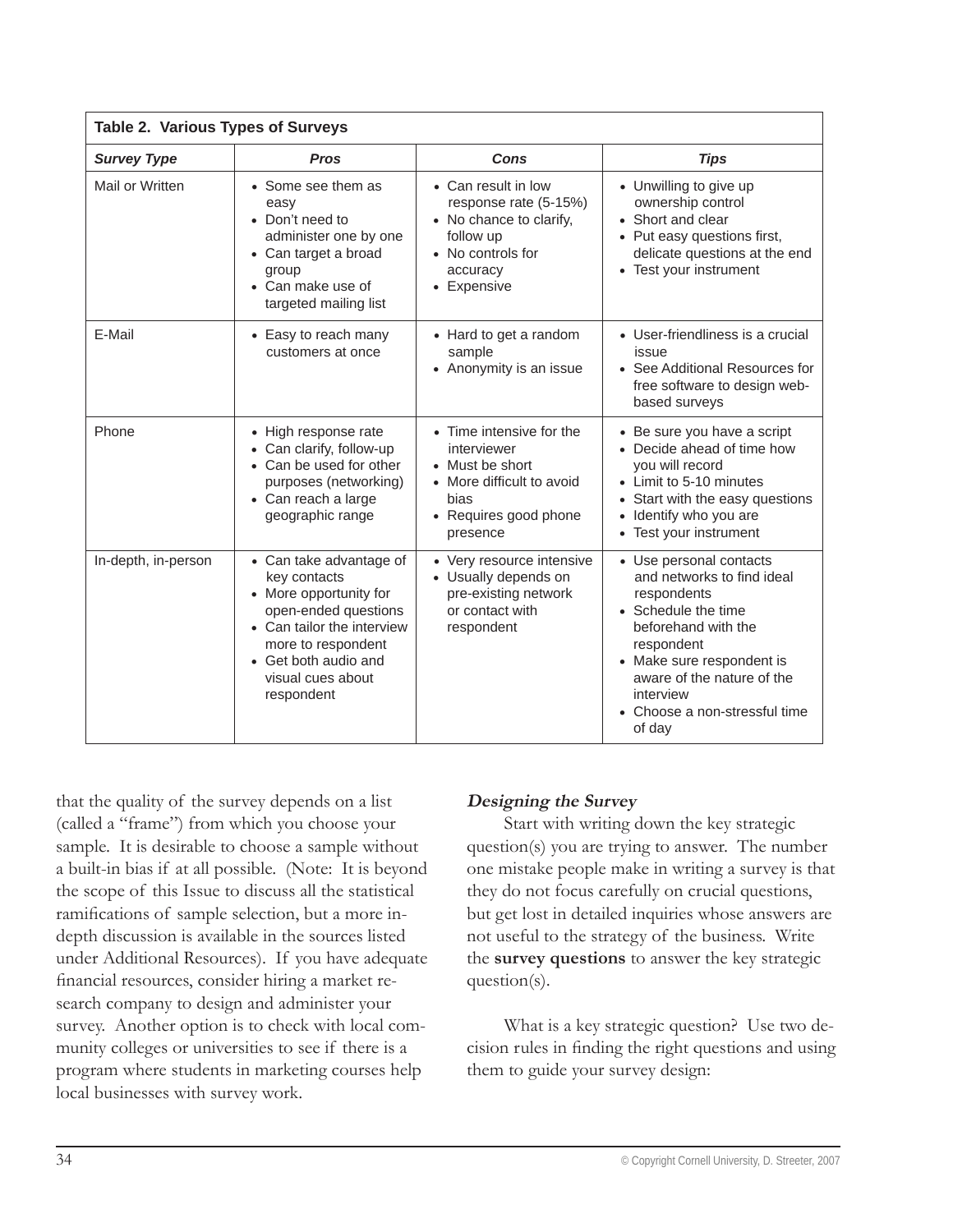- Is the answer to the question crucial to deciding on the business strategy? If so, it qualifies as a key strategic question.
- Is the answer available elsewhere (i.e., with-• out asking survey respondents)? If so, do not use the survey to answer the question. **Note**: You normally do not put key strategic questions directly on your survey. However, it represents the underlying question you are trying to answer. The survey questions break it down to "answerable pieces."
- Start with a list of things you want to know before finalizing your business strategy. To generate the list, ask: "Why do I want to do in this survey?"

Example: Imagine you are thinking about starting a gift and flower delivery business in a small college town, aimed at the student population. Part of your concept is to deliver flowers on a scheduled basis to individuals who want to spruce up their apartments, dorms, or houses. The "contract" service is a new idea. In addition, you are going to carry a line of beautiful gift items, but you are not sure what to include in your inventory. Before formulating your business strategy, here's a possible list of questions:

- 1. How many students are there and what is their purchasing power?
- 2. Do students care enough about their surroundings to order flowers?
- 3. If they do or would buy flowers, how often would they do so and how much would they pay?
- 4. Would buying flowers on a scheduled contract be an appealing concept?
- 5. Is there a niche for a gift shop in the town?
- 6. What types of gifts does the student population look for?

Now, scan the list to eliminate those questions that can be answered with another data source. For example, number 1) could be answered easily with information available on the local Chamber of Commerce Web Page. Numbers 5)-6) might be investigated more easily by looking at the competition. Next, see if the remaining questions fall into a broad category. For example, in this case, the broader key strategic question is: Will the concept of contract flower delivery work?

#### **Generating Survey Questions**

Focusing on the key strategic question, make a list of questions you would need to ask in order to answer the strategic question in a detailed fashion:

- Who buys flowers? Men? Women? What age and student status?
- Why do they buy flowers? Or: Why don't they buy flowers?
- Do the potential customers like the idea of regular flower delivery?
- Where do the potential customers live and with how many other people? Would it be feasible and desirable for roommates to combine resources to buy the contract?
- If the contract idea is appealing, how often would the customer want to buy flowers? What type?

Now write the actual survey questions, following the guidelines below:

- Keep each question clear and simple. Your writing style should be understandable to a wide range of individuals.
- Check the question for potential ambiguities.
- Be as direct as possible, without being of-• fensive. Avoid questions relating to age, occupation, race and gender unless they are crucial to your findings.
- Put the question in a format that is easy to answer by using categories and check-off boxes or answers that can be circled.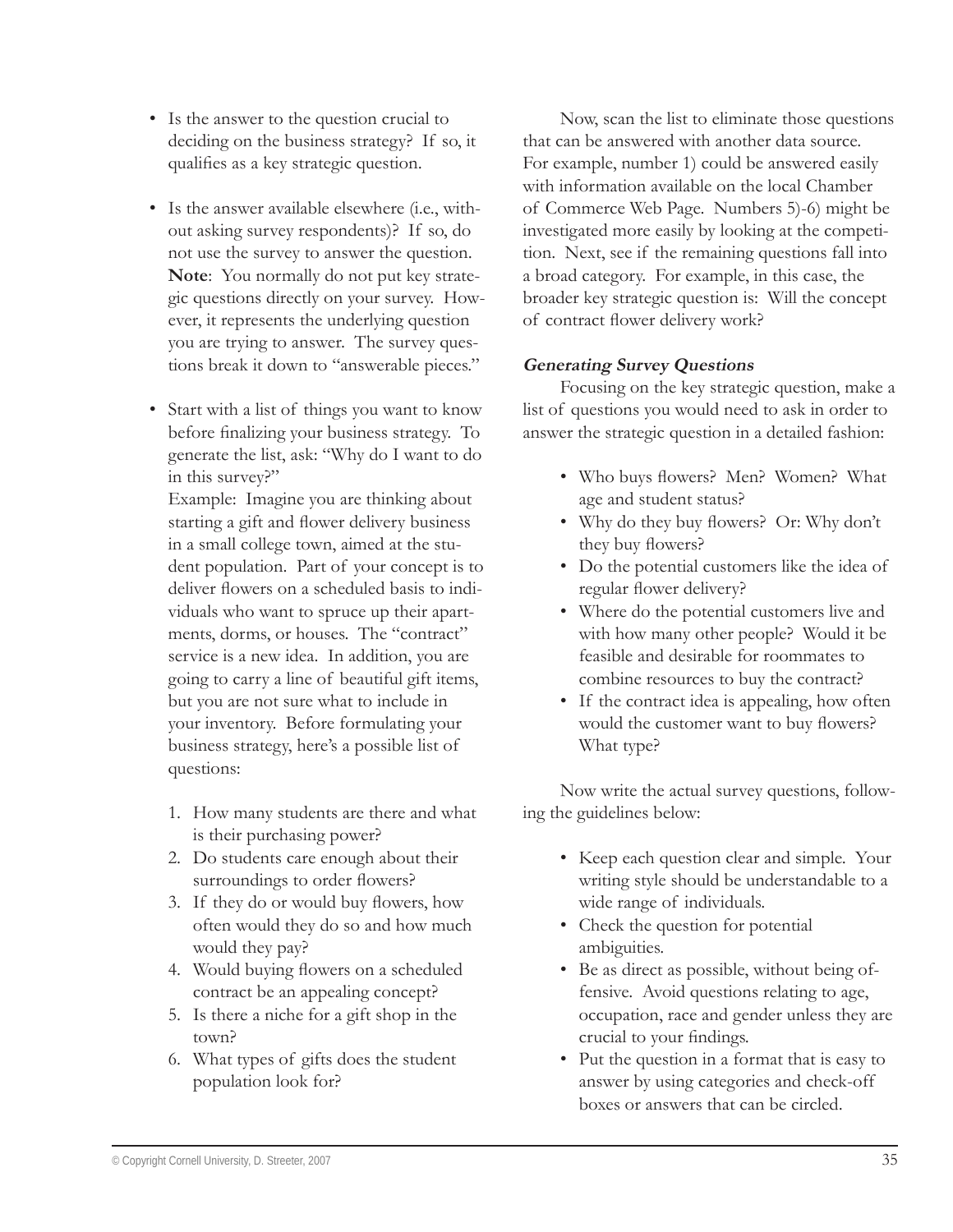- Make sure if you have categories, they are mutually exclusive and collectively exhaustive.
- Don't ask a question that provides useless information. Collectively, the answers should provide you enough information to make a strategic decision. For example, it could help you choose a promotion strategy, design your customer service, or decide for or against a certain market segment.

#### **Designing the Survey Document**

The physical (or virtual) document you design as a survey instrument can make or break the success of your survey. The layout must be simple, clear and easily followed (especially if the survey is administered by mail and not in person). For example, your paper document should make use of:

- Large font, easily read; •
- CAPS, different fonts, and italics to clarify the question, the instructions, and where and how the responses are to be recorded;
- Lots of white space
- Use of categories to simplify things for the respondent;
- The shorter the survey, the greater the probability that each respondent will answer every question, so choose your questions carefully and design your instrument efficiently!

You should test the survey with a small sample and then do a final review before sending it out or administering it in person.

- Review the key questions you are trying to answer with the survey. Make sure you drill down to the root question.
- Revisit the method you are following to administer the survey. Is there time to mail the survey and get it returned? Will it be effective to do an in-person survey?
- Scrutinize each and every question to make sure it contributes to the key questions of

interest. Ask yourself, "When I know the answer to this question, will I have learned something I could not observe by myself and something that is truly important to the issues I have identified?"

Make sure that the questions are not ambig-• uous and that you will be able to interpret the results accurately.

#### **Administering the Questionnaire**

You must be sure that you ask the "right" people" the questions on your survey. Administering the survey on a group of people who would never be in your target market (broadly construed) is a waste of energy. With appropriate funding, you might be able to conduct a random sample. More often, you will be stuck using a "convenient sample." Surveys might be administered on the street where many potential customers pass by, or in front of the competition, in order to catch customers as they exit. Remember, if the sample is too small, or poorly selected, it will hurt the credibility of your plan.

#### **Reporting the Results in Your Business Plan**

Many entrepreneurs fail to include the details of the market survey in the plan. The reader will want to know how the survey was administered, how many respondents answered, and some of the demographics of the surveyed population.

- Put key insights and useful graphics in the text of the plan to support your arguments that the market for your product/service is adequate. Consider visual ways (such as pie charts, graphs, and/or tables) to communicate the information to the reader quickly.
- Put the details of the survey (not the surveys themselves, but the spreadsheet with the results) in a well-labeled Appendix and reference it in the text of the plan.
- Remember that if you do not have a random sample, you cannot test hypotheses about the larger population or make infer-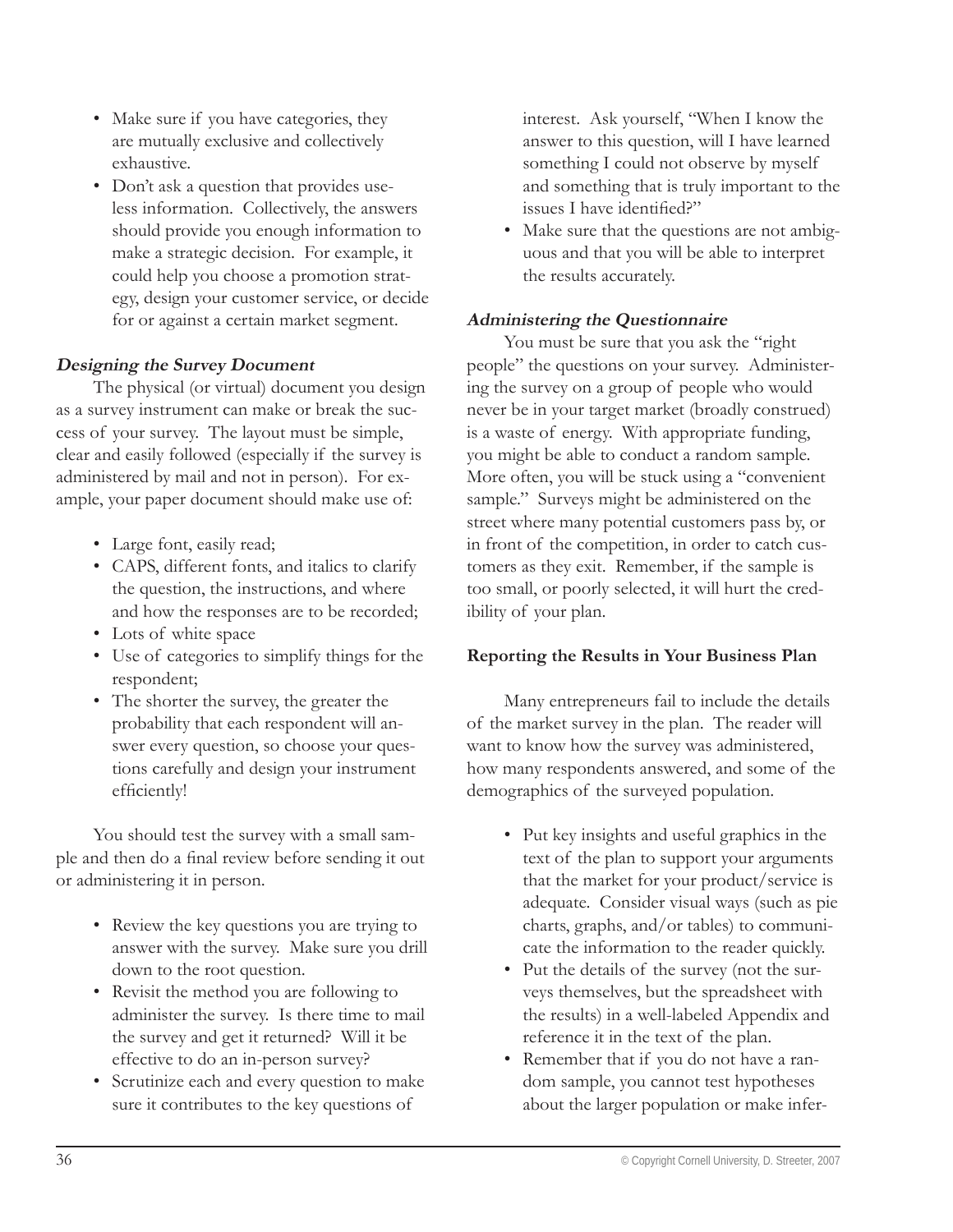ences in a quantitative way about the larger population. Instead, your survey provides some general feedback from a specific audience you have identified.

#### **Additional Resources for Survey Work**

**Creative Research Systems •**

http://www.surveysystem.com/sdesign. htm

This is a company specializing in survey design and implementation and its website includes a good basic discussion of survey design, including discussions of how samples can be biased and the pros and cons of various survey techniques.

**Survival Statistics •**

http://www.statpac.com/surveys/

This site is actually an advertisement for a book called Survival Statistics, but it includes a wonderful tutorial on all aspects of survey design.

**Product Development Consulting, Inc. •** http://www.pdcinc.com/tips/tip01.html PDC is a product development consulting company, and this part of their site is dedicated to tips for interviewing.

Here are several sites that allow you to create surveys online:

- **iNet Survey** ( http://www.inetsurvey.com/)
- Surveykey.com (http://surveykey.com/)
- **Zoomerang** (http://www.zoomerang.com) **•**
- **SurveyMonkey.com** (http://www.survey-**•** monkey.com)

# **Operational Details - Focus Groups**

#### **Defining a Focus Group**

A focus group is an approach to market research that involves an in-depth guided discussion with a small number (8-12) participants. Although the findings are not statistically valid, conducting a

focus group makes sense when you:

- have a very clear idea who your desired cus-• tomer is and would benefit from conversation with some ideal customers;
- are refining your product idea and want to have a brainstorming environment;
- are trying to evolve ideas for advertising;
- are trying to surface key issues for your ideal customer and will need to probe to find hidden feelings and motives; •
- wish to clarify a niche by asking some "what if" questions.

Focus groups cannot help you quantify market demand or test a hypothesis (from a statistical point of view). Focus groups are held over a 1-2 hour period, and the facilitator's goal is to maximize the benefit of group dynamics. In other words, the focus group should produce different results than you would achieve from talking to each participant individually.

# **Logistics**

As with survey work, the success and value of focus group efforts depend on how you prepare. Clarifying the goal of the focus group is the first step. Selection of participants is important, and typically in order to get 8-12 to participate about 15-20 people should be invited. In most instances, participants are offered an incentive, which at a minimum should be a meal and more often involves a cash payment (perhaps \$100 or a gift certificate).

To run the session, one person is designated as a facilitator. The facilitator should have a script prepared and perhaps some introductory materials. It is important to limit the questions or areas of inquiry to about 3-5 items in order to leave time for an in-depth, wide-ranging conversation. It is useful to have participants fill out a general information form as they arrive so you don't have to waste time gathering data during the session. An additional individual should be present to take detailed notes.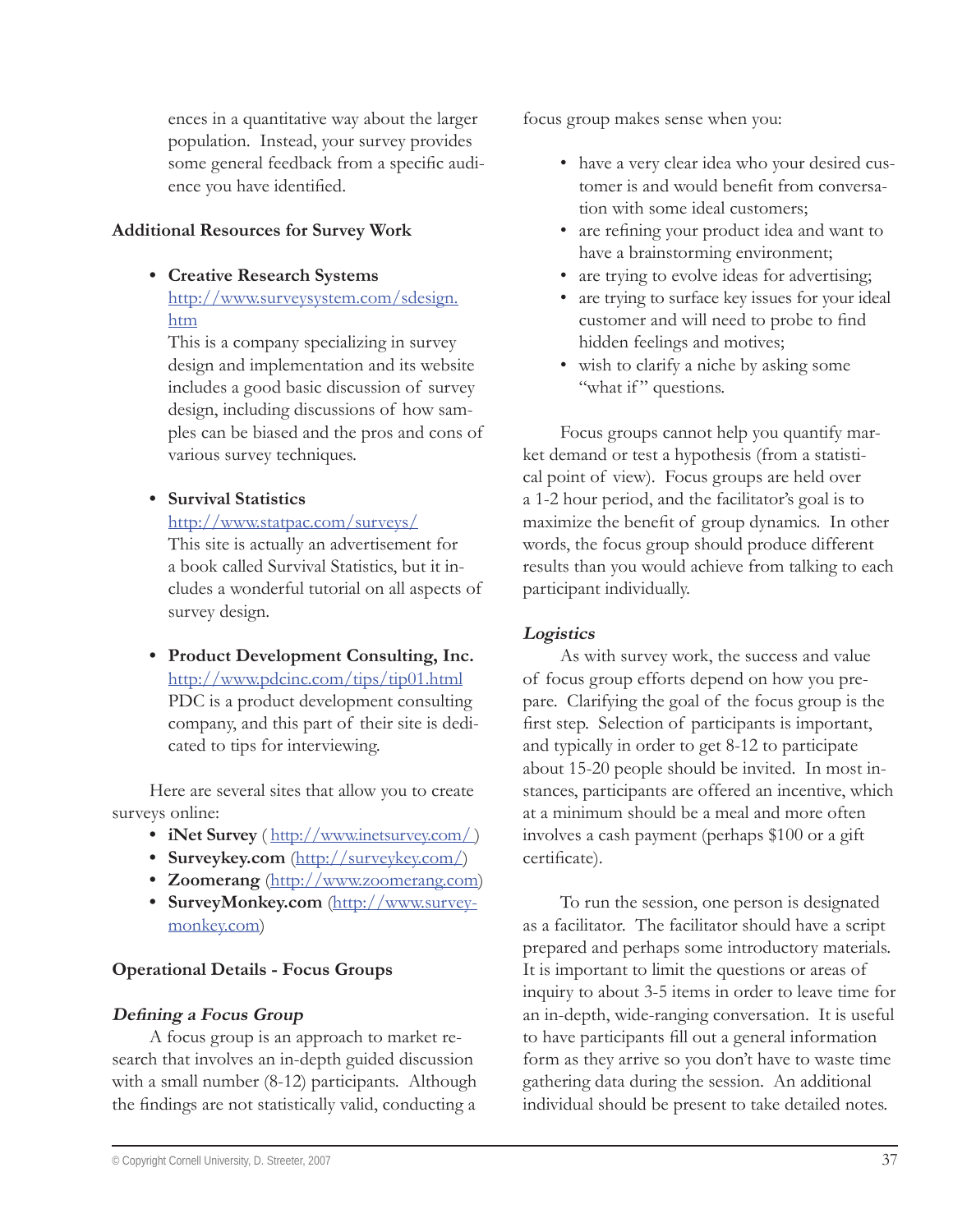If participants are willing, a tape recorder or video tape can be used for documentation. Running a focus group session is an art as much as a science, since the facilitator must listen and guide the conversation and encourage participation from all who are present. This requires a sort of quiet leadership, accompanied by the ability to curtail or control any dominant member of the group who may be closing off responses from others.

In addition to a facilitator, you will need someone to take notes during the experience (it is too hard to facilitate AND take notes). If the participants are willing, you can videorecord or taperecord the session, but it's a judgement call about whether this will constrain the conversation.

Here is a checklist of questions to answer before running a focus group:

- Who belongs in the study?
- How will you get them to participate?
- What are the main issues? •
- Who will run the group?
- What questions will be asked? •
- How will you record the answers?
- How will you use the answers?
- What will be the limitations of your findings?

#### **Reporting the Results in Your Business Plan**

In writing up your focus group results, you should make the composition of the group(s) clear and highlight the issues that were raised. Carefully explain the implications of the results for your marketing or product strategy. As with survey data, you should provide all materials from the focus group and written summary of the session in a labeled appendix that is referenced in the text of your business plan.

#### **Additional Resources for Focus Group Work**

**Center for Urban Transportation • Studies**

http://www.uwm.edu/Dept/CUTS/focus.htm This site includes step-by-step instructions, including how to create a discussion guide and tips on selecting participants.

**National Institute of Health •** http://irm.cit.nih.gov/itmra/weptest/app\_ a7.htm

This site includes very detailed and well organized instructions for conducting an online focus group.

**Management Assistance Program for • Nonprofits** 

http://www.mapnp.org/library/evaluatn/ focusgrp.htm

This site includes step-by-step instructions for carrying out a focus group.

- The Focus Group Research Handbook [Hardcover] By: Holly Edmunds, Holly Edmonds
- Focus Groups: A Step-By-Step Guide [Spiral-bound] By: Gloria E Bader, Catherine A. Rossi
- The Focus Group : A Strategic Guide to Organizing, Conducting and Analyzing the Focus Group Interview [Hardcover] By: Jane Farley Templeton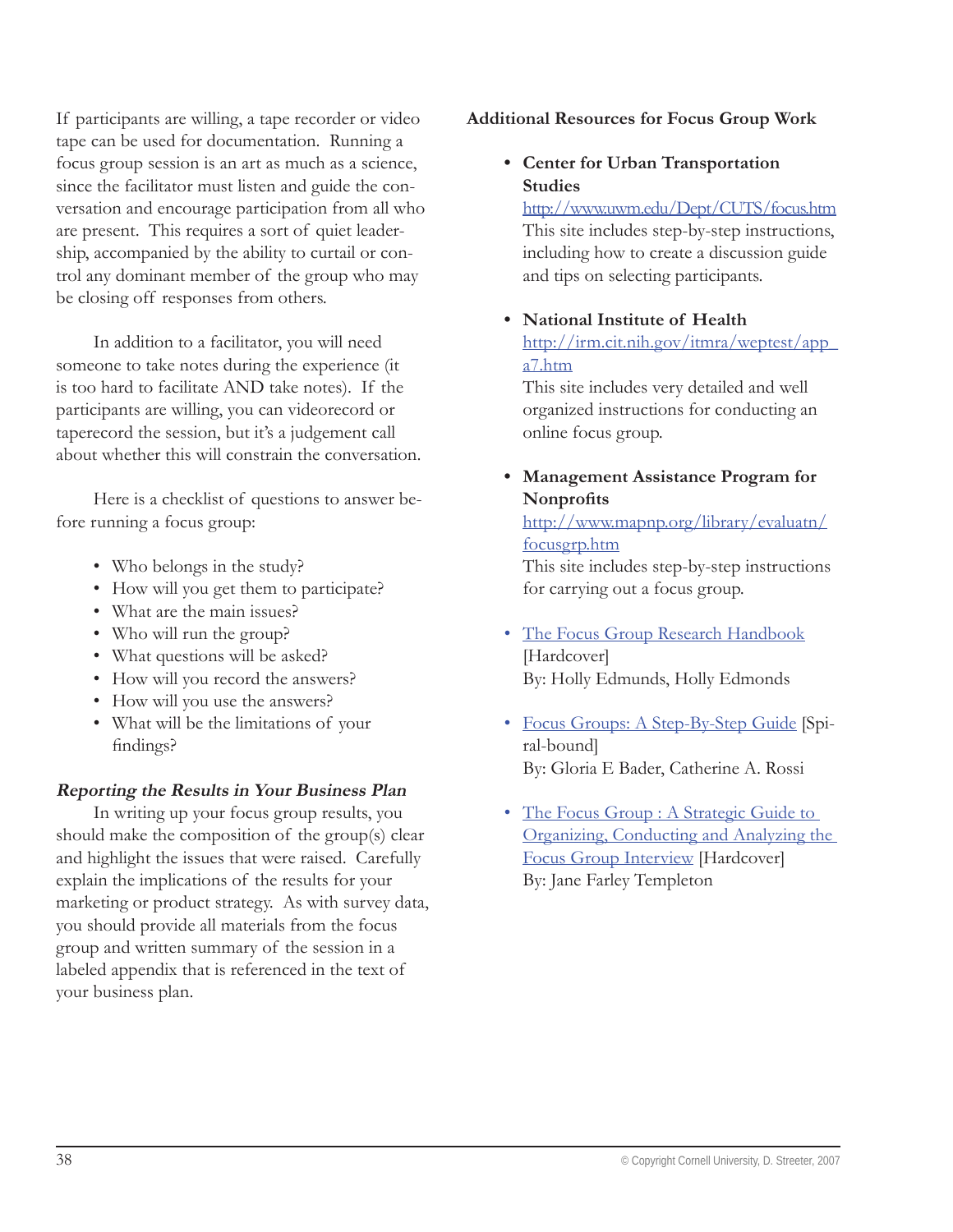#### **Issue #8: Putting It All Together... Using What You Know about Yourself and the Market to Formulate Strategy**

In this issue, it is assumed that you have gathered lots of information and materials associated with the activities outlined in previous issues of this series. Now it is time to figure out what everything means in terms of formulating a particular strategy for going forward with your business. The components of the Business and Marketing Strategies are outlined and strategy options are discussed.

#### **The Ag- and Food-Based Angle**

Strategy is a word associated with warfare. In value-added businesses, the war is over the consumer's dollar and so strategy is focused on meeting customers' needs and wants in a way that is making the best use of the company's strength. For ag- and food-based businesses, the emphasis on the end use may be quite different from what is typical in commodity-based markets more typical of the traditional farm business.

#### **Putting It All Together**

Previous issues of this series explained the homework an entrepreneur must do for business planning. In this brief issue, the focus is on what to do with the results of all that work. Not surprisingly, it entails returning to the SWOT analysis (Strengths, Weaknesses, Opportunities, and Threats). Although you may continue to gather material and do research throughout the business planning process, it is important to recognize when you have enough to make your first attempt at formulating an effective strategy.

A starting point is to set aside uninterrupted time (perhaps an hour or two) in a setting where you can spread out all the materials you collected, the drafts you have written, and the results of any primary or secondary research you have conducted. If at all possible, spend some time alone with the materials first in order to organize everything and then begin to involve any partners or advisors you think might be helpful.

As always, stick to management guru Steve Covey's guideline of "keep the end in mind." You are attempting to find a business strategy that uses your strengths to exploit a profitable opportunity, and that avoids your weaknesses and builds a barrier to the threats in the marketplace.

# **Formulating Strategy**

#### **Mission-driven Strategy**

Issue #2 of this series emphasized the importance of writing a mission statement and using it to guide your strategy. During your strategy session, be sure to keep the mission statement visible to all involved, and for each strategy ask the qualifying question: "If we follow this strategy, can we achieve our mission?"

#### **Organize Your Materials**

Pull out everything you have collected, including any notes, whether they are on a legal pad or on the back of an envelope. Start a list with a simple heading.

Key Finding Implication for the Business SWOT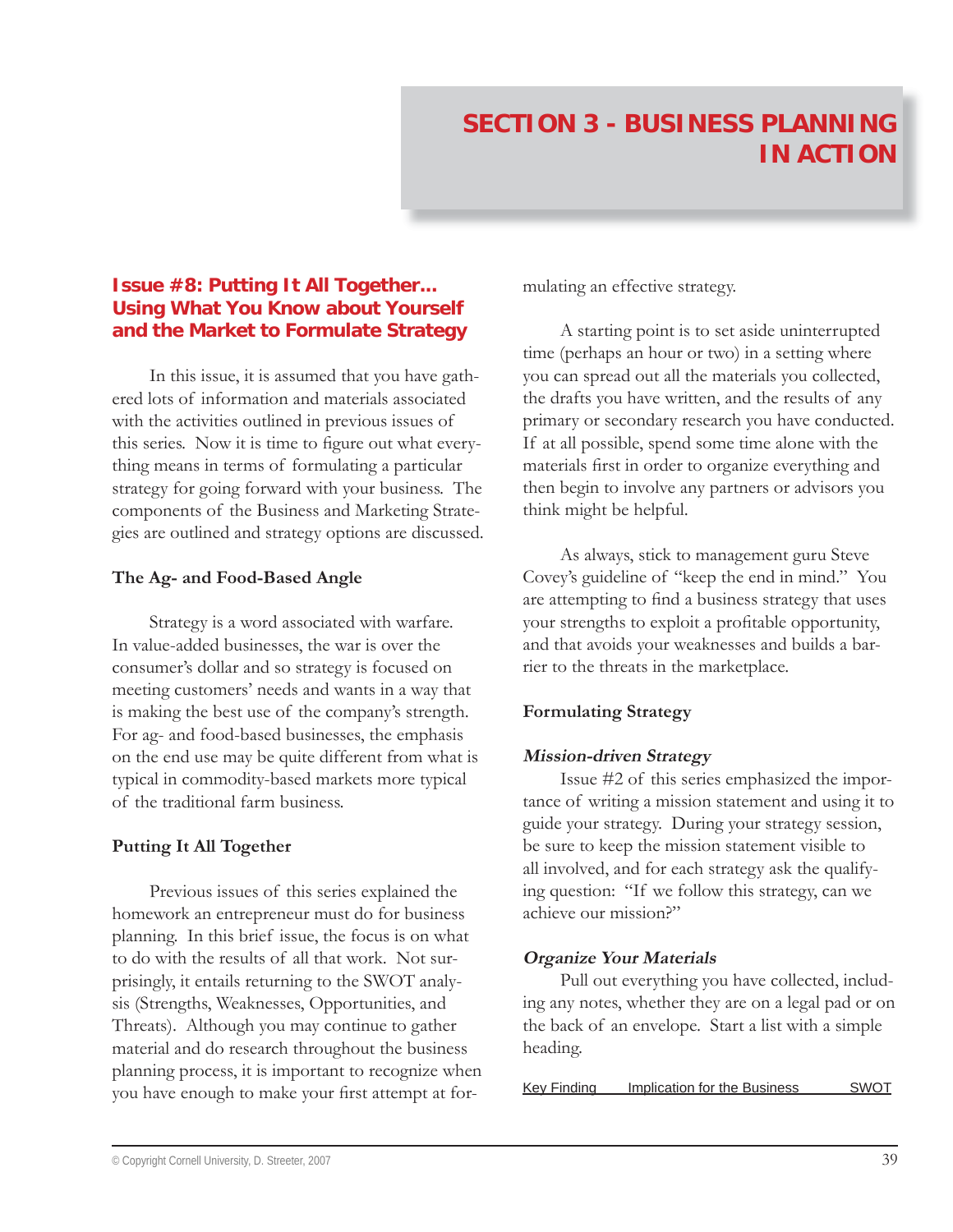Try to boil down each piece of the material to a key finding or two. For the moment, don't worry about the order of things. For example, perhaps you are looking at a 3-page industry report. But the key finding is: Information technology is transforming the industry by changing the management of the supply channel. Next, articulate what the finding implies for your business. Using the previous example, the implication for the business is: We'll need to implement state-of-the-art technology in order to be an effective part of the supply chain. Finally, mark how the finding fits into the SWOT analysis. Again, using the example, you might say that if your startup team has technological know-how, it is a strength. Or if another leading company has recently implemented proprietary software, you might view that as a threat.

#### **Build Your SWOT**

Once the general list is completed, work on sorting the findings and creating a SWOT analysis.

The top two quadrants help you define your approach to the market. The bottom two quadrants remind you that your strategy must be sustainable. What are the barriers to entry? How will you continue to operate in the face of a competitive reaction?

#### **Components of a Business Strategy**

Following the framework of Hambrecht and Frederickson, your strategy must answer the following questions:

- **Where am I going to be active?** (which **•** products? market segments? geographic area? core technologies? value-creation strategies?)
- **How am I going to get there?** (develop-**•** ing or growing my own firm? collaborating with others? acquiring other businesses?)
- **How will I win in the marketplace? •** (image? customization? price? product features?)
- **What will be my speed and sequence of • moves?** (how will I stage my initiatives? what speed of expansion or diversification is appropriate?)

Putting together your business strategy requires thoughtful debate about each of these dimensions. Using the results of your SWOT analysis, go through each question, providing answers in

| <b>Strengths</b>  | <b>Opportunities</b> |
|-------------------|----------------------|
|                   |                      |
|                   |                      |
| <b>Weaknesses</b> | <b>Threats</b>       |
|                   |                      |
|                   |                      |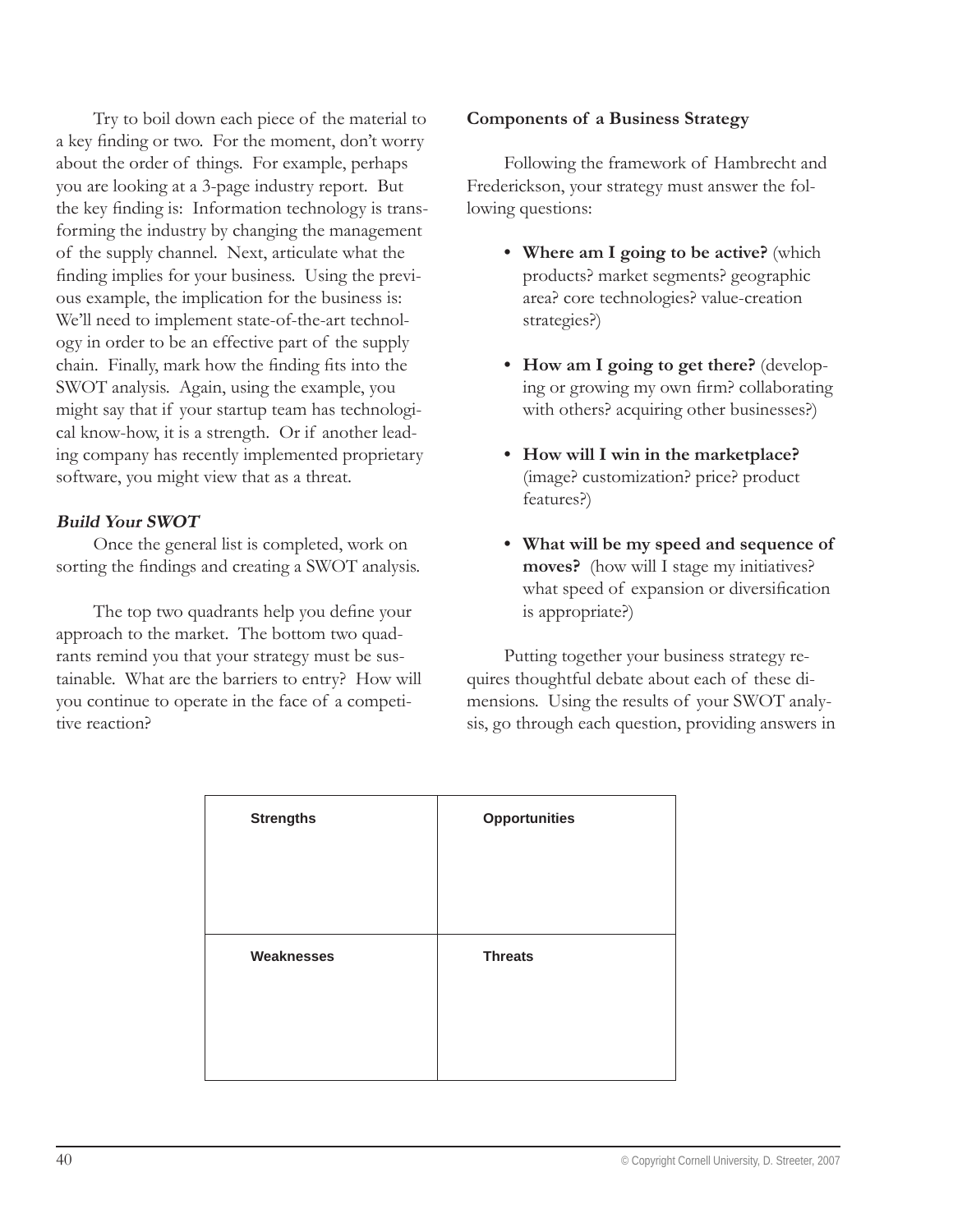bulleted format if that is easier. When completed, this "homework" will be the backbone of the business strategy section that is the centerpiece of your business plan.

#### **Components of a Marketing Strategy**

Once the sustainable competitive advantage is clearly outlined in the business strategy, it is time to turn attention to the marketing strategy. As a guide, consider what is called in marketing theory the "Four Ps" in your business plan (but don't use that term in your business plan because it sounds too much like a textbook).

- 1. Product (features, benefits, warranties, components, packaging, branding, models, sizes, product life cycles and new product development);
- 2. Placement (distribution method, sales territory, warehousing fulfillment, electronic download, shipping);
- 3. Price (price point, discount options, distribution and retailer markups);
- 4. Promotion (advertising, sales model (personal and/or mass marketing, public relations, brochures, point-of-sale displays).

Although many of the details of the marketing strategy will need to be adjusted once you have some operational experience, you should have an initial plan for each part of the marketing strategy.

#### **Summary**

Crafting your Business Strategy (and the related Marketing Strategy) is the central task of your business planning process. Don't be surprised if

it is challenging! Most successful entrepreneurs admit that their early strategies were only partly successful and that they had to adjust and revise in response to the realities they found in the marketplace. Nonetheless, a strategy that is mission-driven and based on a thorough review of the SWOT will increase the chances for a startup company to survive.

#### **Additional Resources**

- **The Strategy-Focused Organization. •** Kaplan, Robert S. and David P. Norton. Harvard Business School Press, 2001.
- **"Are You Sure You Have a Strategy?" •** Hambrick, Donald C. and James W. Fredrickson. *The Academy of Management Executive*. November 2001. 15:4. pp. 48-59.
- **MeansBusiness.com •**

http://www.strategyandcompetitionbooks. com/Strategy-and-Competition-Books/Allthe-Right-Moves.htm

The link listed here is to a resource that is part of the website created by a company called MeansBusiness. The site allows you to purchase, in an ala carte mode, portions of material from the popular business press. The resource associated with the above link references sections of a book called *All the Right Moves, A Guide to Crafting Breakthrough Strategy*, by Constantinos Markides.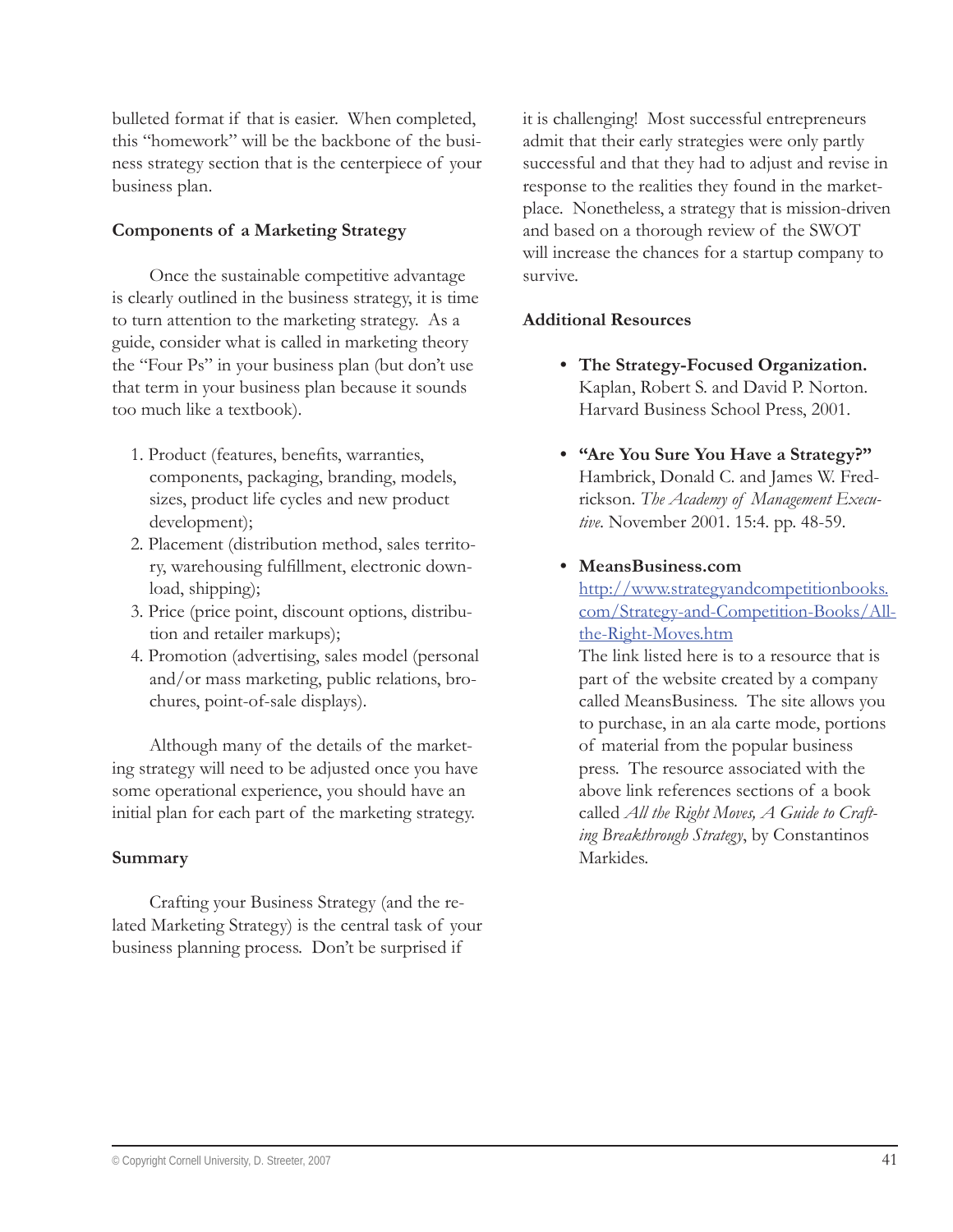# **Issue #9: Can You Make Money? The Financials for Your Plan**

This issue emphasizes the importance of creating financials "from the bottom up," or basing them on details at the consumer end of the equation and not starting with revenue targets. It also explains the homework needed before a full set of financials are created (for example, estimating sales, calculating breakeven). Finally, it explains the details of what belongs in the written plan and discusses expectations of investors.

#### **Ag- and Food-Based Angle**

It is not unusual for an ag-based business to be derived from a traditional farm operation. As such, it might be relatively easy to finance a new venture using current farm assets. In turn, such internal financing may make it tempting to skip a careful analysis of how and when the startup business will become profitable. However, given the opportunity costs of capital (i.e., the money could be in a risk-free investment environment, drawing modest interest rates or re-invested in the current business), it is very important to create a financial model of the startup business that will help define the level of profitability and any cash flow issues that must be accommodated.

#### **Financials for Startups - Smoke and Mirrors?**

As soon as an entrepreneur starts to work on the financials for a new venture, it becomes apparent how much is not known. How many customers can be expected? How often will they buy? Which products at what rate? How will costs of production vary over the first few years? The answers to most of these questions for a startup business owner are simply educated guesses. Of course, it is desirable to show that a company will have profits over time, so the financial statements for a startup are usually crafted in a way that makes the future look rosy. That's why investors often

accuse startups of "smoke and mirrors" when it comes to the financials. That leads to the question of why even bother with financials? The answer is: because it is about the process, not necessarily the spreadsheets themselves. Even though a good financial model is based on estimates, this Issue is focused on how to go beyond smoke and mirrors to come up with your financial statements.

#### **Bottom-up Financials**

Financials are called "top-down" when you pick a target level of sales or profitability and then backwards engineer the underlying data until it adds up to the target. Financials are called "bottom-up" when you start with the underlying assumptions and then build the financial model around those clearly stated assumptions. If work on the financial part of the business plan is done from the bottomup, then there is value to the process of creating the statements. Because the bottom-up approach begins with estimating sales, the entrepreneur must ponder (and perhaps do additional research) on the customer base. Calculating sales also puts you in touch with the realities of queuing issues (when demand is bunched up at certain times of the day or week), seasonality, and possible segmentation of the marketplace. It requires you to think through the smallest details of each sale (when, where, how much, how often) and then to think about what the aggregate picture looks like.

On the costs side, a bottom-up approach requires careful research and documentation. Calling vendors, getting price quotes, forecasting changes -- all these activities help the entrepreneur have a more realistic idea of what it will cost to produce and sell a service or product. In addition, estimating costs involves understanding what people are needed to run the business and what payroll costs will be. Even for experienced business owners, the cost side can hold some surprises once you start from the bottom up.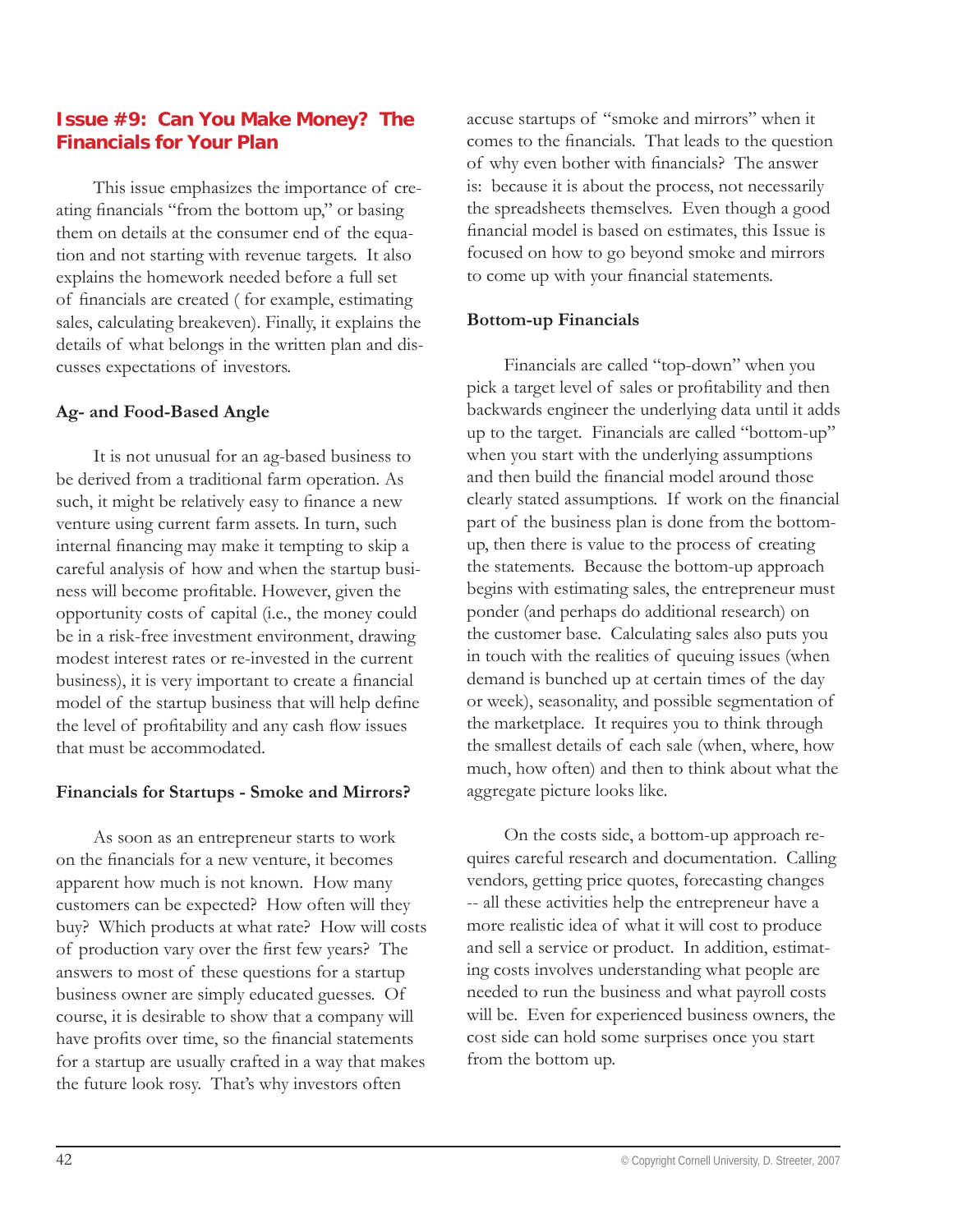#### **Scope of This Issue**

It is beyond the scope of this issue to describe each building block of the financial statements and how they fit together in terms of spreadsheets and the final statements that go in the plan. However, there are excellent sources that include such stepby-step directions. In addition, commercial software programs (such as BizPlan Pro) are designed to help with the actual mechanics of the financial section of the business plan. Unless you have appropriate experience and credentials in the area of finance, you should check your work with a good accountant before finalizing the business plan. The remainder of this issue will help outline key components of the financial section, how to write about financials, and mistakes to avoid in working on this part of the business plan.

#### **Getting Ready to Build the Financial Model**

The financial model of your business tells the economic story of your business. Some entrepreneurs think that investors focus only on profitability. The truth is that bankers, investors, and potential partners/alliances are looking for whether your model for making money is logical and well researched. The following discussion describes a few key components, including why they are important, how to do the calculations, and suggestions for how to get started.

#### **1. Figuring out Startup Costs**

- **Why it is Important:** The estimate of **•** startup costs defines how much money must be raised to open the doors of the business.
- **How it is Calculated:** Opening a business **•** for the first time requires certain outlays of cash which make up the bulk of your startup costs. You can find checklists in various resources (see Additional Resources), which includes such items as:
- Payroll expenses (prior to startup) ◊
- Legal/professional fees ◊
- Remodeling ◊
- Licenses/permits ◊
- Equipment ◊
- Insurance ◊
- Equipment and supplies ◊
- Advertising/promotions ◊
- Rent and utilities. ◊

Notice that these are all payments for items before the first day the door is opened, and you'll need to tailor the list to your particular company. Many experts (including the Small Business Administration) also recommend that you have on hand at least three months' worth of operating costs, which constitute a contingency fund. If your sales cycle turns out to be longer than anticipated, or other unexpected surprises drain your cash flow, the contingency fund is intended to give you staying power. It is notable that many new businesses start out without enough funding, which means that success can be as fatal as failure, since in a cash flow crunch it's possible to have paying customers lined up but no cash to create the product or service.

**Getting Started:** Make a list of costs that **•** relate to your particular business. Research costs and keep track of sources. The cost of most items on the startup list are fairly easy to quantify, but calculating the contingency funds depends on figuring out your operating budget.

#### **2. Estimating Sales**

**Why it is Important:** Your sales estimates **•**will receive a lot of scrutiny. After all, they are the basis for many other calculations. Investors like to see sales estimates that start from the bottom-up (how many customers per day? per week? per month?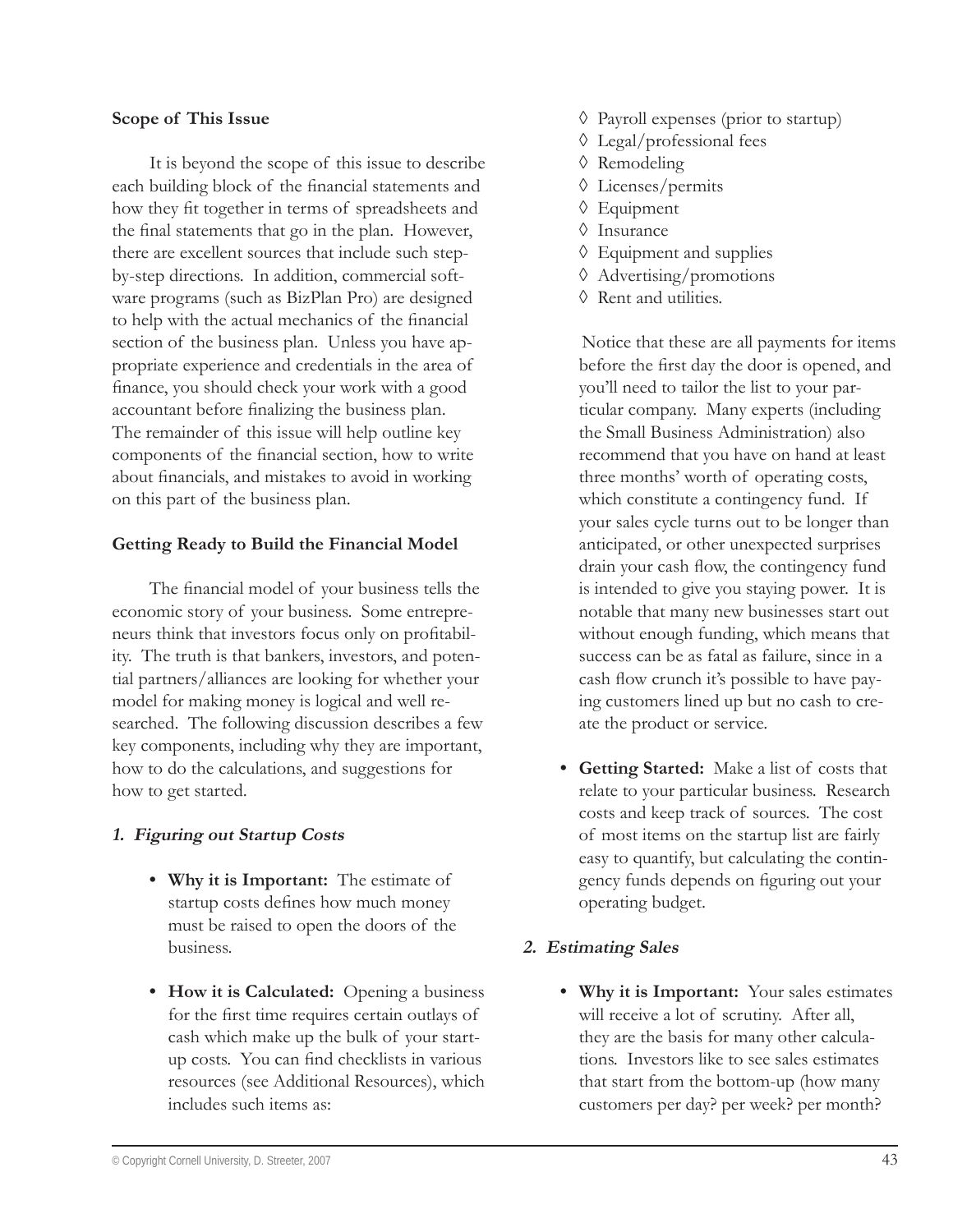purchasing which products?) so they understand your customer profile and whether you have a well-researched knowledge of your core customers.

- How it is Calculated: To get total sales, you will aggregate the purchases by each customer over a given period of time.
- **Getting Started:** Obviously you need to **•** work on this from both sides: How many customers are there? How much does each one purchase?
- **How Many Customers?** Based on your **•** market research, start by defining the customer profile, roughly estimating how many customers fall into each broad category. Decide the geographic scope of your marketplace and estimate the total number of each type of customers in the relevant area. Finally, and this is the big step, calculate what share of the market you think you can capture. Again, your market research provides the baseline for this work.
- **How Much does Each One Purchase? •** Again, drawing from your market research (see Issues #5-#7), begin with a description (or even a diagram if that helps) of the buying process. Do people buy the product once a day? Once a year? Do they go to a store? Buy online? Out of catalogues? If you have many products or services, group them into broad categories, or estimate a "typical basket" of products or services. Keep track of your assumptions, as you will be using them in writing up your plan.

Putting this together looks like this:

# customer type  $1 \times$  \$\$ of purchases  $x$  n time periods PLUS  $\#$  customer type 2  $x$   $\frac{4}{3}$  # of purchases *x* n time periods and so on.

Although only the aggregate number goes in your business plan, building up the sales estimate from a realistic starting point will increase your credibility with the investor. The background spreadsheets go in an Appendix, and in your narrative you should explain how you went about estimating sales. You should estimate monthly sales for the first year, and then make quarterly or annual estimates depending on what your bank or investor requires.

# **3. Estimating the Cost of Goods Sold**

**Why it is Important:** The Cost of Goods **•** Sold is used in calculating breakeven levels, since it reflects the cost of producing the product.

The following relationship exists between sales revenue, gross margin (or gross profit), and cost of goods sold:

Sales Revenue - Cost of Goods Sold = Gross Margin (amount available to pay fixed costs and return a profit).

- How it is Calculated: There are two methods.
	- The **unit costing method**: Cost of ◊ goods  $=$  # units sold *x* cost per unit
	- The **percentage cost method**, used in ◊ retail businesses where there are standard markups: Cost of goods sold  $=$  selling price  $x$  (100% - % gross margin desired), where gross margin  $= 100\%$  - percentage of markup.
- **Getting Started:** If you are using the unit **•**costing method, be sure to include all of the costs of producing the good. Consult the Additional Resources section for tips on where to look for industry standards.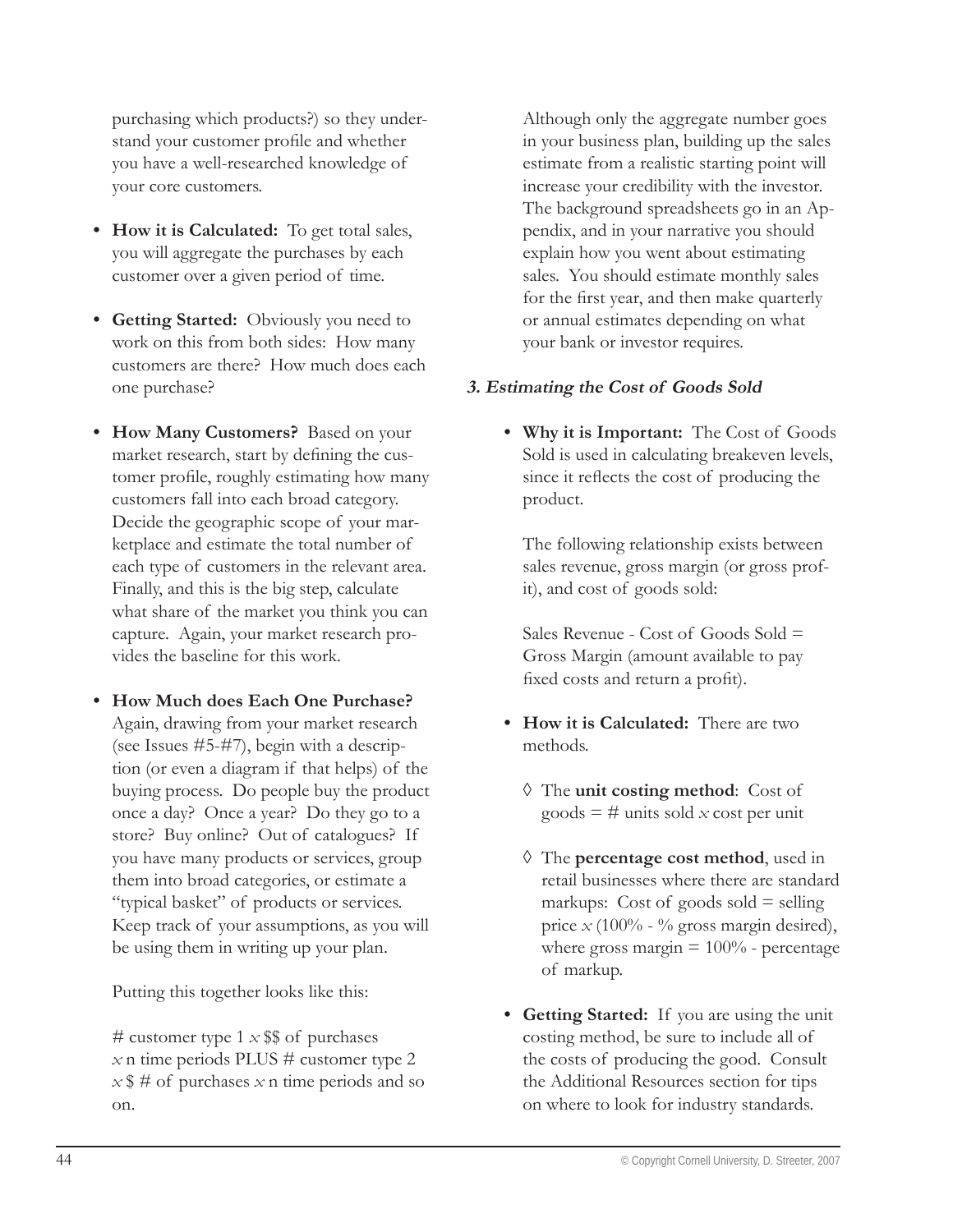#### **4. Calculating Breakeven**

- **Why it is Important:** Every business **•** owner needs to understand the point at which revenues will cover all expenses. Investors will examine both the level of the breakeven and the timing (how many months or years before breakeven is reached).
- **How it is Calculated:** Breakeven can be **•** calculated in terms of units or revenues:

Breakeven units  $=$  Fixed Costs/(Unit Price - Unit Cost)

Breakeven Revenue = Fixed Costs/Gross Margin

• Getting Started: When calculating fixed costs, include overhead expenses that don't change with the level of production (for example, utilities and telephone). The variable cost includes those costs which vary directly with sales. Consult the Additional Resources section for places you can look for industry standards on gross margin.

#### **5. Estimating the Operating Budget**

Before generating the necessary financial statements that are discussed in the section below, an operating budget must be created. Researching the estimates that are used in your operating budget is a critical aspect of getting ready to build the financial model. There are many worksheets available (see Additional Resources) to help you get started on this task, but the usefulness of your financials depends on the credibility of the estimates.

#### **6. Forecasting Cash Flow**

If a business does not have the cash to pay salaries, purchase raw materials, and cover its regular bills, the owner will be faced with closing the

doors, even if the prospect of sales is very positive. Hence the expression: cash flow is king. Although this saying has become a cliché, we find in talking with entrepreneurs it remains one of the top challenges of running a business. Understanding the realities of how cash flows in and out of the business may be the most important part of the work you do on the financial model. The reality for many small businesses is that expenses will have to be paid before revenues are flowing in. How will this be handled in the business? What sources of cash are available and when will they be tapped? These are the fundamental questions answered in your cash flow statement. The Business Services site from BC-Canada has an excellent discussion on how you can get started estimating cash flow, starting with revenues and then working on disbursements (see Additional Resources).

# **Components of the Financial Model and Where It Goes In the Business Plan**

Once the homework described above is complete, you are ready to generate the information that actually goes into the business plan. Following the section on Plan of Operations (see Issue #11), your plan will discuss the Funding Strategy and Financial Statements. Here are some of the issues discussed in covering the Financial Statements:

**•** Sources and Uses of Funds

In a brief format, the plan shows where money is coming from (personal stake, equity investment, bank loans, etc.) and how it will be used. This is a checkpoint to make sure that all planned uses for funding are covered by some source of funding.

**Discussion of Risks •**

It is appropriate somewhere in the financial discussion to address the risks facing the business. The American Express site (see Additional Resources) lists some of the potential risks to think about: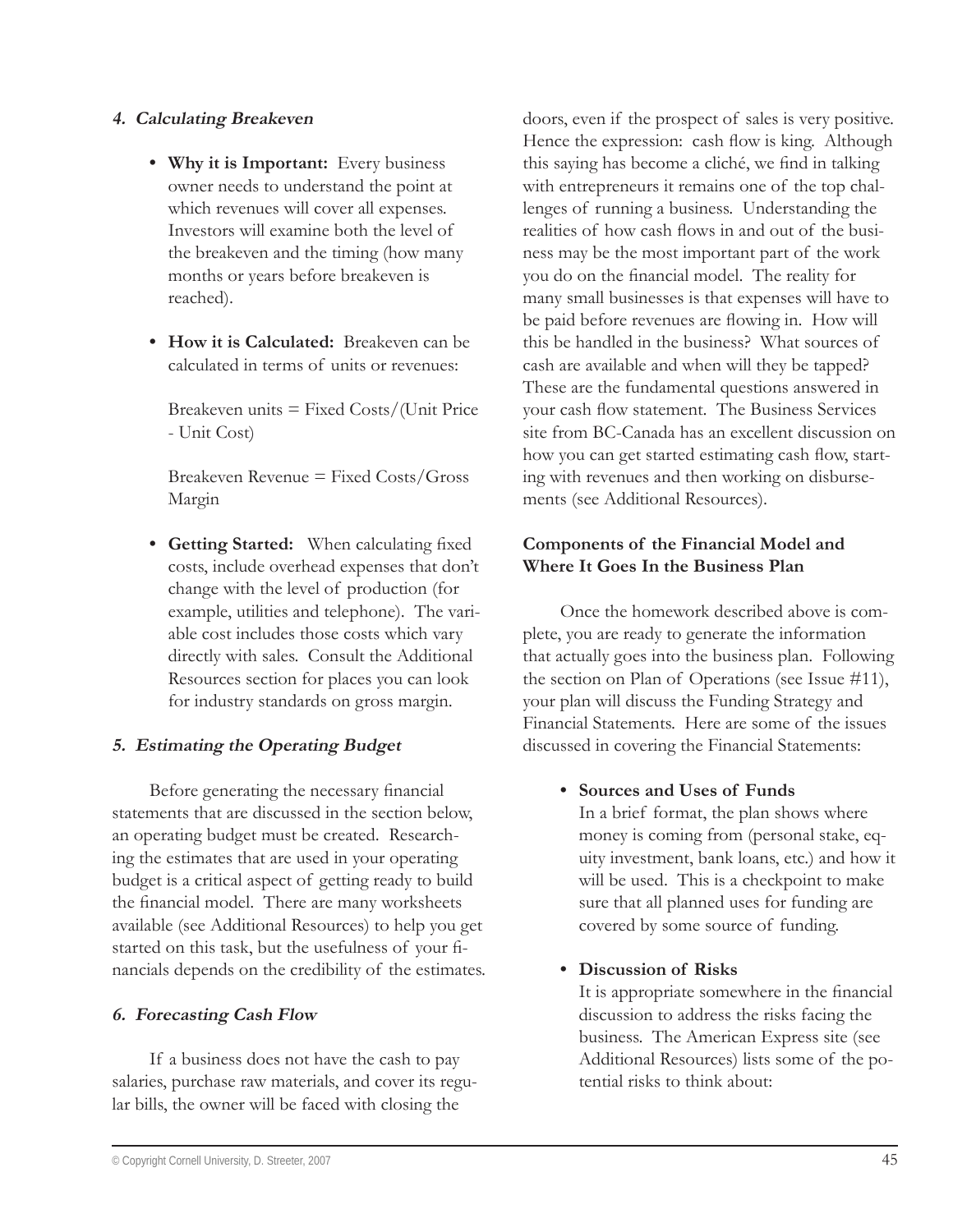- Competitors cut prices ◊
- Loss of a primary client ◊
- Failure to meet sales projections. ◊

Discuss only the risks you feel are central for your business and the provisions you have (such as your contingency fund) to deal with them.

# **Narrating the Data in the Plan and Dis-• cussing the Assumptions**

The next part of the narrative should tell which financial statements and documents are located in the body of the plan and which are located in the appendix. For example:

"The projected annual financial statements for the first three years of operation begin on page *xx*. The financial statements are followed by a breakeven analysis for the company and graphs showing... (etc). In the Financial Appendix, beginning on page *yy*, we have included a list of our underlying assumptions for our financial projections, a sales forecast schedule, a personnel cost schedule, and a detailed set of financial statements. The detailed financial statements show the first year by month and an annual summary for years 2 and 3."

The fundamental assumptions underlying the plan should be discussed as well. The appendix should include a very detailed set of notes to accompany your financial model, but the narrative should address what you see as the central assumptions on which the model turns. If you do any sensitivity analysis (changing around key assumptions to see the results), the outcome should be presented.

# **Profi tability Milestones and Discussion of Breakeven Analysis**

When narrating the "financial story" of your business, think about how you can link certain milestones with your funding requests. For example, it is clear that some period of funding is needed to meet expenses until the breakeven point is reached. The breakeven can be discussed in words, but a graph is often used to portray the point in time when the business crosses the breakeven point. Beyond the initial need to carry the business through the breakeven point, the funding needed for growth should be synchronized with hitting certain milestones. In his book "A Good Hard Kick in the Ass," Rob Adams calls these milestones "value inflection points." For example, early on, two important inflection points are market validation and proof of a profitable business model. Regardless of the size of your project, your plan for funding must make sense in terms of how the business is expected to perform over time.

#### **Pro-forma Statements**

The financial statements that belong in the body of the plan, include the:

- Income Statement (also called the Profit and Loss Statement - shows the ability of the business to generate cash);
- **Balance Sheet** (shows the net worth of **•**the business).

# **Cash Flow**

These statements should be monthly or quarterly for the first year and annual from then on, depending on what is required by the bank or investor. If your plan is strictly for in-house use, be sure you do monthly projections for the first year so you have a better feel for whether you have enough resources to deal with any cash flow issues and that you have a realistic idea of profitability and breakeven.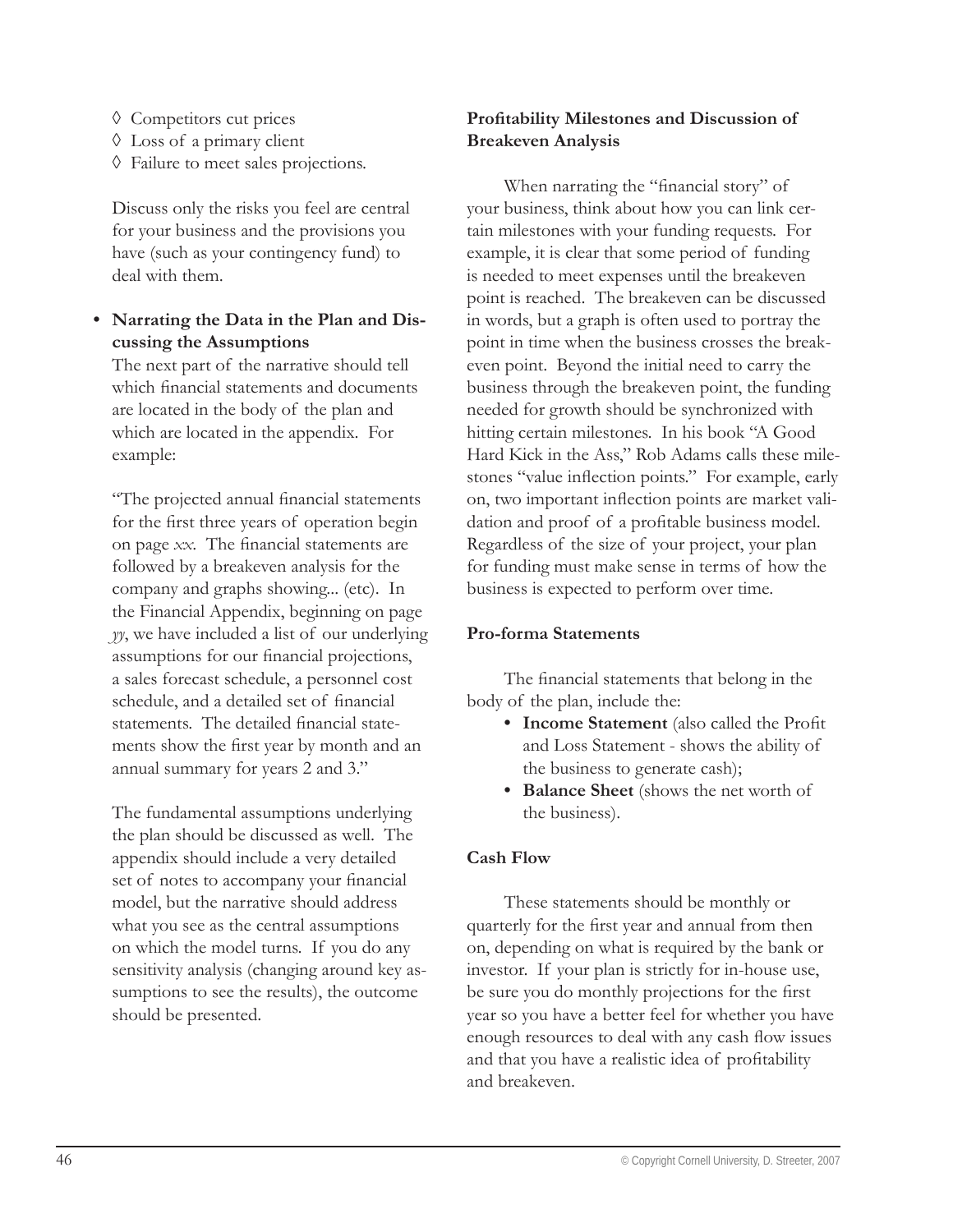#### **Typical Mistakes**

In reviewing business plans, working with entrepreneurs and talking with funders, we have experienced some of the following as common mistakes:

- Financials are not derived from the bottom up.
- Financials do not reflect statements made elsewhere in the plan (e.g. "we will succeed through exceptional customer service" but low-paid employees, no incentive and no training costs).
- No discussion of sales growth (simply following a linear growth pattern without explanation).
- Too much detail is included in the body of the plan (dozens of pages of spreadsheets are a turnoff for most readers - if supporting spreadsheets are important, include them in an appendix).
- Unrealistic return on investment for the industry (without any explanation or justification).
- Inadequate level of detail about assumptions and research.
- No allowance for a "warm-up" or lag period for revenues at the beginning of the business.
- No benchmarking of industry standards (see http://www.census.gov/csd/bes/ ).
- No allowance for contingency (SBA recommends 3 months worth of operating expenditures).
- Statements are amateurish never checked out by business accountant .

#### **Additional Resources**

**IBM's Guide to Financials •** http://www.prars.com/ibm/ibmframe.html If you want to learn how to interpret financial reports, this site has a good tutorial.

# **Business Services, BC-Canada •** http://www.smallbusinessbc.ca/workshop/ cashflow.html

This site includes an excellent discussion of how to create your cash flow statement, including step-by-step instructions on how to estimate sales. The description includes many numerical examples if you need help understanding any of the terms used in this Issue. You can also download a publication called Business Planning and Financial Forecasting from this related url: http:// www.smallbusinessbc.ca/pdf/bpff2002.pdf

**BizPlanit •**

# http://bizplanit.com/vplan/financial/basics.html

In the section called Virtual Business Plan, this site features a concise description of what goes into the financial section of the business plan and a list of common mistakes made by entrepreneurs.

#### **American Express •**

http://home3.americanexpress.com/small $busings/Tool/biz$  plan/fin/index.asp This site discusses the following aspects of the financials: risks, cash flow statement, balance sheet, income statement, and funding request. Each section includes an explanation of the topic and tips for preparation.

**Business Owner's Toolkit •** http://www.toolkit.cch.com/tools/buspln\_ m.asp

This site features examples of financials from different kinds of businesses.

**Small Business Administration •**http://sba.gov/starting/suchecklist.html

A worksheet for estimating startup costs is included in this site. You can also find a complete downloadable startup kit that has valuable worksheets and explanation about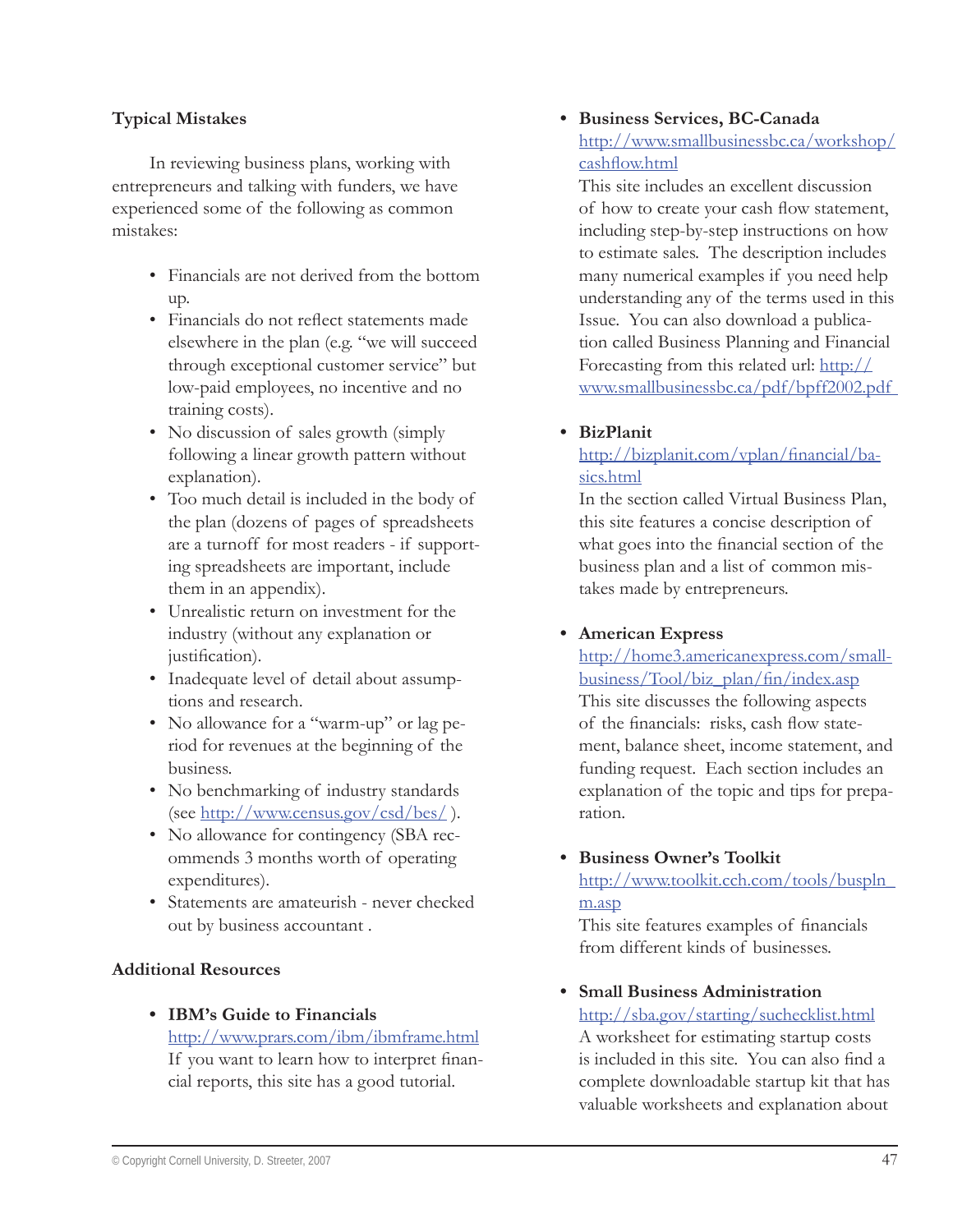business planning at: http://www.sba.gov/ gopher/Business-Development/Business-Initiatives-Education-Training/Business-Plan/

#### **U.S. Census Bureau •**

and expenditures).

http://www.census.gov/csd/ace/ http://www.census.gov/csd/bes/ These two sites have government-tracked data regarding business expenses (assets

#### **A Good Hard Kick in the Ass •**

Rob Adams. Crown Business Publisher, 2002

Although this book is focused on hightech, high-growth companies, there are many concepts and aspects of advice that are applicable to businesses of any size. Chapter Four discusses funding, and even if you need only hundreds of dollars for a business (not thousands or millions), it is still valid to think in terms of achieving milestones (what he calls value inflection points) and understanding the importance of cash flow.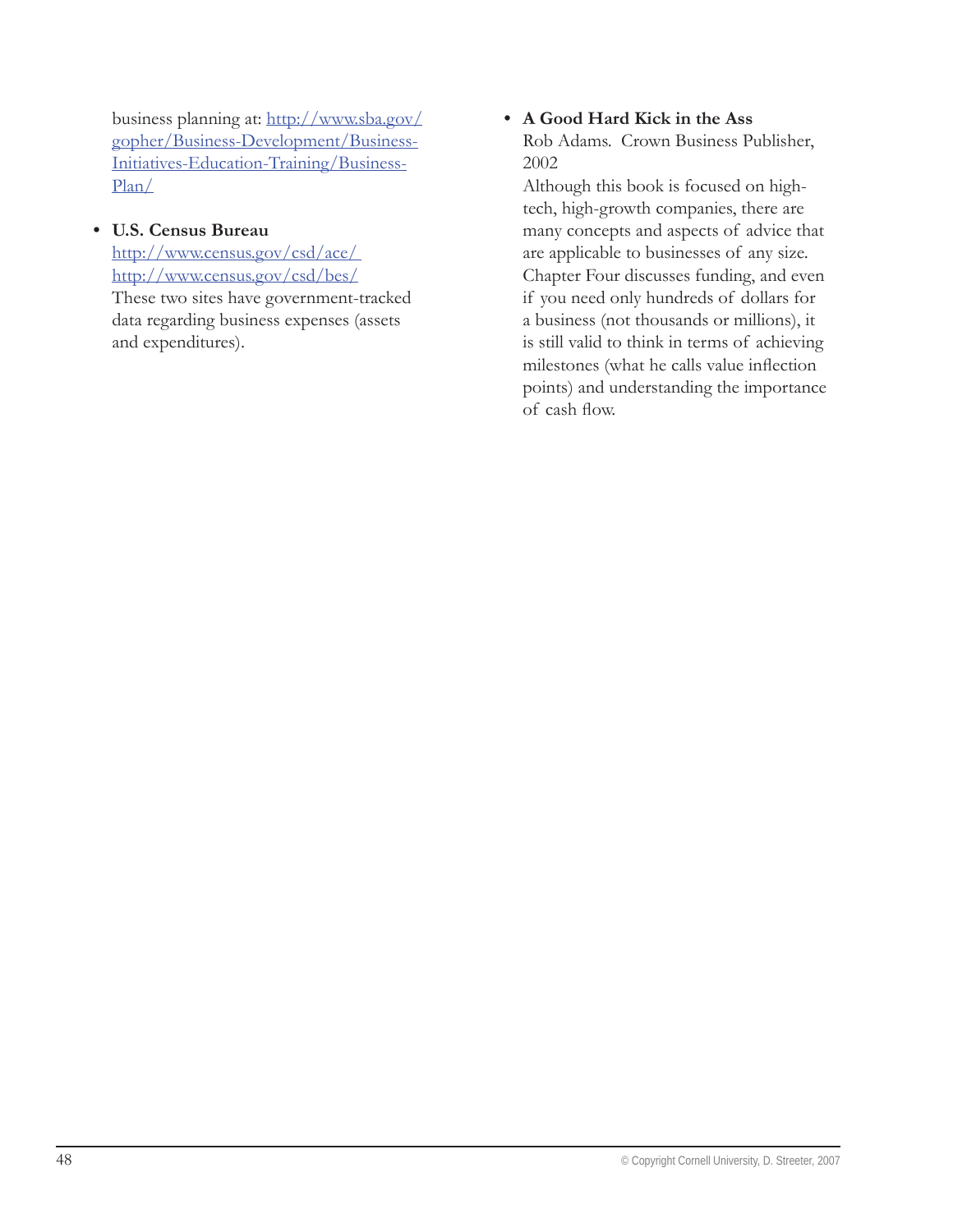#### **Issue #10: Funding Strategies - Shaking the Money Tree**

Issue #9 was focused on helping the entrepreneur determine the **amount** of startup financing needed, and this issue continues the discussion by describing various **sources** of financing and how funding is typically **staged** over the life of the business. This issue is intended to acquaint the reader with the differences between loans and equity financing and sources for each type of financing.

#### **Ag and Food-Based Angle**

Most ag- and food-based businesses have products or services that are consumer-based and tied somehow to a farm business. As such, there may be a ready source (asset-based borrowing) of funding. Growth prospects vary, but many agbased entrepreneurs have as their mission to create and grow healthy businesses to support a household or two, rather than creating a high-growth,

venture-funded business. So it is important to identify various sources of money for ag- and food-based companies, aside from the venture funding that was so highly publicized in the dotcom era.

#### **Debt vs. Equity**

Beginning entrepreneurs often ask me if a bank will fund their businesses. My answer is that the bank may loan money (asset-backed loans) for your operation, but they are not in the investment business. So a starting point for our discussion is to distinguish between using debt (a loan to be repaid) and equity to get funds together for your business. It helps if we view the situation as a spectrum (ignoring instruments that combine debt/equity). Table 3 presents some of the important differences between debt and equity.

One thing that clearly emerges from looking at the table is that because equity investors are

| Table 3. Comparing Characteristics of Debt and Equity Funding                                  |                                                               |                                                                                                                                                                                                              |  |
|------------------------------------------------------------------------------------------------|---------------------------------------------------------------|--------------------------------------------------------------------------------------------------------------------------------------------------------------------------------------------------------------|--|
| <b>Characteristic</b>                                                                          | <b>Debt</b>                                                   | <b>Equity</b>                                                                                                                                                                                                |  |
| <b>Repayment terms</b>                                                                         | Fixed periodic repayment with<br>interest                     | Repayment in future; set by<br>negotiation; no repayment in case<br>of failure (hence, higher risk)                                                                                                          |  |
| Typically set in relationship to the<br>Rate of return expected<br>primary lending rate<br>50% |                                                               | Depends on source<br>• Family - highly negotiable<br>• Community venture funds (20-<br>• Venture capitalists $-$ double-<br>digit returns expected, ranging<br>from 50-100% for most<br>aggressive investors |  |
| Frequency of payment                                                                           | <b>Typically monthly</b>                                      | Negotiable - deferred                                                                                                                                                                                        |  |
| On balance sheet                                                                               | Liability                                                     | Stockholder's equity                                                                                                                                                                                         |  |
| Cost to entrepreneur                                                                           | Comes from on-going cash flow,<br>but is a deductible expense | Entrepreneur gives up ownership<br>and therefore a portion of long-<br>term income growth prospects                                                                                                          |  |
| Participation in business                                                                      | Minimal as long as payments are<br>met                        | Variable - high in the case of<br>angels and venture capitalists                                                                                                                                             |  |
| Risk to source                                                                                 | Legal obligation to make payment                              | Risk shared by investor                                                                                                                                                                                      |  |
| Ownership implications                                                                         | All ownership retained                                        | Give up some portion of<br>ownership                                                                                                                                                                         |  |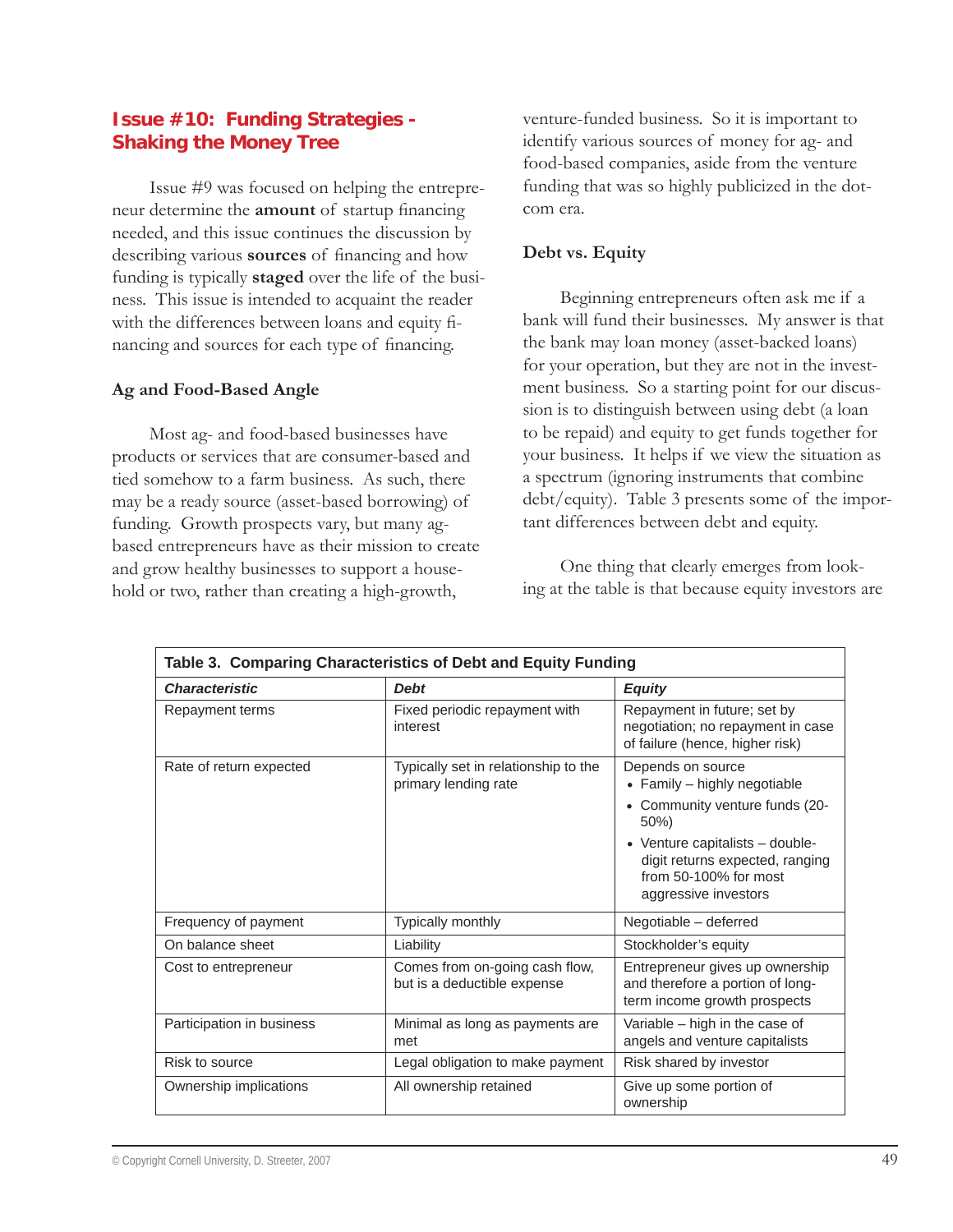absorbing more risk, they expect a higher return and more participation in the business. In contrast, using debt to start a business is dependent on cash flow issues, especially early in the business.

#### **Funding Strategies and Sources**

Your choice of funding strategy depends on your mission and business strategy. A "lifelong small business" owner who wants to grow the business just big enough to support the households involved is likely to need cash to start or grow the operation, but is often unwilling to give up ownership in return. In addition, the business will not generate the rapid growth in income that outside investors require, so a "lifelong small business" would have trouble attracting big outside investors who expect a return in the double digits on their money. In such a case it is important to identify alternative means for raising money that do not involve diluting your equity in the business. For example, the business might be funded with an SBA-backed loan or by borrowing money from an existing business or from friends and family. In such a case it is crucial to understand the bank's expectations and/or how to structure borrowing to avoid problems. By contrast, "high-growth" businesses are aimed at large markets and must be funded adequately for scaling up the business. For high-growth ag- or food-based enterprise owners, it will be important to understand the steps in financing the business, the sources and tradeoffs of where to obtain growth capital, and the basics of venture-backed funding.

The reality is that most small businesses go through several stages of business funding. At each stage, you will consider the amount of funding needed, whether you are eligible for borrowing (usually requires an asset), whether you have achieved the right milestones and have the right profile for investors, and how much ownership you want to retain.

Next, let's examine three aspects of each type

of financing: 1) the sources available, 2) expectations of the source, and 3) any special issues important to the startup entrepreneur.

#### **Debt Financing**

#### **Sources**

- Sources for debt financing include:
- Commercial Banks
- Asset based lenders •
- Factoring
- Trade credit •
- Equipment suppliers •
- Commercial finance companies
- Savings and Loan associations •
- Government-backed lending (such as SBA and other government programs - see Additional Resources)
- Credit cards. •

#### **Expectations of Bankers**

You probably have some kind of bank account and like the rest of us, you count on your bank to keep that money safe. Keep that perspective in mind when considering the expectations of a banker approaching a small business loan. The banker is responsible for choosing lending opportunities that are safe, or have a very high probability of repayment. Thus, the primary focus of examining the loan will be on the abilities of the manager/ owner to run a profitable business and the ability of the business to generate enough cash flow to make regular payments. The New York Federal Reserve (see Additional Resources) describes this as the five  $Cs$ 

- **Special Issues •**
	- Credit card debt ◊

Credit cards are a very expensive source of funds for a new business. They only make sense if there is a relatively short selling cycle and borrowing is covering a small gap in cash flow. Even so, remember that in most cases you will be paying double-digit interest rates.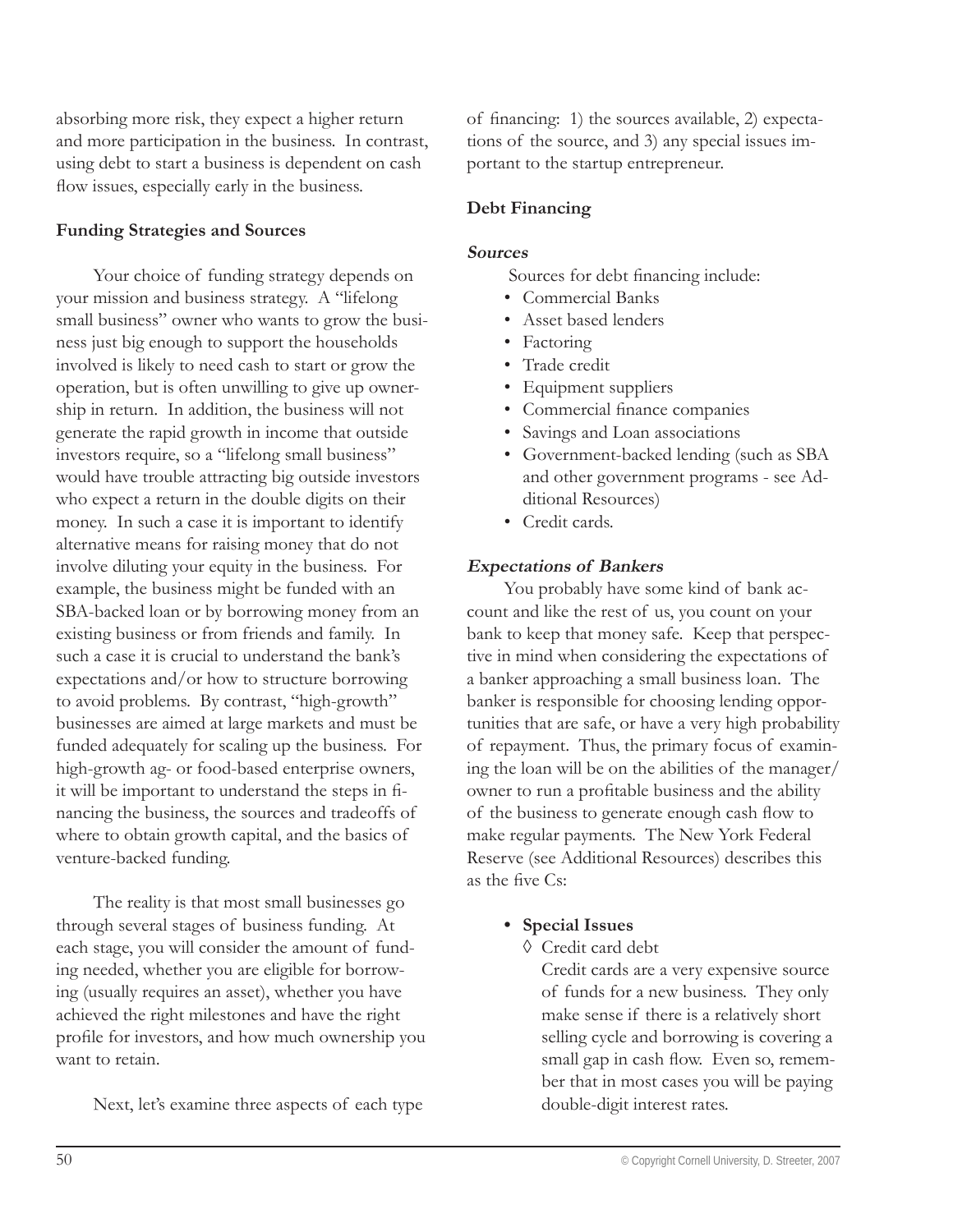| Table 4. The Five Cs of Credit Application                                                                                                                              |                                                                                             |                                                                                                 |
|-------------------------------------------------------------------------------------------------------------------------------------------------------------------------|---------------------------------------------------------------------------------------------|-------------------------------------------------------------------------------------------------|
| What the banker looks at<br><b>Criterion</b><br><b>Description</b>                                                                                                      |                                                                                             |                                                                                                 |
| Capacity                                                                                                                                                                | Most critical – how will you                                                                | - cash flow from business                                                                       |
|                                                                                                                                                                         | repay the loan                                                                              | timing of repayment<br>$\overline{\phantom{a}}$                                                 |
|                                                                                                                                                                         |                                                                                             | probability of successful repayment, based on:<br>$\overline{\phantom{0}}$                      |
|                                                                                                                                                                         |                                                                                             | - previous personal credit history                                                              |
|                                                                                                                                                                         |                                                                                             | - previous business credit history                                                              |
|                                                                                                                                                                         |                                                                                             | contingent sources of repayment                                                                 |
| Character<br>Impression you make on the<br>lender (this is subjective) with                                                                                             | regard to trustworthiness                                                                   | review your educational background and business<br>experience                                   |
|                                                                                                                                                                         |                                                                                             | references required regarding you as an individual,<br>the business and your employees          |
| Capital                                                                                                                                                                 | Personal funds invested in the                                                              | expect contributions from your assets<br>÷,                                                     |
|                                                                                                                                                                         | business (an indicator of how<br>much you have at risk in the<br>event of business failure) | want to see that you are willing to take personal<br>$\overline{\phantom{a}}$<br>financial risk |
| Collateral                                                                                                                                                              | Guarantees, forms of security                                                               | collateral expected<br>$\overline{\phantom{0}}$                                                 |
|                                                                                                                                                                         | in the event of failure                                                                     | personal guarantee often required<br>$\overline{\phantom{a}}$                                   |
| Conditions                                                                                                                                                              | Intended purpose of loan<br>(working capital, additional<br>assets or inventory)            | - also looks at the current economy and your industry<br>for signs of health                    |
| Based on Federal Reserve Bank of New York website: The Credit Process, A Guide for Small Business Owners (http://<br>www.ny.frb.org/pihome/addpub/credit.html#Lenders). |                                                                                             |                                                                                                 |

SBA Loans ◊

Although the rules are outlined on the Small Business Administration website, http://www.sba.gov/financing/fr7aloan. html#general), to understand whether your business is eligible for an SBAbacked loan, it makes sense to visit with a local bank or credit union that is familiar with the SBA program.

Staging of Debt Financing ◊ The New York Federal Reserve Bank (see Additional Resources) organizes businesses into four categories and gives advice about appropriate funding sources, as shown in Table 5.

# **Common Errors When Borrowers • Approach A Bank**

Bankers tell me that often business owners approaching them make some of the following mistakes:

- Are not prepared even with a simple ◊ written business plan with financials that have been reviewed by a qualified accountant;
- Don't realize that the management ◊ team and repayment ability are the top considerations;
- Mix up short-term and long-term debt ◊ -- most loans are asset-based and the life of the loan must coincide with a reasonable lifespan of the asset;
- No collateral or are unaware they will be ◊ asked to make a personal guarantee;
- Think they can borrow 100% of value ◊ of asset (usually 60-75%).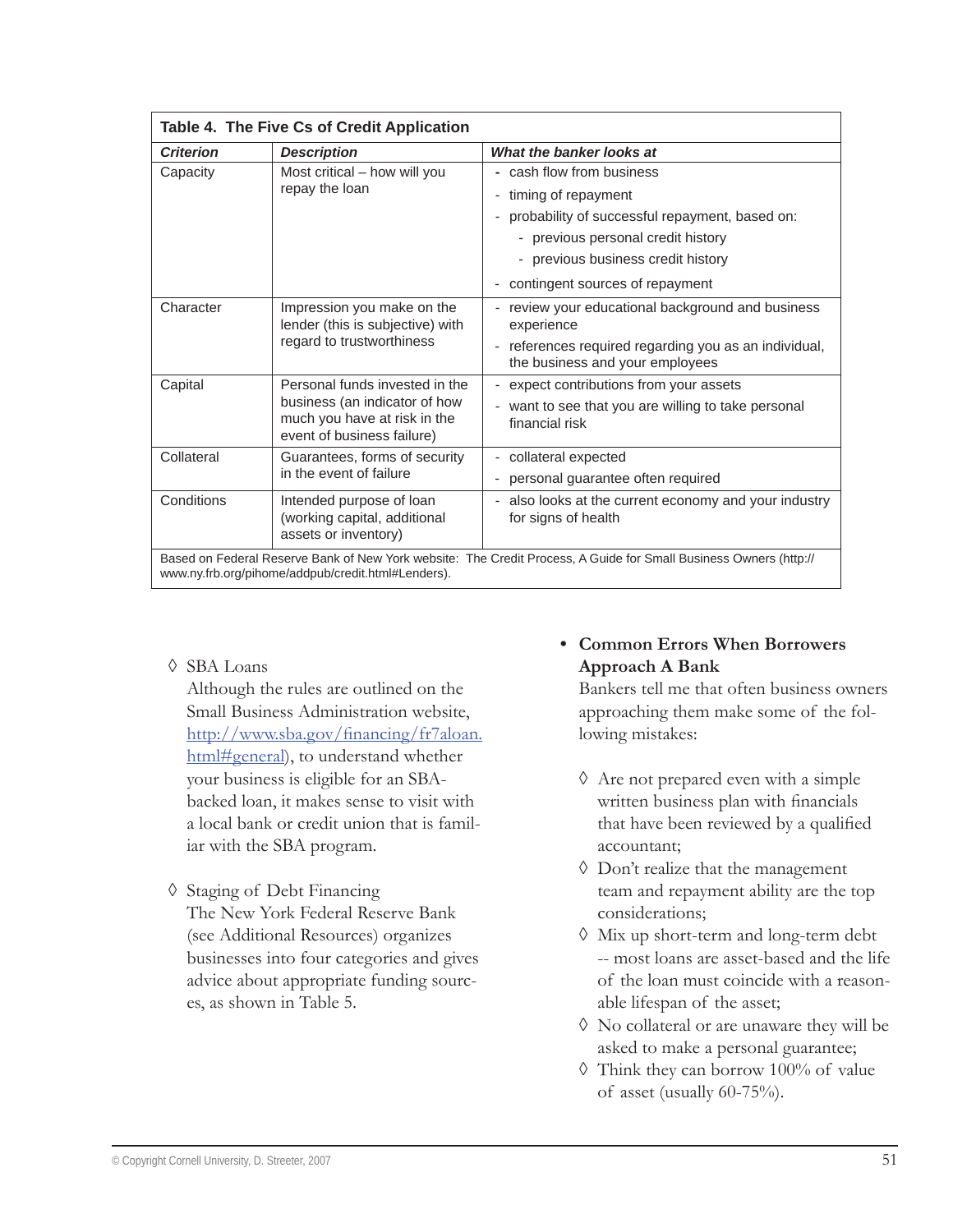| Table 5. Stages of Business and Appropriate Sources of Debt Financing |                                                                                                 |                                                                           |  |  |
|-----------------------------------------------------------------------|-------------------------------------------------------------------------------------------------|---------------------------------------------------------------------------|--|--|
| <b>Stage</b>                                                          | <b>Description of Business and</b><br><b>Milestones</b>                                         |                                                                           |  |  |
| Stage one                                                             | <b>Startups</b>                                                                                 | Informal investors, such as:                                              |  |  |
|                                                                       |                                                                                                 | friends or relatives, partners<br>٠                                       |  |  |
|                                                                       |                                                                                                 | local development corporations<br>٠                                       |  |  |
|                                                                       |                                                                                                 | state and local governments offering low-<br>interest micro-loans         |  |  |
|                                                                       |                                                                                                 | private foundations offering program-<br>$\bullet$<br>related investments |  |  |
|                                                                       |                                                                                                 | credit unions featuring small business<br>٠<br>lending                    |  |  |
|                                                                       |                                                                                                 | universities with targeted research and<br>٠<br>development funds         |  |  |
| Stage two                                                             | Businesses have business plans and<br>product samples but no revenue                            | Same as stage one                                                         |  |  |
| Stage three                                                           | Businesses have full business plans and<br>pilot programs in place                              | Commercial bank or other traditional lender                               |  |  |
| Stage four                                                            | Businesses have been in operation<br>for some time and have documented<br>revenues and expenses | Same as three                                                             |  |  |

# **Equity Financing**

#### **Sources**

Kevin McGovern, lawyer, entrepreneurship expert, and principal of McGovern Capital LLC, always tells me to think about funding in concentric circles. "You start with sources closest to you and work your way outwards," according to Kevin. The further you go from the center, the more control you give up, the more formal your plan is expected to be, and the higher rate of return is expected. Figure 1 is an example of the places you might look for financing from equity sources and how they differ in terms of ties to the founder and expectations regarding returns.

#### **Personal Equity**

The first place to look for funding is always the entrepreneur's own pocket. If your new business is a spin-off of an existing farm business, you may have the capacity to invest a fair amount. I am often asked "What percent of total funding should come from my pocket?" The answer depends both on your ability to put cash into the business and on your willingness to share ownership. If you want other investors to join, they will be expecting you to risk a reasonable amount of your own savings and wealth in the business. It is not so much the amount as it relates to the company, but more whether you have enough at stake to work diligently at making the business profitable.

#### **Family and Friends**

It is common for family and friends to be another source of funding for new companies. If you pursue this source, I urge you to make a formal agreement (simple, but FORMAL) so that expectations are clear on the investor side. I have heard too many stories about families that didn't realize that if the business went under they would not be able to recover even the principal they contributed to the company. I have also heard stories of entrepreneurs whose family or friends wanted more involvement than was expected. Get it down on paper.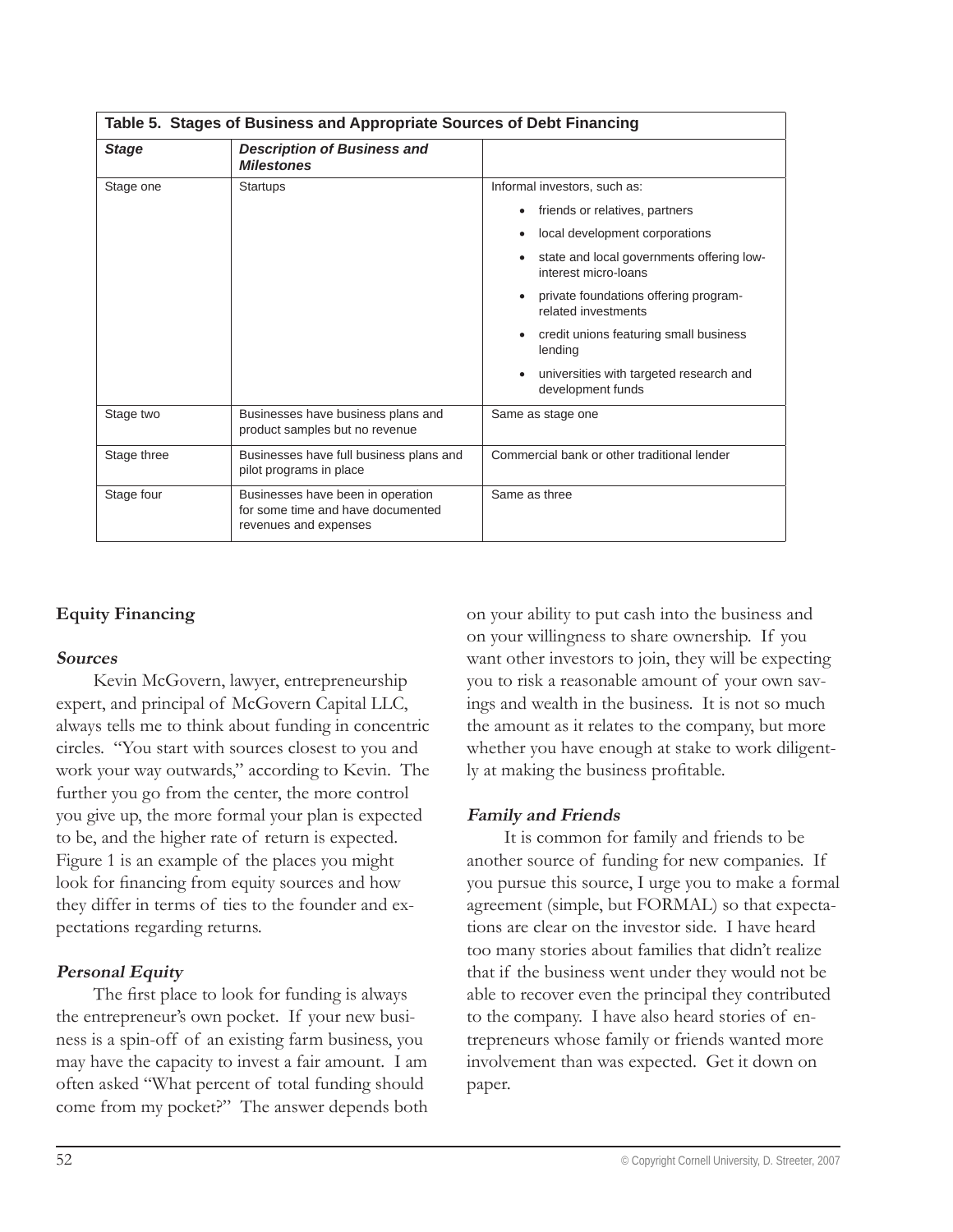

#### **Angel Investors**

So called "angels" are wealthy individuals who enjoy investing in new companies. It is a diverse group, and although they have high incomes they may not necessarily be multi-millionaires. Typically angel investors are found through networking. The Additional Resources section has more information about on-line communities of angels.

#### **Community Development Venture Funds**

A relatively recent development in some communities is the establishment of community development venture funds. Typically, such funds look for local investments linked to employment and economic development. In the Additional Resources section, you'll find some examples. The best approach is to check your local region for such funds.

#### **Venture Capitalists**

There has been a lot of change in the venture community over the past decade. During the dot. com era, funds swelled and venture companies started doing larger, later-stage investments. The

downturn in the economy and the failure of many Internet-based companies has resulted in a shakeout of companies. It is unlikely that in the startup phase venture capitalists will be interested in your project. However, many of their sites have good information about business planning and financial models.

#### **What Equity Investors Expect**

The first circles in the concentric circle model (yourself, friends and family) may not have wellspecified expectations (although I encourage you to articulate them if at all possible). However, the rest of the players in the equity markets have very specific expectations.

The number one consideration of equity investors is the quality of the management team. That surprises many entrepreneurs, who expect investors to be more focused on the idea. See Issue #4 for details on how to build and present the individual or team who provided primary leadership to your company.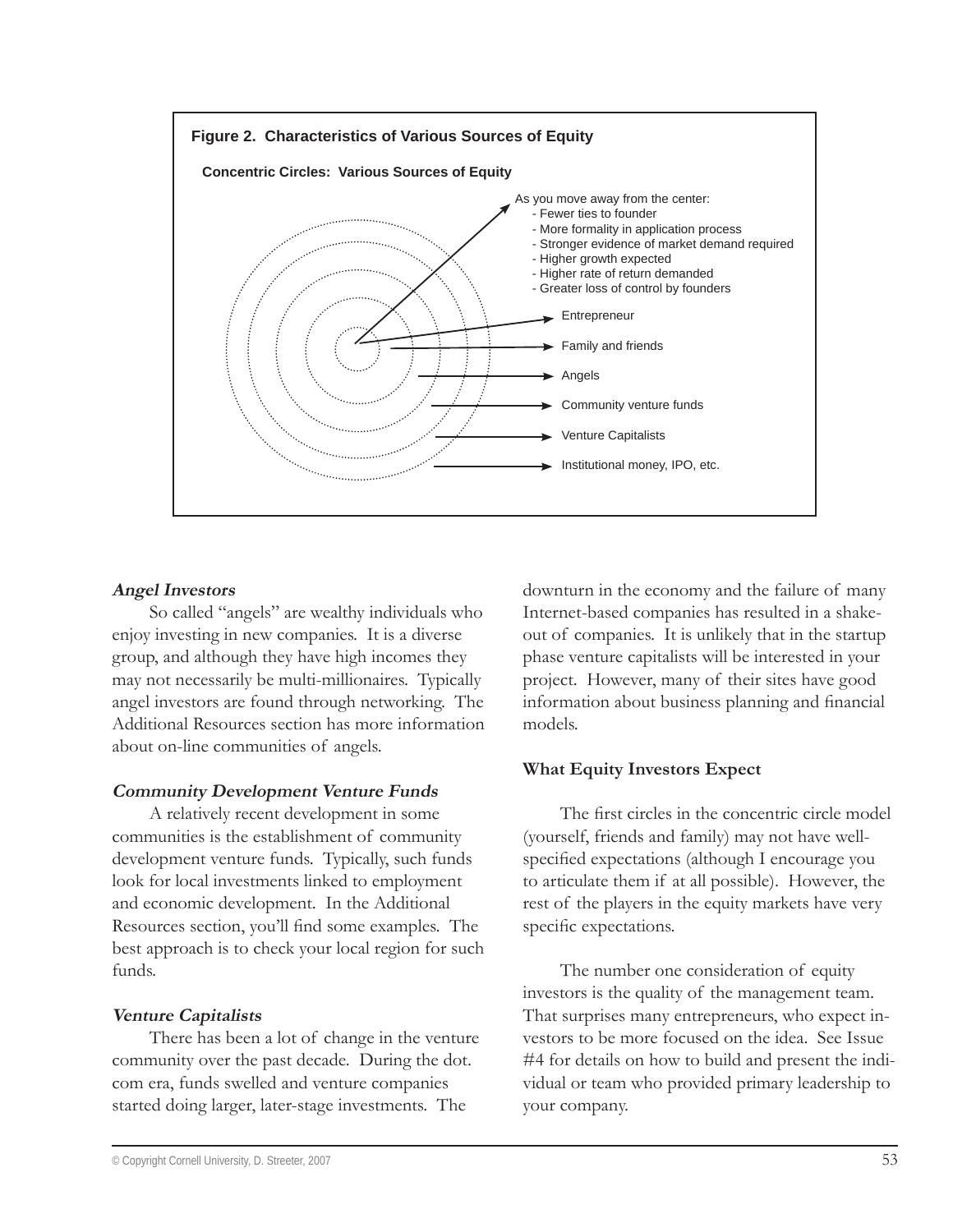The second consideration is the size of the potential market. At the extreme, venture funding is only available for companies that have the potential for a huge market. Another way to look at it is the business must be "scalable" to a national and/ or global marketplace. The further out from the center of the circle, the higher return is expected. Equity investors are buying into your business, and in the process they assume some of the risks of the business. Accordingly, they expect very high returns.

#### **Special Issues**

# **Staging of Equity Investment**

As has been mentioned elsewhere in this series, the staging of your business involves a series of milestones (product development, acquiring customers, obtaining revenues, achieving growth targets). Equity funding should be coordinated with these milestones. Although you may hear the advice that it is better to try and raise one large amount rather than many small equity investors, the reality of who and how much is likely to be dictated by the stage of your company. You'll find entrepreneurs and experts who say not to give up any of your equity, and others who argue that as long as the pie gets large enough it doesn't matter what part of it you sell to investors. In the end, deciding on the pace and extent of equity investment is a highly personal decision.

# **How Much Ownership Do You Give Up?**

One very difficult area for new businesses seeking investment is figuring out for a given equity investment how much of the company ownership is shared. Although the mathematical approach is to look at some sort of discounted cash flow model of expected revenues, the truth is that valuation is an art or a science and depends primarily on negotiation with your investors. The investor will be motivated to place a low valuation on the company so as to gain as much ownership as possible for every dollar invested. The entrepreneur, of course, is motivated to place a high valuation on the business.

#### **Summary**

Deciding where and how to fund your business is intricately linked to your business strategy. If you have a business that is a cash cow from the beginning, you may be able to afford to borrow money rather than give up equity. On the other hand, if your company requires a large upfront investment, has the potential for growth, and will not have adequate cash flow to meet loan repayments, you may be faced with seeking equity investment. I hope this issue is helpful in orienting some of your thinking as you plan for your own individual case.

# **Additional Resources**

**Cornell's Agriculture-Based Economic • & Community Development**

http://www.cals.cornell.edu/ agfoodcommunity/afs\_temp3. cfm?topicID=351

This Cornell site lists funding opportunities for ag-based businesses. Examples are:

# **Grow New York Funds** ◊

http://www.agmkt.state.ny.us/GNYRFP. html

This site tells about a special project for "agribusinesses in New York State" which are eligible for funding under certain conditions.

# **ACE-Net •**

#### http://acenet.csusb.edu/

ACE-Net.org, Inc., incorporated in the State of Delaware, is pursuing  $501(c)(3)$ status to conduct networking, educational, training and research activities for increasing access to the entrepreneurial capital marketplace. This site features on-line matching of businesses with angels. It is difficult to discern with any of these matching services what the success rate is, so I would be reluctant to rely only on virtual networks.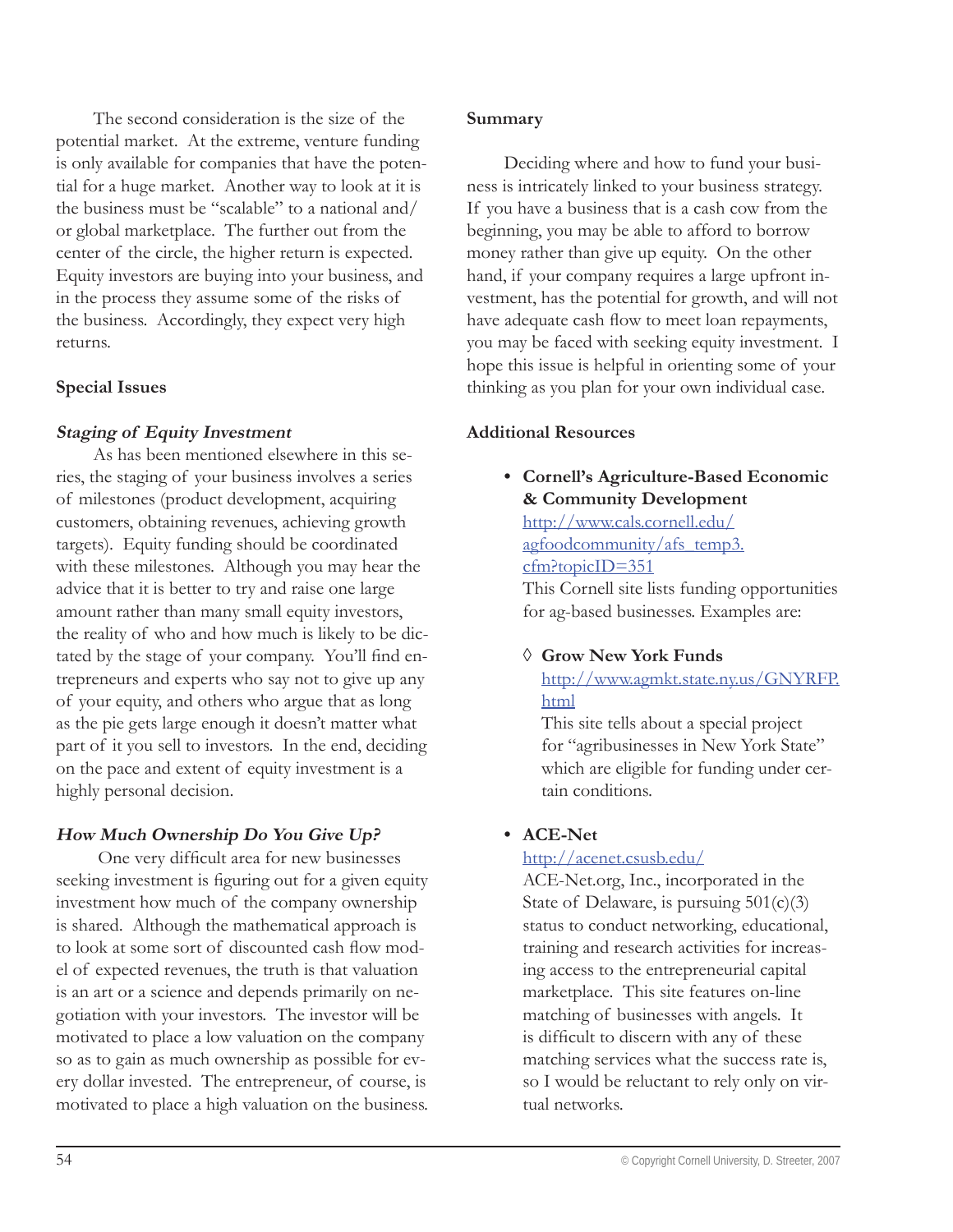# • **Community Development Venture Cap-<br>
<b>•** features resources for entrepreneurs and **ital Alliance**

http://www.cdvca.org/

A good example of a fund with a community development spin, the CDVCA site the ability to join the virtual community or "shop" your business.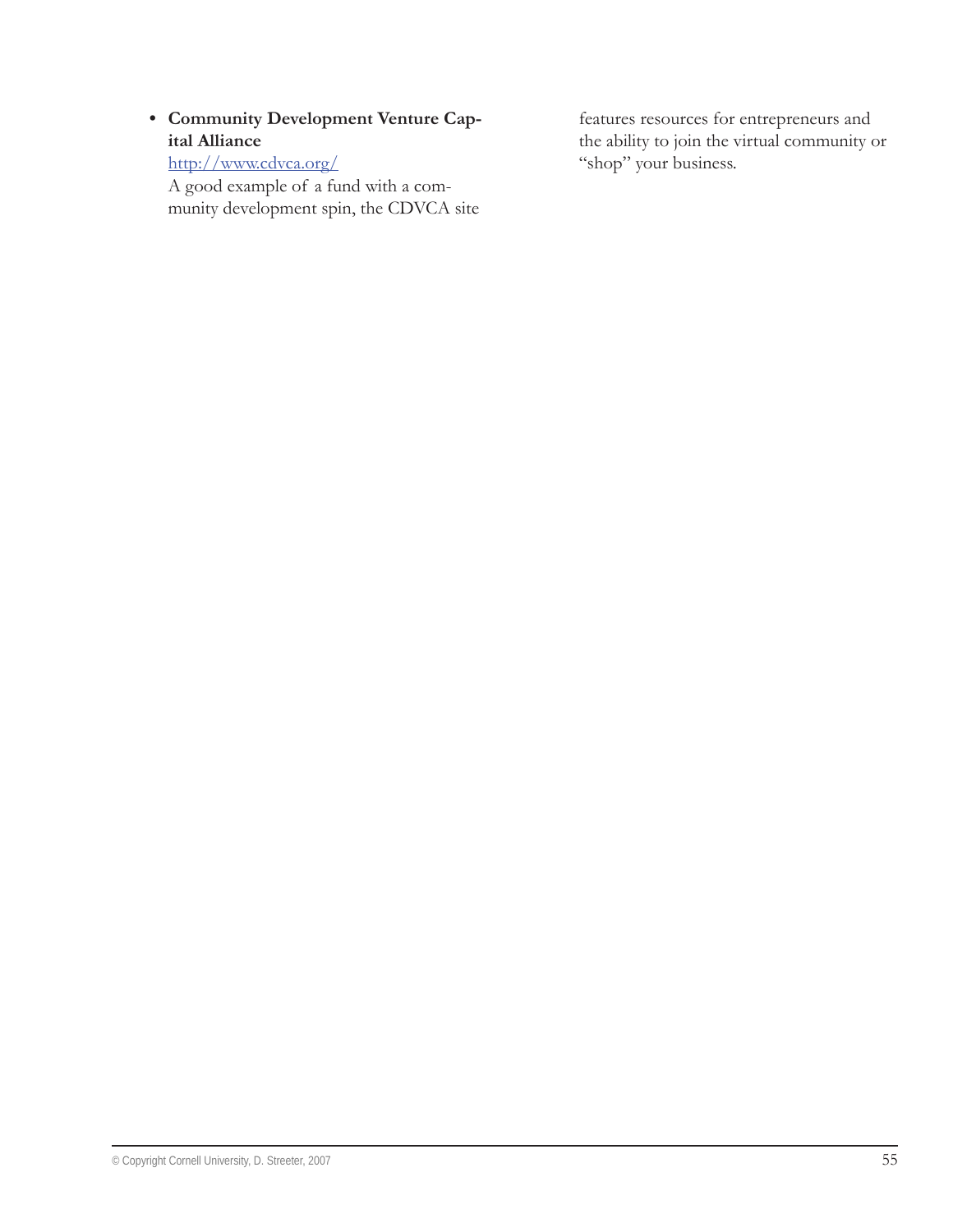# **Issue #11: Writing Your Business Plan**

This issue uses all the work discussed in Issues 1-10 and focuses on putting together the actual document. Based on seeing hundreds of plans reviewed by experts and investors, I give you advice on what readers like to see in terms of the look and feel of the document and the content of each section. A checklist is provided at the end for reviewing your plan once it is put together.

#### **The Written Plan -- What Size? What Shape?**

What comes after you settle on your mission and complete your homework? Do you need a large formal business plan? A one-page summary? The decision depends on how you plan to use the written document. If your plan is primarily for internal use, you may find it useful to write only a skeleton version of the plan. If you are using the plan to raise money, then more careful thought should be put into the physical document.

Even though funding sources do expect to see a written plan, there is some question about just what that document should look like. There are many sample plans available online, but one must ask the question about whether they are truly valid examples of good plans for funded companies. If you had an ideal plan that had been funded, you would be unlikely to agree to having it published on the Internet! Thus, the question remains, what about the physical document?

In his provocative book *Burn Your Business*  Plan, Dave Gumpert states: "... in the recent years, an important perception gap has grown between what entrepreneurs are worrying about, and spending time on, and what investors really care about and consider in their investment decisions. Entrepreneurs have increasingly made the business plan and end in itself, and all the while investors have increasingly come to view the business plan as merely one part of a much larger process, and an ever-less-important one at that."

If we take this comment to heart, it means that it is extremely important to understand, for any specific context, what is expected in terms of the written business plan. The best way to find out is to ask the bank, private investor, or venture capitalist exactly what format is desirable. If you have a good relationship with the funding source, then you might even ask for an example of a plan that has been funded. Alternatively, offer three versions of your plan: a one-page summary, a 3-5 page letter format, or a 15-20 page business plan complete with financials.

Whatever size or shape you pick for your business plan, aim for a flexible format and presentation so that you can easily make changes. A business plan must be considered a "work in progress". We recommend against using a business plan template from commercial software if you are using the plan to seek funding. (Note: we do recommend such software for working on your financials - see Issues  $\#9$  and  $\#10$ .) The reasoning is that investors can easily spot a plan that follows one of the standard templates, and it will give the impression that you have taken a cookie cutter approach. Finally, regardless of the size of your plan, you need to have the same information and background work completed. In fact, the most difficult plan to write is actually a smaller document, because it requires careful communication and very effective presentation to be credible and clear within such narrow boundaries.

#### **Writing Your Business Plan**

You can find a dozen examples of "standard outlines" for business plans (see, for example, those available at bplans.com or bizplanit.com, two of our favorite business plan sites). However, the truth is that no agreed-upon standard exists. The nature and purpose of your plan will dictate the order of presentation and only you can determine what will be most effective in any particular context. Below, we outline the elements that should be in your plan, regardless of the exact outline you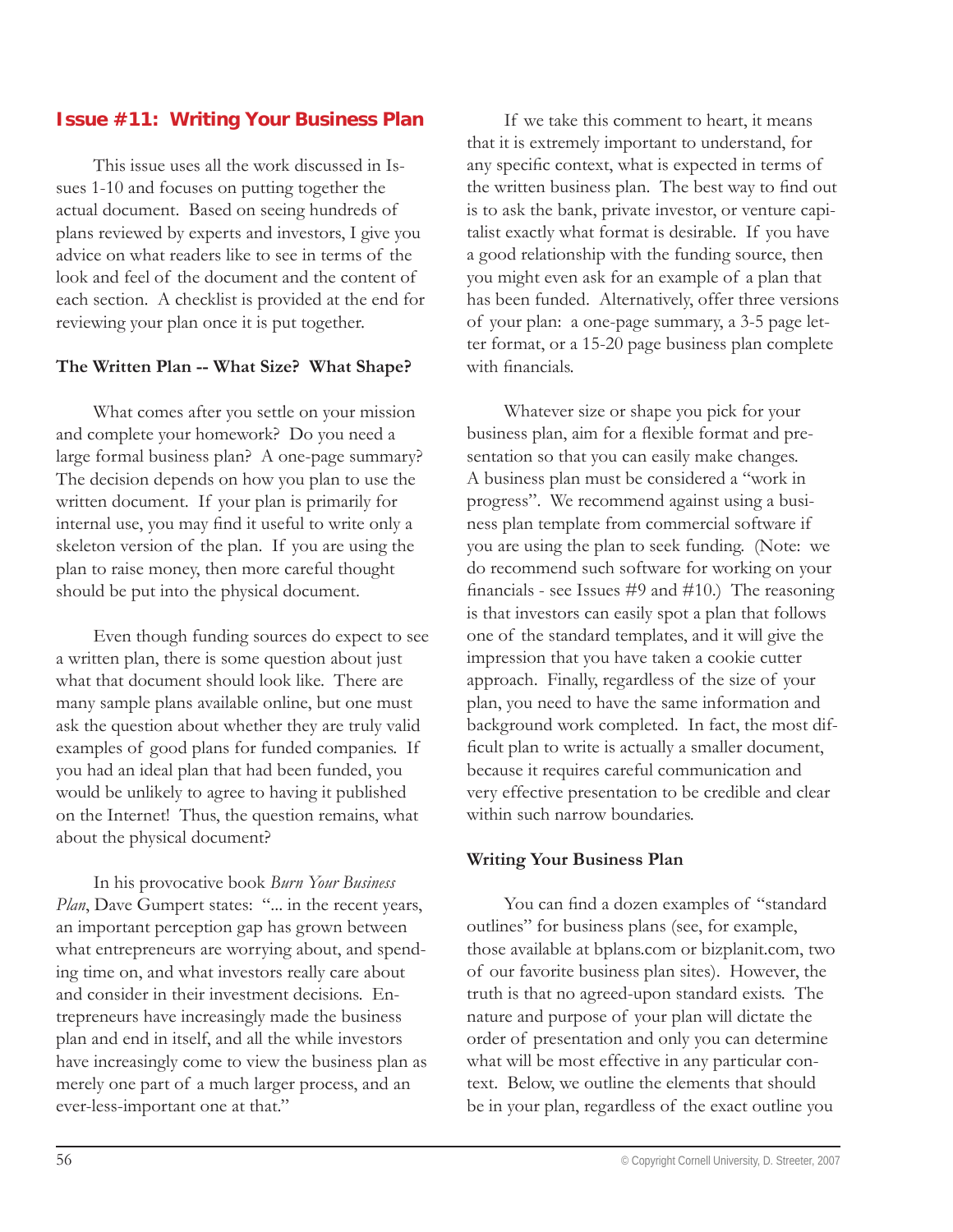follow.

#### **1. Executive Summary**

#### **Definition**

The Executive summary is a 1-2 page synthesis of your entire plan. It appears as the very first part of the narrative and is the front door to your plan. For many investors it may be the only thing they read.

#### **Purpose**

If you cannot articulate in a single page the focus of your business, your sustainable competitive advantage, the excellence of your management team, a proven market need, the signs of profitability and your funding request, then you can forget about the remaining 15 to 20 pages. Nobody who reads business plans on a regular basis will go beyond the Executive Summary if that single page is not convincing.

To avoid common mistakes, be sure to:

- Proofread your work for spelling and/or grammatical mistakes; careless errors communicate to the investor that you cannot pay attention to detail. One investor told me that he considers the plan an "ambassador for the entrepreneur."
- Keep the summary short; three pages is the absolute maximum, one-page is the ideal.
- Include a clear statement of what you need from the investors, how the money will be used, and what the investor can expect in terms of exit events.
- Organize your summary in short para-• graphs, with concise language, and including bullets.
- Think about the summary from the reader's perspective; make sure the order of discussion is logical.

#### **2. Table of Contents**

#### Definition

The Table of Contents is a navigational tool for the plan, including numbering of all sections and appendices.

#### **Purpose**

Most readers of business plans will not simply start reading at the beginning and go all the way through the plan in order. Each reader has his/ her own style and approach to reviewing business plans. Some may start with the Management Team section, while others quickly flip to the Financials. The Table of Contents will help the investor quickly find the sections of most interest to him or her.

To avoid common mistakes, be sure to:

- Keep the Table of Contents simple and clear with an easy-to-read format.
- Coordinate the headings in the Table of Contents with any tabs marking various sections.
- Number the pages for all sections, includ-•ing the appendices.

#### **3. Mission Statement**

#### **Definition**

A Mission Statement is a short declaration of the business's "reason for being." It should portray a clear sense of the customer base, and the sustainable competitive advantage. The Mission Statement typically has a tone that is high-energy yet businesslike.

#### **Purpose**

Putting the Mission Statement at the beginning of the business plan is a way of setting the tone for the rest of the document. It is unlikely that an investor will spend a lot of time examining the Mission Statement, but it is still important because it shows whether the entrepreneur has a clear and focused vision for the business.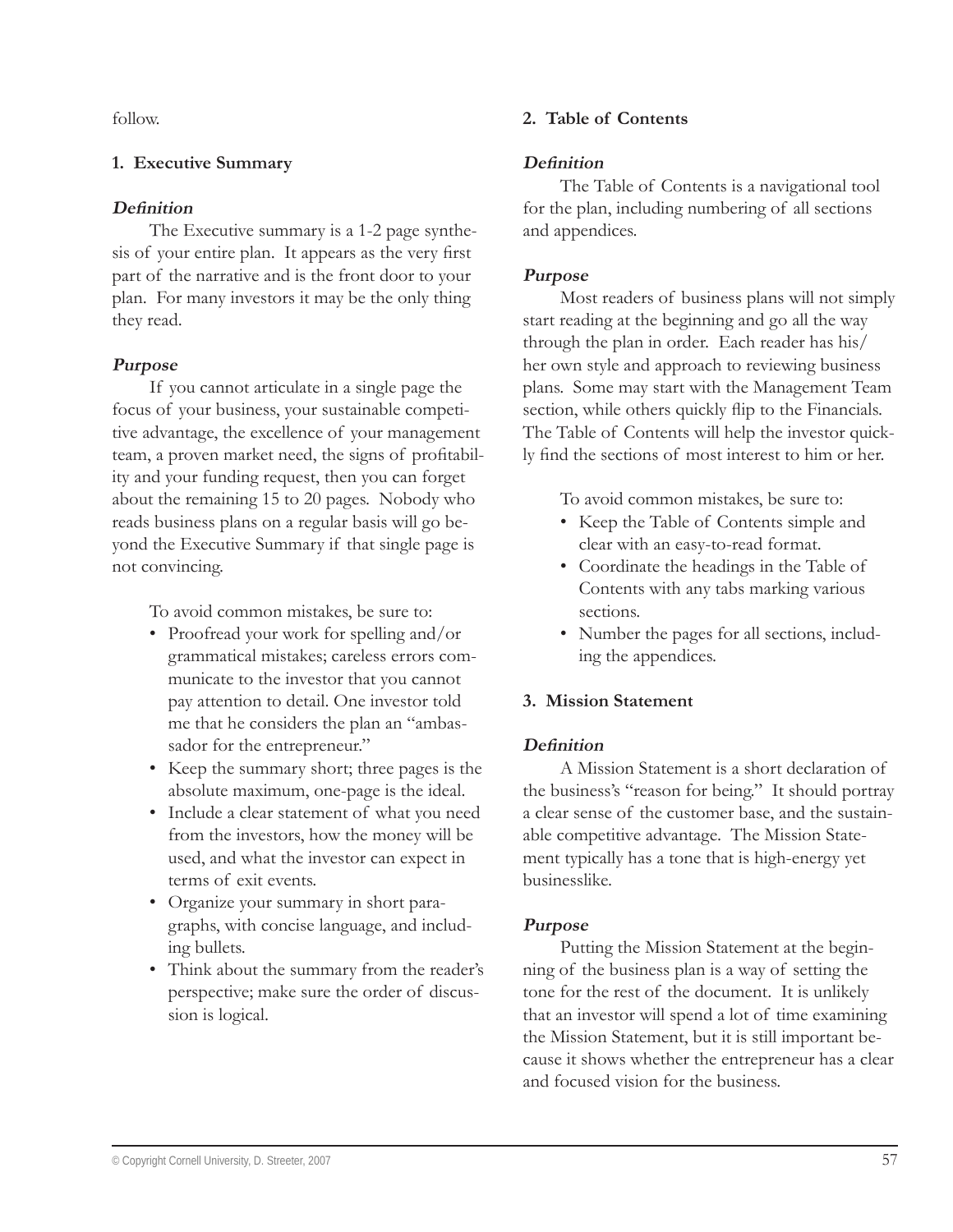To avoid common mistakes, be sure to:

- Avoid using too much jargon, sometimes called "management speak" or "Dilbertisms" (see Issue No. 2 of this series for more details about how to write the Mission Statement).
- Keep the Mission Statement relatively short (half a page or so).
- Check the tone to make sure it is business-• like (not necessarily humorless) even if your business has a social mission as well as a profit mission.

For more details on the importance of the Mission Statement to the business planning process, see Issue #2 of this series.

# **4. Business Description (also known as Busi**ness Profile)

#### **Definition**

Think of the Business Description as the "who, what, where, and why" section of the plan. It describes the company's legal entity and includes an explanation of any linkages between the new business and any existing businesses. In addition, it describes the location and the various products and services offered by the startups as well as explaining the customer base and the revenue model. The Business Description also showcases any proprietary technology and refers to relevant appendices if there are details about patent or intellectual property issues.

#### **Purpose**

After reading the Business Description, the investor should have a clear understanding of where the business is located, who its customers are and what product or service lines are offered. It helps the reader understand how the company will make money.

To avoid common mistakes, be sure to:

• Include the specific location of the startup operation (or explain where operations are

being handled if it is a "virtual company").

- Paint a visual picture of how and why customers buy the products or services.
- Avoid excessive operational details; those belong in the Plan of Operations.
- Use bullet points and short paragraphs to break up the narrative.

#### **5. Management Team**

#### Definition

This section of the business plan informs the reader about the core leadership team for the business. It includes a narrative paragraph for each member of the management team, and may also include information about any advisors or special employees important to the startup of the business.

#### **Purpose**

Fundamentally, anyone who evaluates your business idea actually will be looking at the people behind the idea. The Management section of the plan is designed to convince the investor or prospective partner that the team has all the crucial elements to execute the business. Thus, it is important to show qualities of leadership, domain expertise and the ability to persevere in periods of high stress and/or difficulty.

To avoid common mistakes, be sure to:

- Include a short paragraph for each member of the team, placing the corresponding resumes in a labeled appendix.
- Stay focused on the relevant background of each team player, showing domain expertise, so-called "execution intelligence" (see Issue #4), qualities of perseverance and leadership.
- Avoid using hype; stick to proving com-•petence by reporting experience and accomplishments.

For more details on the importance of the management team to the business planning process, see Issue #4 of this series.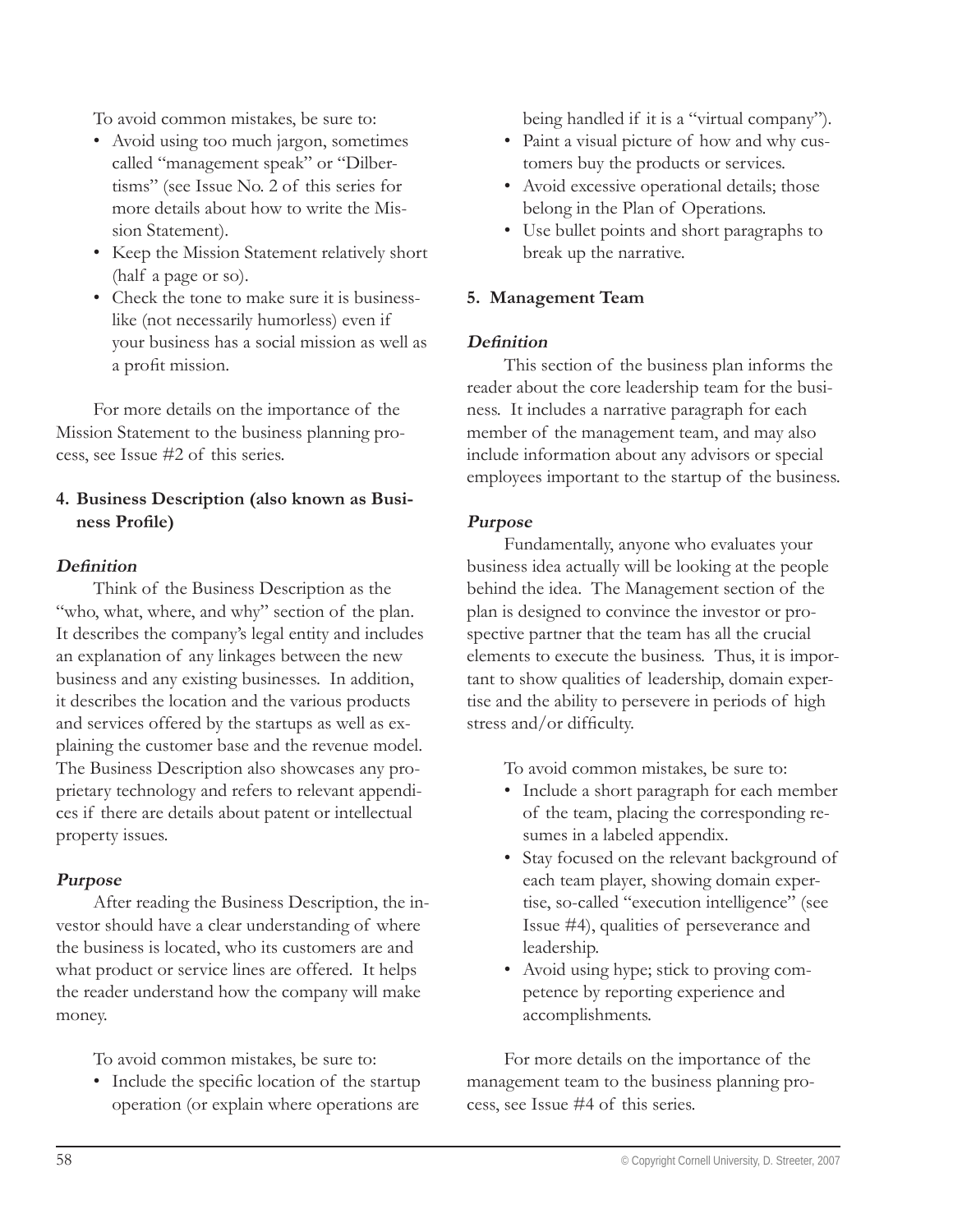#### **6. Market Analysis**

#### Definition

This section of the plan consists of your analyses of the industry, competitor, and customer.

#### **Purpose**

As a whole, the Market Analysis is designed to document the fact that there is a demonstrable need for your product and that industry and competitive forces are well understood. The investor wants to see: 1) both numerical and qualitative proof that consumers not only desire but are willing and able to pay for your product or service, 2) that competitors cannot easily replicate your proposed advantage, and 3) that you are starting a business that can be successful given the specific trends and general health of your industry.

To avoid common mistakes, be sure to:

- Report only relevant details of your re-• search, leaving any additional findings for the appendices (note: to determine what is relevant, be guided by your SWOT analysis, which does not directly appear anywhere in your plan but should be embedded in the content).
- Relate the findings of each subsection to your specific business idea and approach (for example, you may want to have a textbox at the end of each section labeled "implications for the business" in which you summarize what your findings imply about your startup strategy).
- Use graphs, tables, and bullet points to break up the narrative and to clarify your key points.
- Show proof that you have spoken directly to your customers.
- Use a mixture of quantitative data and spe-• cific detail (for example, you might indicate the quantitative size of the industry and the number of consumers in your region and then go on to cite some details of specific conversations with consumers).

When you are reporting on questionnaires • or focus groups, keep only the relevant information in the narrative, saving the specific details for an appendix.

For more details on the importance of the Market Analysis to the business planning process, see Issues #3, #5, #6, #7, and #8 of this series.

#### **7. Business and Marketing Strategies**

#### **Definition**

The Business Strategy and Marketing Strategy are two related discussions, each of which is clearly linked to the market analysis. **The Business Strategy** is a straightforward discussion of the following questions: Where will the business be active? How is the business to be launched? How will the company win in the marketplace? What is the staging and sequencing of the market moves? The Business Strategy should be only a page or two in length since it is a high-level discussion of your plan for conquering the market. The Marketing Strategy section is longer, since the discussion covers price, product, place, and promotion strategies. (Note: For more information on the business and marketing strategies, see Issue #8 of this series.)

#### **Purpose**

The job of this section of your plan is to articulate clearly and convincingly your sustainable competitive advantage. Think of this as the centerpiece of the planning process. All your research and homework should lead directly to an understanding of how to tackle the market successfully, in the near term and over the long haul.

To avoid common mistakes, be sure to:

- Make a clear connection between your market analysis and the direction of your strategy.
- Emphasize how you, in particular, are set •up to succeed in the business (that is, what resources, technology, networks, or other key resources do you control? What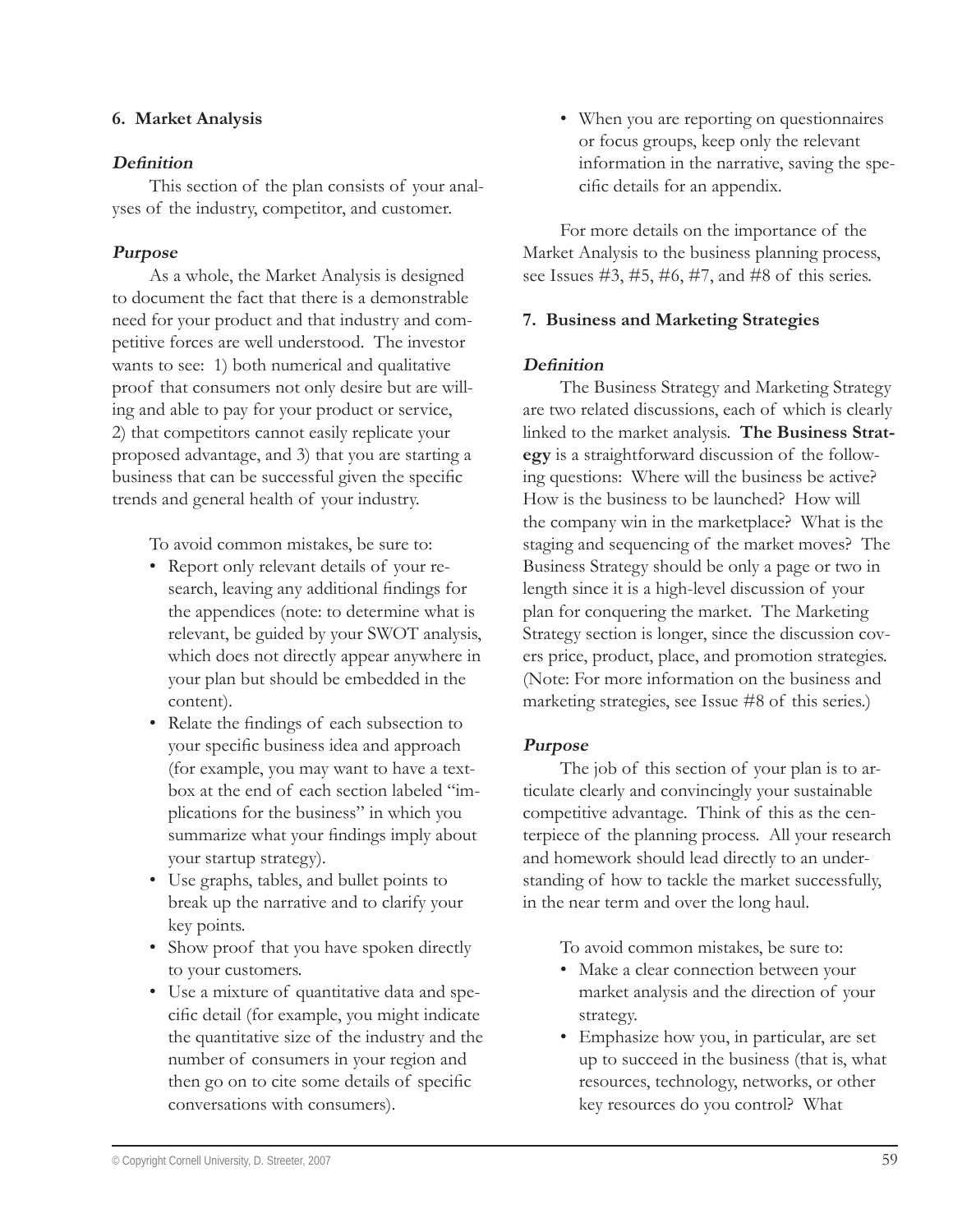barriers to entry can you erect? )

- Be clear that you understand that marketing strategy means more than just promotion.
- In the Marketing Strategy, keep your suggestions based on well researched options.
- Address your strategy regarding the Internet.

For more details on the importance of evolving a strategy in the business planning process, see Issue #8 of this series.

#### **8. Plan of Operations (also called Operations Plan)**

#### **Definition**

This part of the plan reports on important operational details. The content varies tremendously depending on the business. For service businesses, it is essential to explain customer acquisition, while for product oriented companies it is essential to explain who will supply the raw materials and how you will distribute the production output. If your business includes a strategy focused on logistics or customer service, you must show clearly in the Plan of Operations how you will execute these strategies.

#### **Purpose**

When investors read the Plan of Operations, they are seeking signs that you understand the operational realities of starting the company. Both on the input and output sides, it must be clear that you have well established channels. In addition, it is a checkpoint to see if you have facilities and processes well matched to the size and location of your initial target market. It can also be an opportunity to envision how the business can be scaled over time.

To avoid common mistakes, be sure to:

- Include a diagram of the flow of operations.
- Be specific about important details but do not waste time and space on areas that do

not matter (for example, young entrepreneurs often put in elaborate hierarchical charts about management and employees when it is too early in the life of the business to have a complicated personnel structure).

- Include a layout of any retail operations.
- Discuss milestones and a timeline. •

# **9. Funding plan**

#### Definition

The funding plan narrates the execution milestones of the company and the accompanying funding goals that are required for growth. It shows the sources and uses of funds, and explains the current request for any loans or equity investment.

#### **Purpose**

This section of the business plan lays the groundwork for discussions between the entrepreneur and anyone else involved in financing the business. For example, it can tell the bank what loans are needed and what collateral is being offered. It can tell the equity investor, in general terms, what is being requested and what exit events can be expected. For more detail on structuring the Funding Plan for the business, see Issue #10 of this series.

To avoid common mistakes, be sure to:

- Indicate that you are raising enough money to start the business including an adequate safety net but without an unrealistic amount of extra cash.
- Be clear on who is lending money versus who is an equity investor (see Issue #10).
- Include monthly details for the first year and quarterly or annual reporting for the second and third years.
- Verify your work with an accountant or •credible financial adviser.

For more details on the importance of the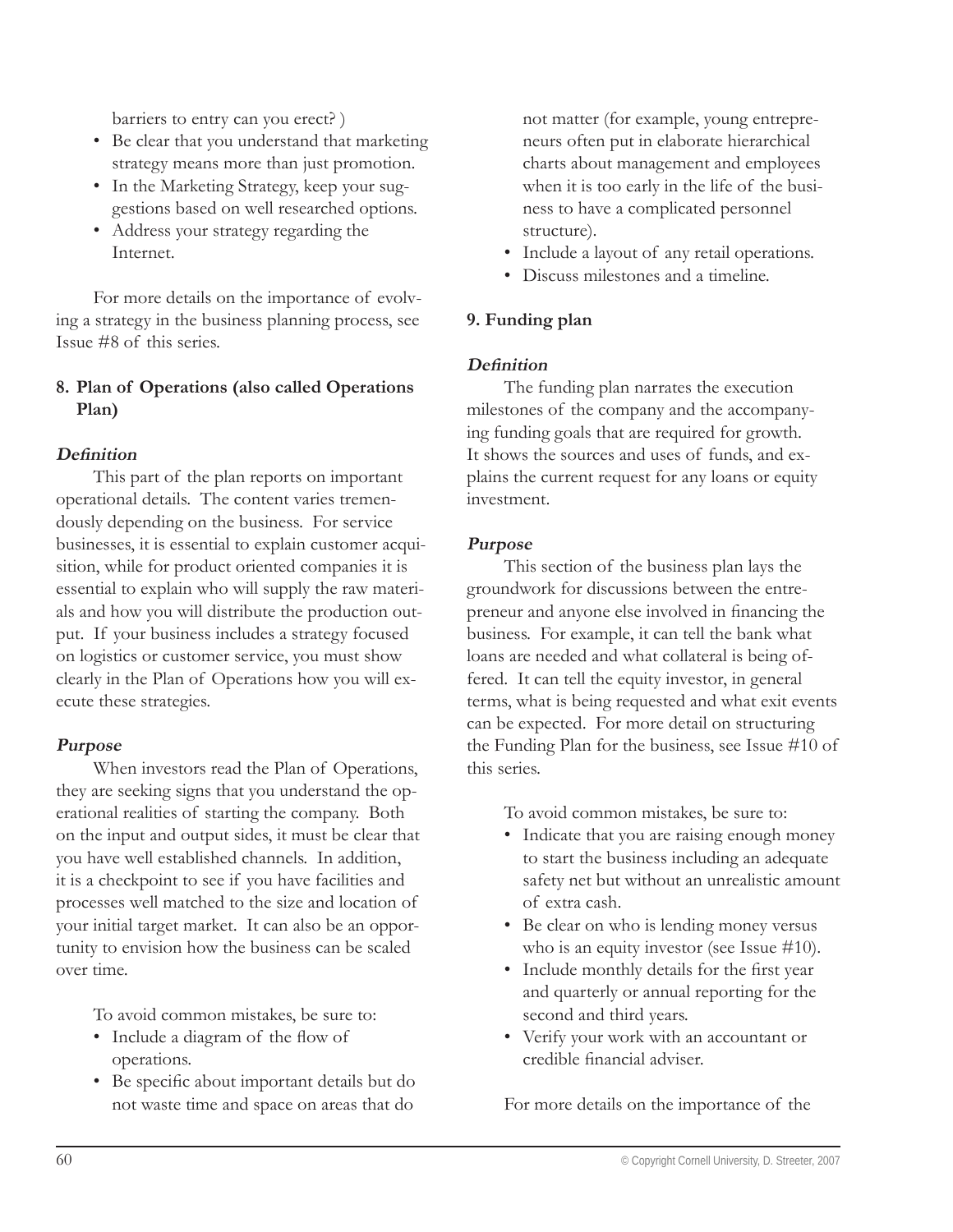funding plan to the business planning process, see Issue #10 of this series.

#### **10. Financial Analysis**

#### **Definition**

The financial section of your plan reports your startup costs, breakeven analysis, and pro forma statements. It is accompanied by a short narrative explaining important assumptions you are making in your estimate of sales and pointing out key issues regarding profitability, for example when you first become profitable as a company and how you grow over the first three to five years.

# **Purpose**

Although the financials for a new business are often considered to be "smoke and mirrors," they are an important basis for discussions with investors or bankers. What the funding community is looking for is a sign that you understand the financial realities of your business from the bottom up. For example, do you have realistic expenses listed for your startup costs and operating costs? Are your cash reserves big enough to survive dry spells due to seasonality or faulty assumptions regarding cash flow? The financials should make it possible to discuss "what if " scenarios so that if you are wrong about any major assumptions the implications for the business will be clear. (Note: there is great debate among professionals about whether or not to include what is called a scenario analysis, or a sensitivity analysis. Such an analysis is designed to show what happens under various assumptions, sometimes called the best case, least case, and most likely case. Check with whoever will be reading your plan to see what expectations they have about this type of additional analysis.)

To avoid common mistakes, be sure to:

- Justify your sales estimates and pattern of growth.
- Include adequate discussion and documentation of your cost estimates.
- Keep the narrative focused on key issues

(sources and uses of funds, key assumptions, breakeven analysis, profitability milestones).

- Address the primary risks facing the busi-• ness and how you are financially prepared to weather the potential storm(s).
- Inform investors, if you have any, of how they will eventually have an opportunity to "cash out" (the so-called "exit strategy").

For more details on the importance of the financial analysis to the business planning process, see Issue #9 of this series.

# **11. Appendices**

# Definition

The appendices to a business plan often include the details on financial assumptions, any additional information needed about market research, and perhaps information on patents or intellectual property rights or other details specific to certain businesses.

#### **Purpose**

Appendices can provide credibility by showing the degree of research done by the entrepreneur. They also help provide an outlet for material that would be too long to include in the narrative but that the entrepreneur wants to include for the reader. If such information is lengthy, consider simply bringing it along to any meeting or discussion regarding the plan.

To avoid common mistakes, be sure to:

- Label and number your appendices. •
- Refer to every appendix somewhere in the narrative of the business plan.
- Be extremely careful about confidentiality issues when reporting on customer, industry, or competitor intelligence.
- Include enough information on survey or focus group work that the reader knows how and where the material was administered and what the results were.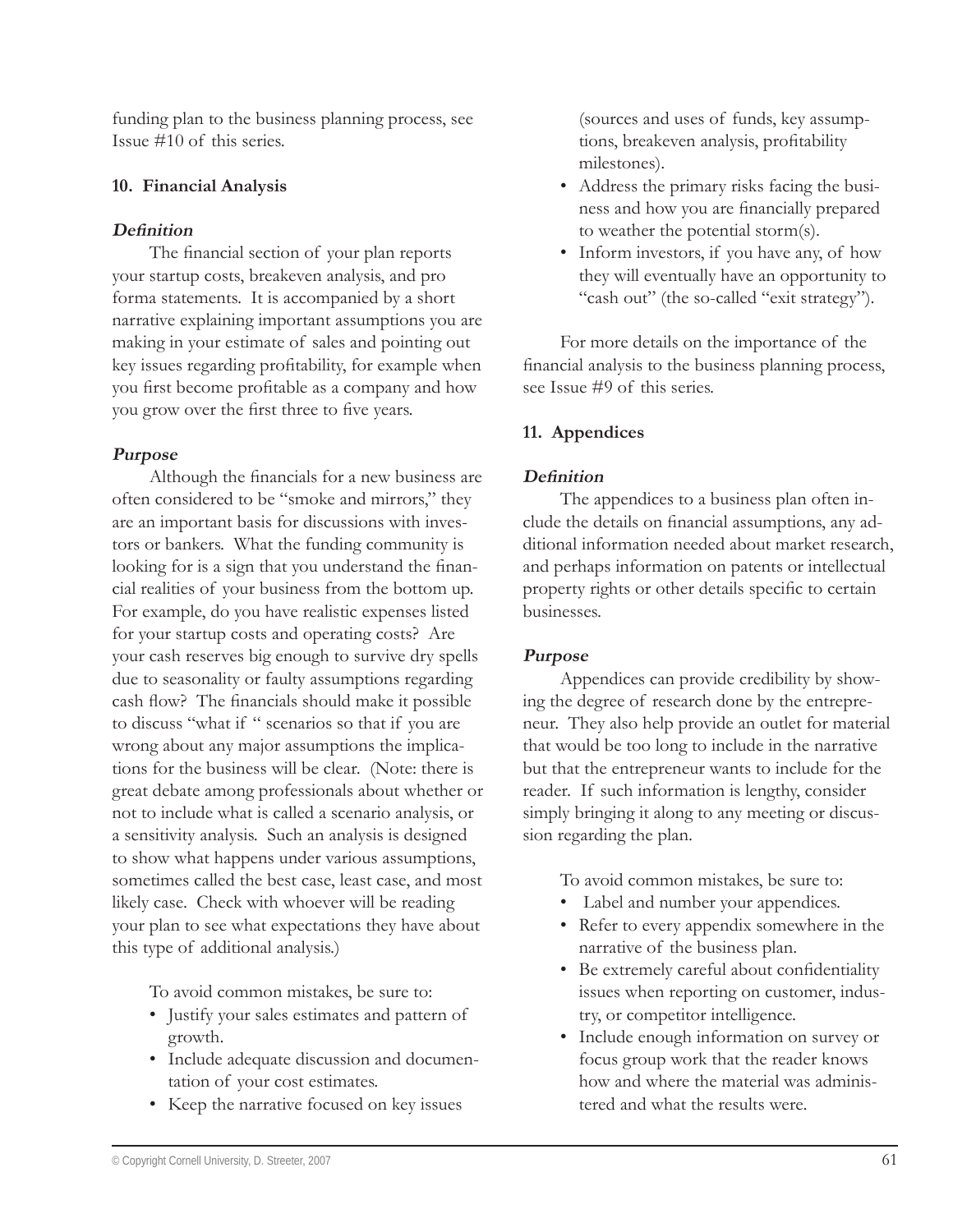Ask your perspective reader if they would prefer to have the appendices bound separately from the plan itself.

#### **Final Tips on Assembly of the Plan**

It is tempting in this age of computers and color printers to create a very elegant look for your business plan. Is so easy to do graphics and color, use fancy fonts, and make use of specialized papers. However, the most important thing about your plan is the content, not the appearance. If faced with the choice, spend your time proofreading, organizing, and editing the contents rather than designing a fancy cover for the plan.

It is important for the plan to have a neat, businesslike appearance. This can be achieved very easily simply by following a clear format, using short, concise paragraphs, and by including bullet

• points and graphics that help to break up the text. If you bind the report, be sure that it can open to a flat position. This might seem like a picky detail, but I have heard repeatedly from the investor community that they will toss a plan into the garbage if it is not easy for them to lay it open on the table.

It is reasonable to create several versions of your document. For example, you might want to have an e-mail version, a 15-page version, and the full document version. Once you begin sharing the plan with others, expect that you will need to make changes and evolve the document. Because it is so dynamic, keep the plan in a format that is flexible for revision purposes.

#### **Summary**

When your plan is finished, here's a final checklist:

| Figure 3.                                           |                                                                                                                                                                                                                                                                                                                                                                                                                                                                                                                                                                                                                                                                                                                                                                                                                                                                                                                                   |  |  |  |
|-----------------------------------------------------|-----------------------------------------------------------------------------------------------------------------------------------------------------------------------------------------------------------------------------------------------------------------------------------------------------------------------------------------------------------------------------------------------------------------------------------------------------------------------------------------------------------------------------------------------------------------------------------------------------------------------------------------------------------------------------------------------------------------------------------------------------------------------------------------------------------------------------------------------------------------------------------------------------------------------------------|--|--|--|
|                                                     | <b>Writing and Presentation</b>                                                                                                                                                                                                                                                                                                                                                                                                                                                                                                                                                                                                                                                                                                                                                                                                                                                                                                   |  |  |  |
| □<br>□<br>$\Box$<br>$\Box$<br>$\Box$<br>□           | Is the plan concise and clearly written (about 15-20 pages for the main narrative)?<br>Is the language appropriate (i.e., professional and not too casual or wrong tone)?<br>Is the plan free of hype (e.g., using words such as "extensive" and "extraordinary")?<br>Is the spelling correct?<br>Is the plan free of grammatical errors?<br>Has the plan been proofread carefully?<br>Is the plan internally consistent?<br>$\Box$ Is it "easy to read" with short, concise paragraphs, logical wording and clear ideas?<br>$\Box$ Are the pages numbered?<br>$\Box$ Are the appendices clearly labeled with numbered pages for easy access?<br>Are visuals used effectively (instead of litany of statistics)?                                                                                                                                                                                                                  |  |  |  |
|                                                     | <b>Content</b><br>The final plan                                                                                                                                                                                                                                                                                                                                                                                                                                                                                                                                                                                                                                                                                                                                                                                                                                                                                                  |  |  |  |
| $\Box$<br>□<br>$\Box$<br>$\Box$<br>ப<br>$\Box$<br>□ | has a convincing portrayal of the management team as the right people to execute the business plan<br>describes a marketable idea that comes across in a credible way<br>$\Box$ includes a discussion of a business strategy that is in line with the mission statement<br>shows how the product or service adds value for the customer<br>Includes credible evidence that the market wants/needs the product<br>shows an understanding of the competition and how it relates to the niche being filled<br>explains the sustainable competitive advantage<br>describes the important elements of the plan of operation<br>$\Box$ includes an appropriate discussion of the financials<br>has a financing plan that makes sense<br>has consistent and complete financials that are in synch with the narrative of the plan<br>describes defensible strategy, including: economic logic, arenas, vehicles, differentiators, staging |  |  |  |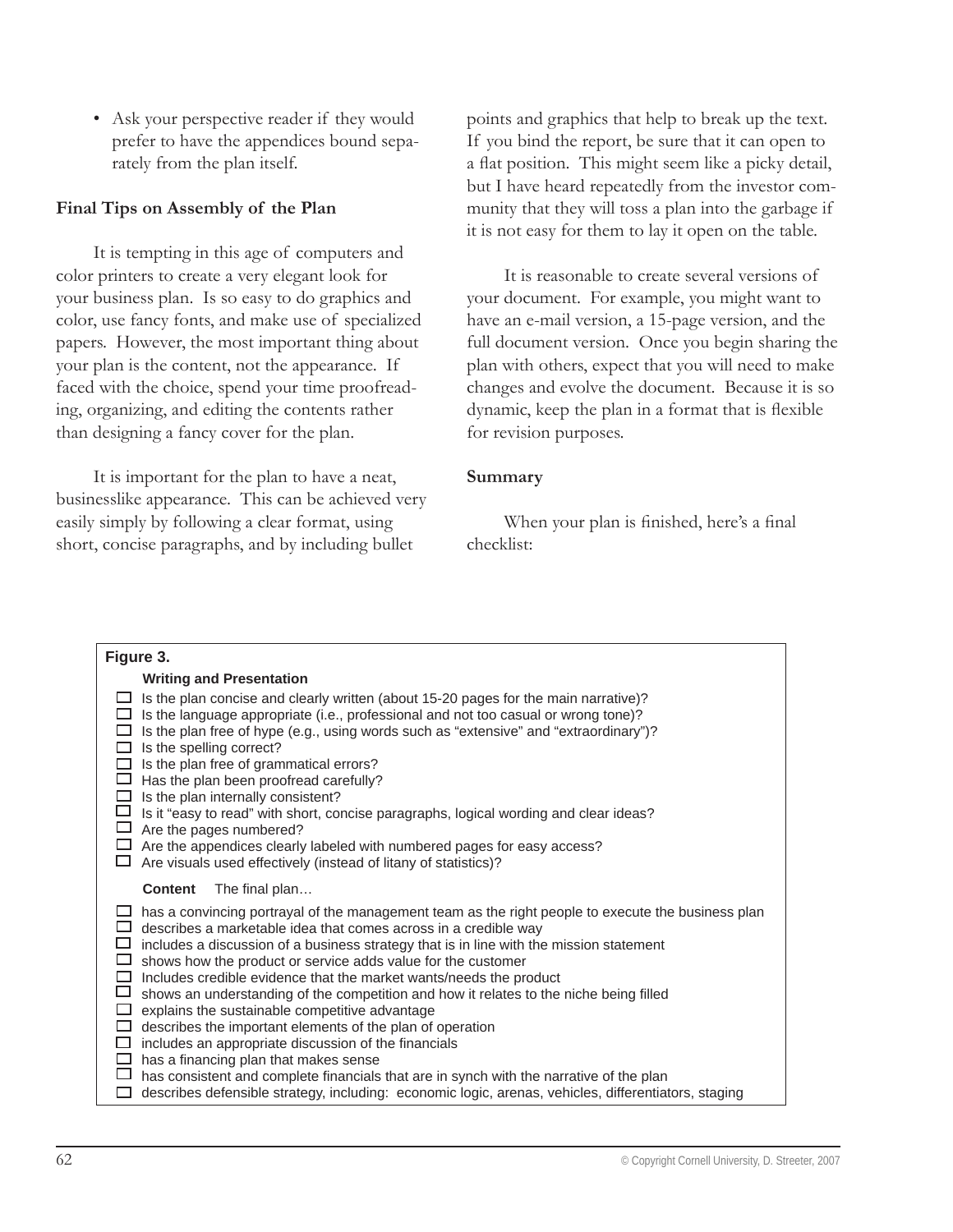If you can check these boxes, you have a solid plan, but remember it is still a work in progress. You'll need a wide variety of versions, ranging from a "pitch book" of presentation slides (if you are approaching private equity investors) to a fullblown printed copy with all the accompanying appendices. Business planning is a process, not just a published report with a fancy cover. But once you are done assembling your plan, you'll be well prepared for talking with people (investors, customers, partners) about the business and your strategies for success.

#### **Additional Resources**

**Successful Business Planning in Thirty • Days**

Peter J. Patsula, ed. William Nowik http://www.smbtn.com/ businessplan30days/

Patsula has assembled an impressive website (called Small Businesstown.com) of resources for business planning. We like his many guidebooks (click the vertical tab marked "Guides" for a list), which cover an amazing range of practical topics faced by a new business. His book is also a very practical approach, especially designed to be down-to-earth and task-oriented.

#### **Burn Your Business Plan •**

David E. Gumpert, Lauson Publishing Co., 2002

Despite the title, Gumpert is in favor of business planning (just not obsessing about the document). This volume includes a

good discussion of the things that investors like to see in entrepreneurial startups. The author discusses how to put together a presentation (even before finishing your plan), creating hard-hitting financials, using publicity to attract investor attention, and building a website to demonstrate your business model.

#### **Bizplanit •**

http://www.bizplanit.com/vplan.html We love the Virtual Plan section of this website for a consulting group that helps entrepreneurs craft business plans. In the Virtual Plan, the authors define terms, point out basics, and provide information about common mistakes. The format is concise and the information is excellent.

#### **Bplans.com •**

#### http://bplans.com

This site markets BizPlan Pro and other related tools but contains a lot of wonderful free resources as well. There is a free on-line copy of *Hurdle: The Book on Business Planning*, as well as many sample plans (although all the plans seem to be created with the BizPlan template.)